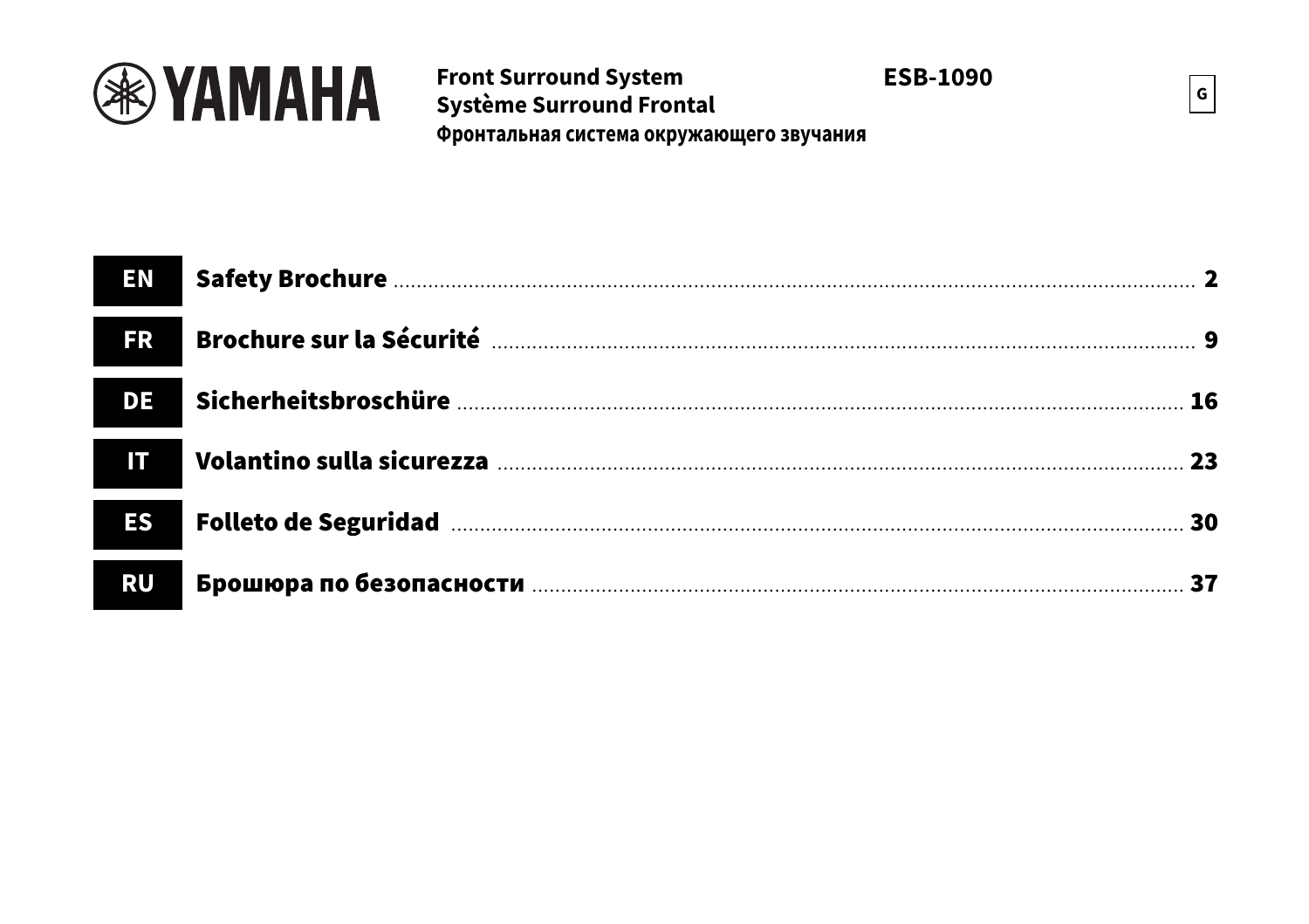# <span id="page-1-0"></span>PRECAUTIONS

#### **PLEASE READ CAREFULLY BEFORE USE. BE SURE TO FOLLOW THESE INSTRUCTIONS.**

**The precautions listed below are to prevent risk of harm to the user and others, as well as to prevent property damage, and to help the user use this unit properly and safely. Be sure to follow these instructions.**

After reading this manual, be sure to keep it in a safe place where it can be referenced at any time.

- Be sure to request inspections or repairs from the dealer where you purchased the unit or from qualified Yamaha service personnel.
- Yamaha cannot be held responsible for injury to you or damage of the products caused by improper use or modifications to the unit.
- This product is intended for use as general professional equipment. Do not use it in any fields requiring a high degree of reliability in relation to human lives.



**This content indicates "risk of serious injury or death."**

# If you notice any abnormality

- If any of the following abnormalities occur, immediately turn off the power and disconnect the power plug. If you are using batteries, remove the batteries from this unit.
	- The power cord/plug is damaged.
	- An unusual smell, unusual sound or smoke is emitted from the unit.
- Foreign material or water gets into the interior of the unit.
- There is a loss of sound during use.
- There is a crack or damage in the unit.

Continued use could cause electric shocks, a fire, or malfunctions. Immediately request an inspection or repair from the dealer where you purchased the unit or from qualified Yamaha service personnel.

# Power supply

- Do not do anything that could damage the power cord.
- Do not place it near a heater.
- Do not bend it excessively or alter it.
- Do not scratch it.
- Do not place it under a heavy object.

Using the power cord with the core of the cord exposed could cause electric shocks or a fire.

- Do not touch the power plug or cord if there is a chance of lightning. Failure to observe this may cause electric shocks.
- Use this unit with the power supply voltage printed on it. Failure to connect to an appropriate AC outlet may cause a fire, electric shocks, or malfunctions.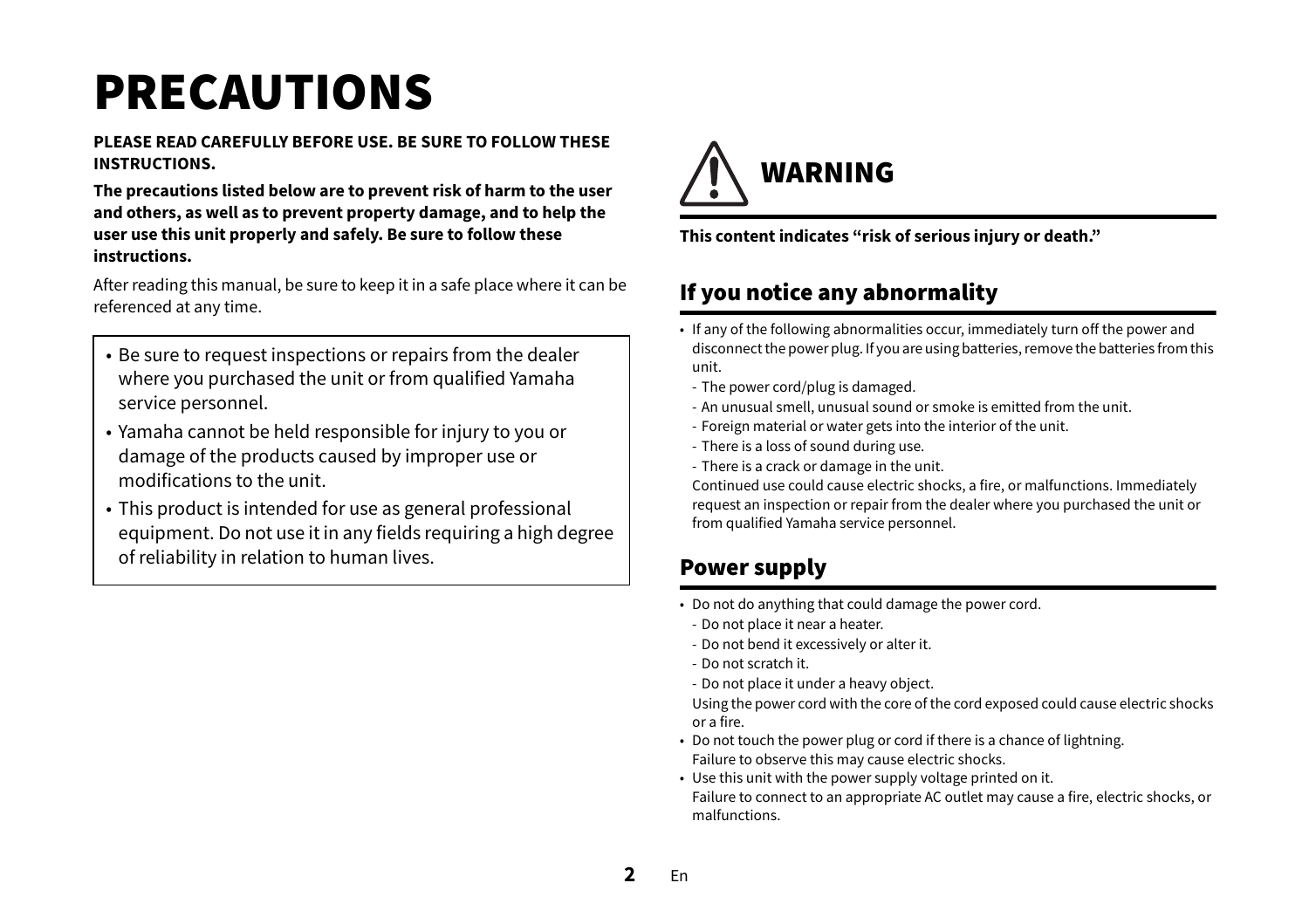- Be sure to use the supplied power cord. Failure to observe the above may cause a fire, burns, or malfunctions.
- Do not use the supplied power cord for other units. Failure to observe the above may cause a fire, burns, or malfunctions.
- Check the electric plug periodically and remove any dirt or dust which may have accumulated on it.

Failure to observe this may cause a fire or electric shocks.

• When setting up the unit, make sure that the AC outlet you are using is easily accessible.

If some trouble or malfunction occurs, immediately turn off the power switch and disconnect the plug from the AC outlet. Even when the power switch is turned off, as long as the power cord is not unplugged from the wall AC outlet, the unit will not be disconnected from the power source.

• If you hear thunder or suspect approaching lightning, quickly turn off the power switch and pull the power plug from the AC outlet.

Failure to observe this may cause a fire or malfunctions.

• If not using the unit for long periods of time, be sure to pull the power plug from the AC outlet.

Failure to observe this may cause a fire or malfunctions.

# Installation

• Install in the manner instructed in the manual.Falling or toppling may result in injury or damage.

• Confirm that the finished installation is safe and secure. Also, carry out safety inspections periodically.

Failure to observe this may cause devices to fall and result in injury.

# Do not disassemble

• Do not disassemble or modify this unit. Failure to observe this may cause a fire, electric shocks, injury, or malfunctions.

### Water warning

- Do not expose the unit to rain, use it near water or in damp or wet conditions, or place on it any containers (such as vases, bottles or glasses) containing liquids which might spill into any openings or places where water may drop. A liquid such as water getting into the unit may cause a fire, electric shocks, or malfunctions.
- Never insert or remove an electric plug with wet hands. Do not handle this unit with wet hands.

Failure to observe this may cause electric shocks or malfunctions.

# Fire warning

• Do not place any burning items or open flames near the unit, since they may cause a fire.

# Handling caution

• Be careful not to drop or apply strong impact to this unit. Failure to observe this may cause electric shocks, a fire, or malfunctions.

### Battery use

• DO NOT INGEST BATTERY, CHEMICAL BURN HAZARD

The remote control supplied with this product contains a coin/button cell battery. If the coin/button cell battery is swallowed, it can cause severe internal burns in just 2 hours and can lead to death.

Keep new and used batteries away from children. If the battery compartment does not close securely, stop using the product and keep it away from children. If you think batteries might have been swallowed or placed inside any part of the body, seek immediate medical attention.

• Do not disassemble a battery.

If the contents of the battery get on your hands or in your eyes, it can cause blindness or chemical burns.

- Do not dispose of a battery in fire. Do not expose a battery to high temperatures, such as direct sunlight or a fire. Doing so may result in the battery bursting, causing a fire or injury.
- Do not attempt to recharge batteries that are not intended to be charged. Charging could cause the battery to burst or leak, which can cause blindness, chemical burns, or injury.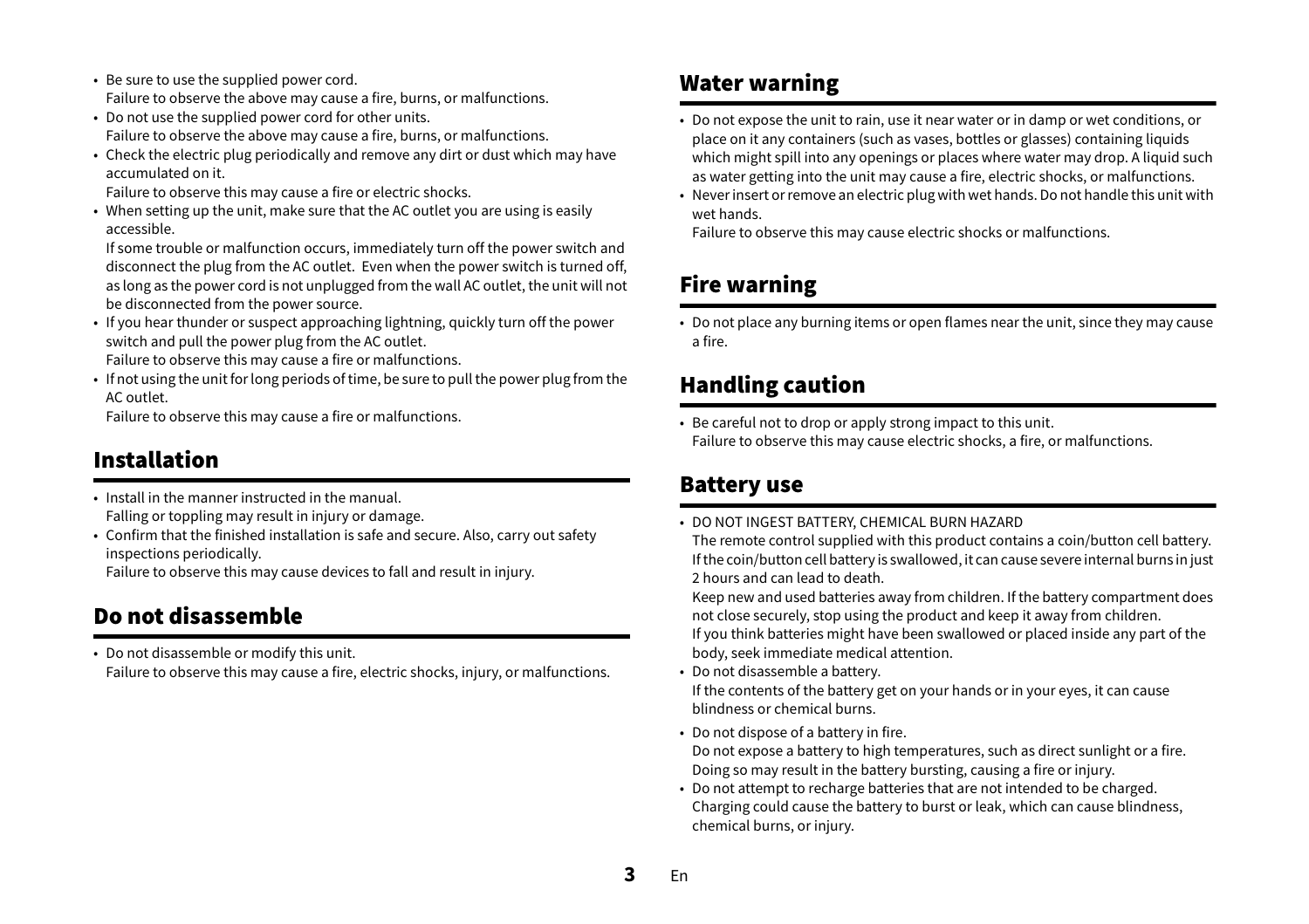• If the batteries do leak, avoid contact with the leaked fluid. If the battery fluid should come in contact with your eyes, mouth, or skin, wash immediately with water and consult a doctor. Battery fluid is corrosive and may possibly cause loss of sight or chemical burns.

# Wireless unit

- Do not use this unit near medical devices or inside medical facilities.Radio waves from this unit may affect electro-medical devices.
- Do not use this unit within 15 cm (6 in) of persons with a heart pacemaker implant or a defibrillator implant.

Radio waves from this unit may affect electro-medical devices, such as a heart pacemaker implant or defibrillator implant.



#### **This content indicates "risk of injury."**

# Power supply

- Do not use an AC outlet where the power plug fits loosely when inserted. Failure to observe this may cause a fire, electric shocks, or burns.
- When disconnecting the power plug, always hold the plug itself and not the cord. Pulling by the cord can damage it and cause electric shocks or a fire.
- Insert the power plug firmly all the way into the AC outlet. Using the unit when it is not plugged in sufficiently can cause dust to accumulate on the plug, causing a fire or burns.

## Installation

- Do not place the unit in an unstable position where it might accidentally drop or fall over and cause injuries.
- When installing this unit, do not obstruct heat dissipation.
- Do not cover it with any cloth.
- Do not install it on a carpet or rug.
- Do not block this unit's ventilation holes (cooling slits).
- Do not install the unit in other ways than indicated.
- Do not use the device in a confined, poorly-ventilated location.
- Failure to observe the above may trap heat inside the unit, causing a fire or malfunctions. Ensure that there is adequate space around the unit: at least 10 cm (4 in) on top, 10 cm (4 in) on the sides, and 10 cm (4 in) on the rear.
- Do not install the unit in places where it may come into contact with corrosive gases or salt air or places that have excessive smoke or steam. Doing so may result in malfunction.
- Avoid being near the unit during a disaster, such as an earthquake. Since the unit may turn over or fall and cause injury, quickly move away from the unit and go to a safe place.
- Before moving this unit, be sure to turn off the power switch and disconnect all connection cables.

Failure to observe this may damage the cables or cause you or someone else to trip and fall.

 $\bullet~$  For proper installation of the speakers, make sure to have it done by the dealer from where you purchased the unit or by qualified service personnel. Failure to observe this may cause the installation to fall and result in injury. Installation requires special skills and experience.

# Hearing loss

- Do not use the unit for a long period of time at a high or uncomfortable volume level, since this can cause permanent hearing loss. If you experience any hearing loss or ringing in the ears, consult a physician.
- Before connecting the unit to other devices, turn off the power for all devices. Failing to do so may result in hearing loss, electric shock, or device damage.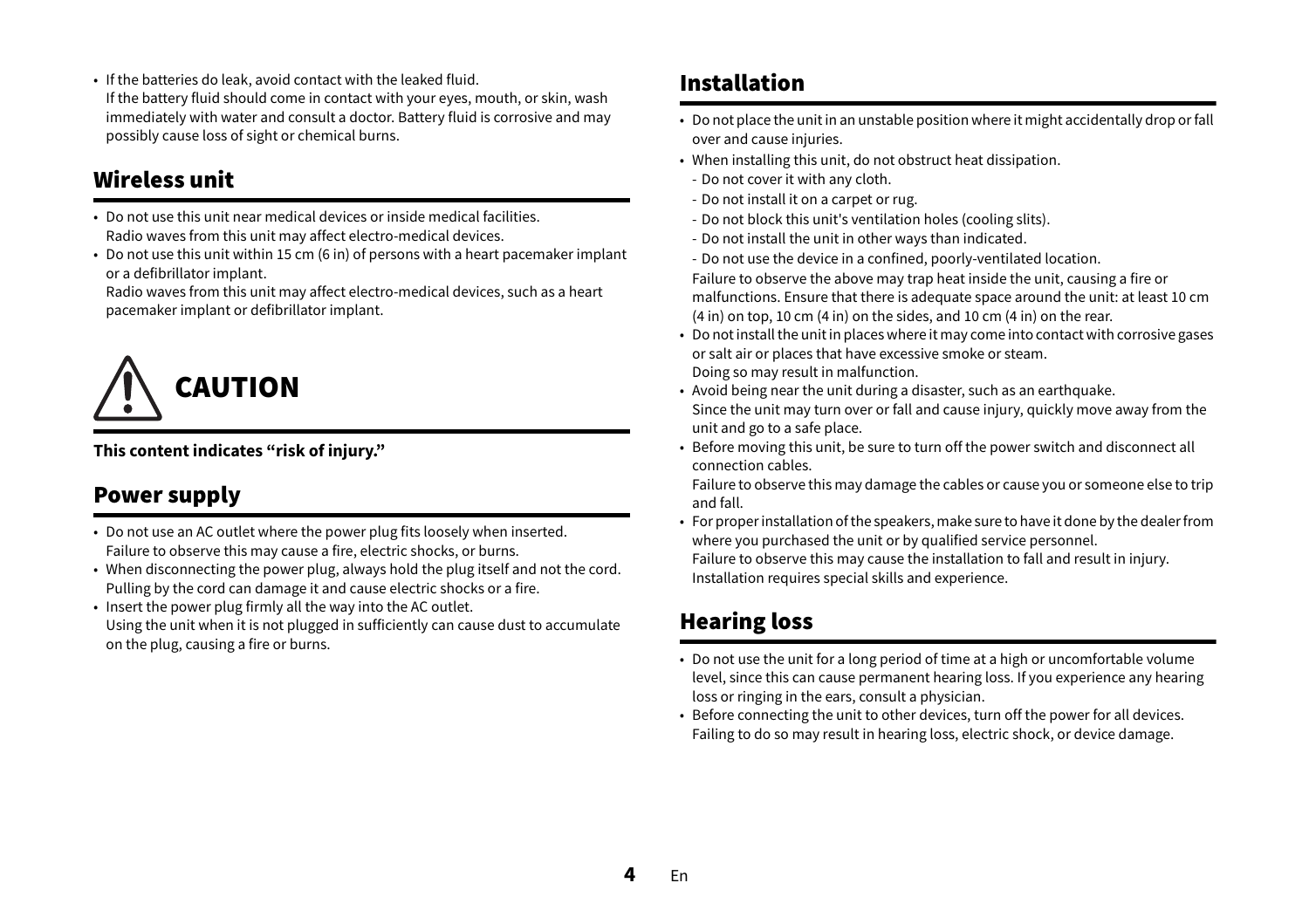### Maintenance and care

• Remove the power plug from the AC outlet before cleaning the unit. Failure to observe this may cause electric shocks.

### Handling caution

- Do not insert your hand or fingers into the openings of this unit. Failure to observe this may cause injury.
- Do not insert foreign materials such as metal or paper into the openings of this unit. Failure to observe this may cause a fire, electric shocks, or malfunctions.
- Keep small parts out of the reach of infants. Your children may accidentally swallow them.
- Do not do the following:
- stand on or sit on the equipment.
- put heavy items on top of the equipment.
- place the equipment in a stack.
- apply unreasonable force to buttons, switches, input/output terminals, etc.
- hang on the equipment.
- lean against the equipment.
- Failure to observe this may cause injuries or damage to the equipment.
- Avoid pulling the connected cables to prevent injuries or damage to the unit by causing it to fall.

### Battery use

- Do not use batteries other than specified batteries. Doing so may cause fire or burns, or result in fluid leakage that may cause skin inflammation.
- Do not put in a pocket or bag, carry, or store batteries together with pieces of metal. The battery could short, burst, or leak, causing a fire or injury.
- Always make sure all batteries are inserted in conformity with the +/- polarity markings.

Failure to do so might result in a fire, burns, or inflammation due to fluid leaks.

- $\bullet$  When the batteries run out, or if the unit is not to be used for a long time, remove the batteries from the remote control to prevent possible leakage of the battery fluid.
- When storing or discarding batteries, insulate the terminal area by applying tape, or some other protection.

Mixing them with other batteries or metal objects can cause a fire, burns, or inflammation due to fluid.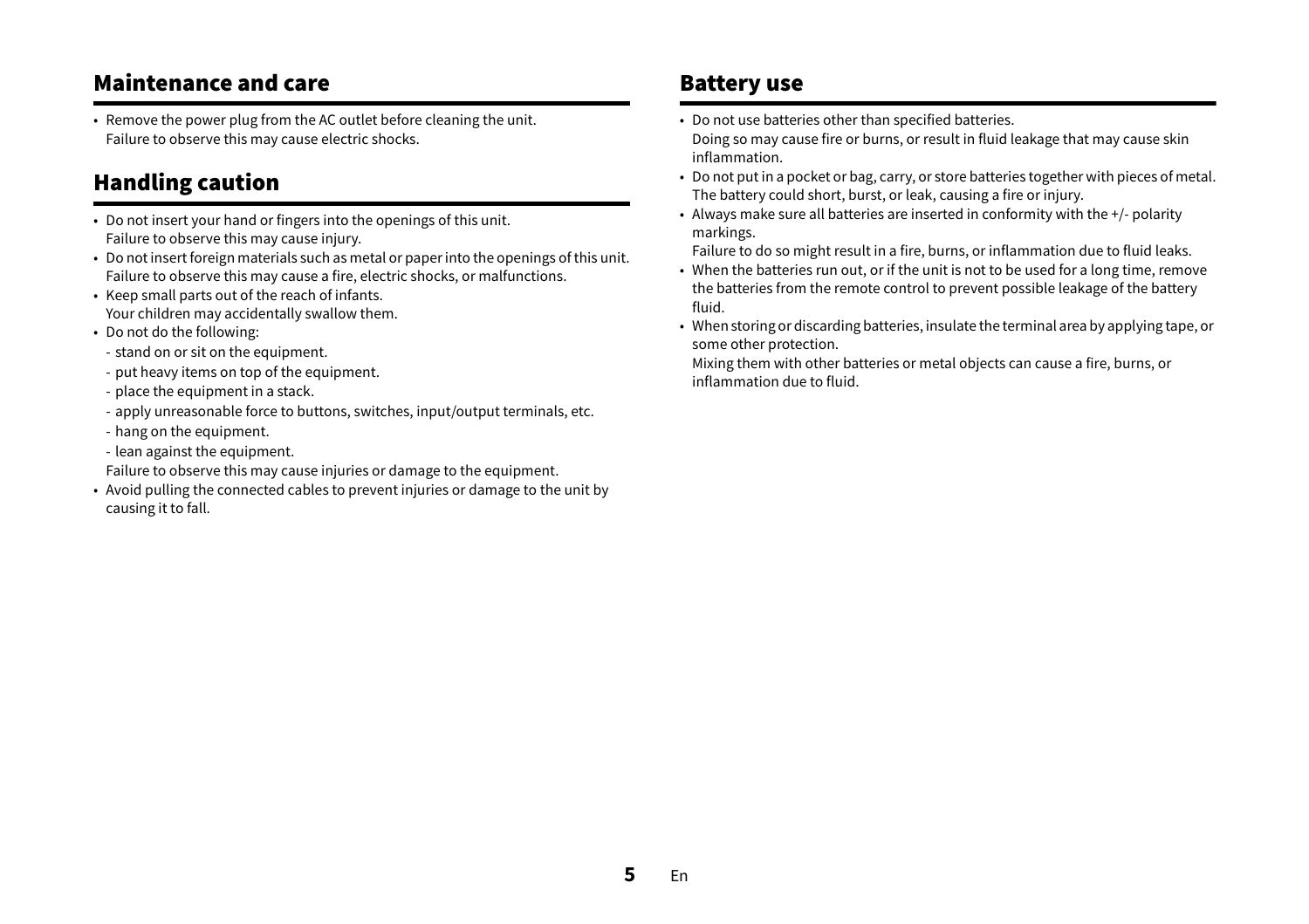# NOTICE AND INFORMATION

# **Notice**

Indicates points that you must observe in order to prevent product failure, damage or malfunction and data loss.

# Power supply

• If not using the unit for a long period of time, be sure to pull the power plug from the outlet. Even if this unit is turned off by  $[\bigcup]$ (Standby/On), a minute current is still flowing.

# Installation

- Do not use this unit in a location that is exposed to direct sunlight that becomes extremely hot, such as near a heater, or extremely cold, or that is subject to excessive dust or vibration. Failure to observe this may cause the unit's panel to become deformed, the internal components to malfunction, or for operation to become unstable.
- If using a wireless function, avoid installing this unit near metal walls or desks, microwave ovens, or other wireless network devices. Obstructions could shorten the transmission distance.

# Connections

• If connecting external units, be sure to thoroughly read the manual for each unit and connect them in accordance with the instructions.Failure to properly handle a unit in accordance with the instructions could cause malfunctions.

# About wireless communication functions [U.K. and Europe models]

• Basic specifications

#### **Bluetooth**

Radio Frequency: 2402 MHz to 2480 MHz Maximum Output Power (EIRP): 9.5 dBm (8.9 mW)

**6**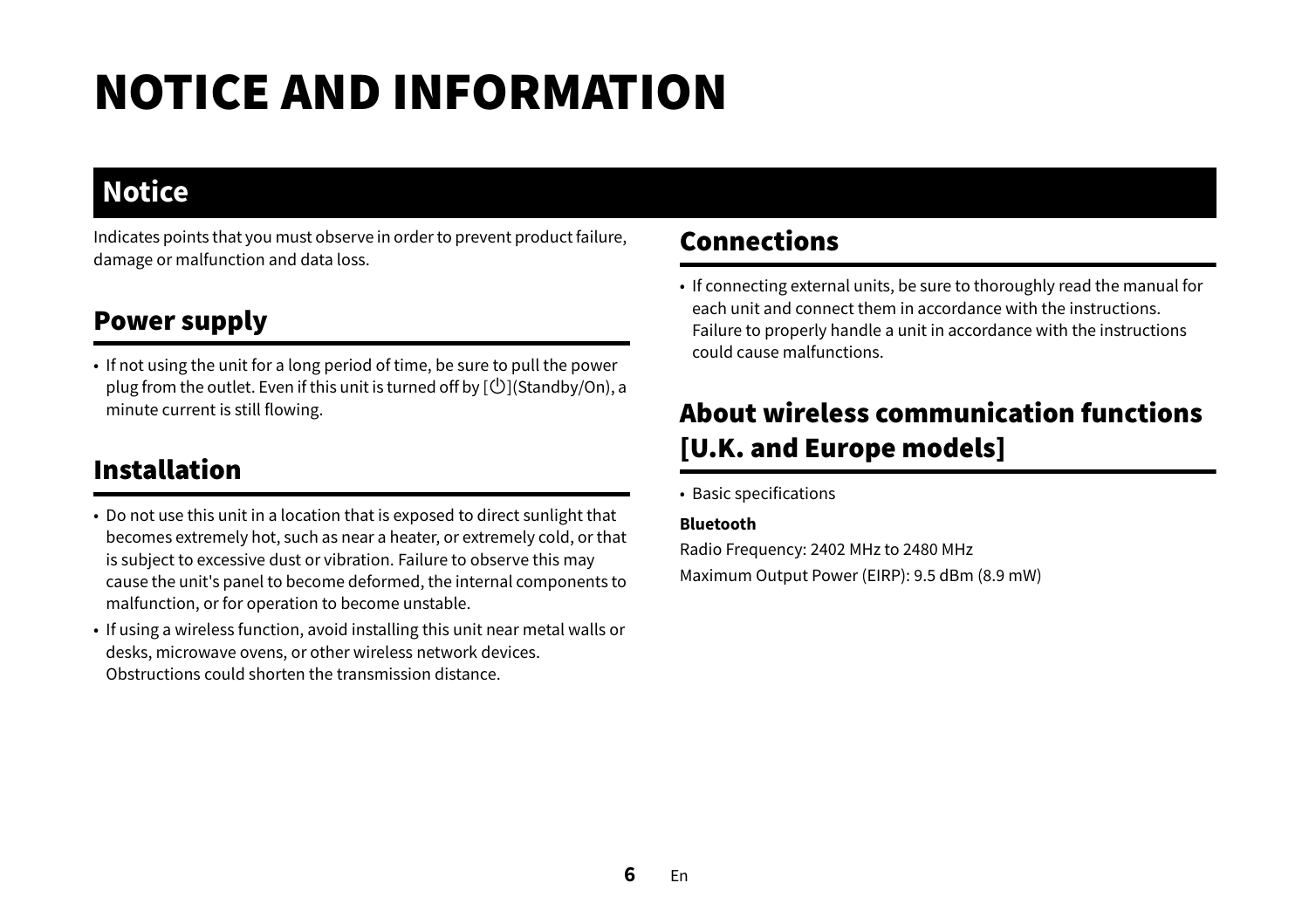# Handling

- Do not place vinyl, plastic, or rubber products on this unit. Failure to observe this may cause discoloration or deformation in the panel of this unit.
- If the ambient temperature changes drastically (such as during unit transportation or under rapid heating or cooling) and there is a chance condensation may have formed in the unit, leave the unit for several hours without turning on the power until it is completely dry before use. Using the unit while there is condensation can cause malfunctions.

# Maintenance and care

• When cleaning the unit, use a dry, soft cloth. Using chemicals such as benzine or thinner, cleaning agents, or chemical scrubbing cloths can cause discoloration or deformation.

# About disposal

• Be sure to discard used batteries in accordance with local regulations.

Information for users on collection and disposal of old equipment and used **batteries:**



These symbols on the products, packaging, and/or accompanying documents mean that used electrical and electronic products and batteries should not be mixed with general household waste. For proper treatment, recovery and recycling of old products and used batteries, please take them to applicable collection points, in accordance with your national legislation.



By disposing of these products and batteries correctly, you will help to save valuable resources and prevent any potential negative effects on human health and the environment which could otherwise arise from inappropriate waste handling.



Pb

For more information about collection and recycling of old products and batteries, please contact your local municipality, your waste disposal service or the point of sale where you purchased the items.

#### **For business users in the European Union:**

If you wish to discard electrical and electronic equipment, please contact your dealer or supplier for further information.

#### **Information on Disposal in other Countries outside the European Union:**

These symbols are only valid in the European Union. If you wish to discard these items, please contact your local authorities or dealer and ask for the correct method of disposal.

#### **Note for the battery symbol (bottom two symbol examples):**

This symbol might be used in combination with a chemical symbol. In this case it complies with the requirement set by the EU Battery Directive for the chemical involved.

(weee\_battery\_eu\_en\_02)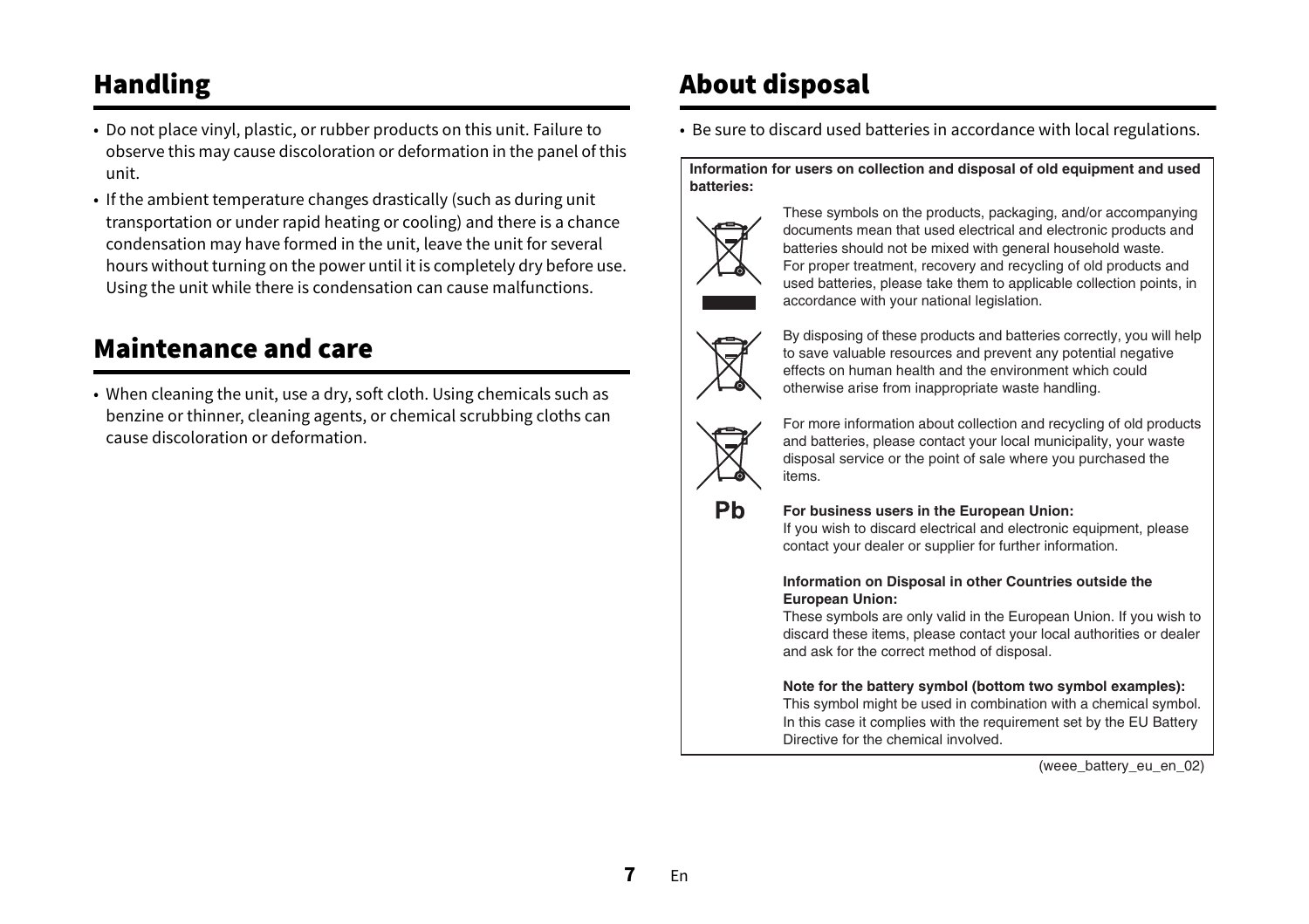# **Information**

Indicates notes on instructions, restrictions on functions, and additional information that may be helpful.

# About the name plate of the unit

The model number, serial number, power requirements, etc., may be found on or near the name plate, which is at the bottom of the unit.

You should note this serial number in the space provided below and retain this manual as a permanent record of your purchase to aid identification in the event of theft.

### **Model No.**

**Serial No.**

(bottom\_en\_01)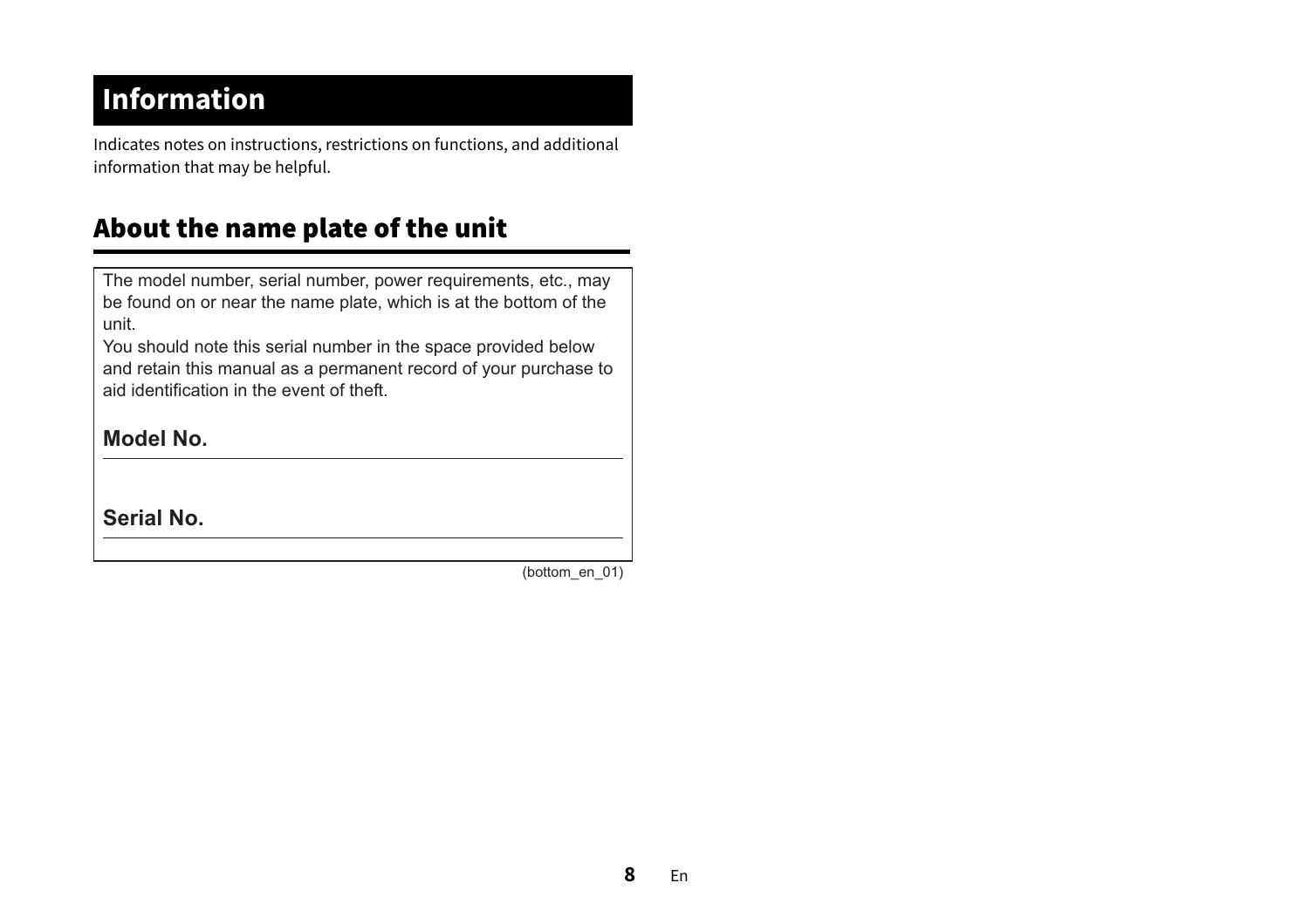# <span id="page-8-0"></span>PRÉCAUTIONS D'USAGE

#### **LISEZ ATTENTIVEMENT AVANT DE PROCÉDER À TOUTE UTILISATION. VEILLEZ À SUIVRE CES INSTRUCTIONS.**

**Les mises en garde énumérées ci-dessous sont destinées à prévenir les risques pour l'utilisateur et les tiers, à éviter les dommages matériels et à aider l'utilisateur à se servir de l'appareil correctement et en toute sécurité. Assurez-vous de suivre ces instructions.**

Après avoir consulté ce manuel, conservez-le dans un endroit sûr de façon à pouvoir vous y reporter facilement.

- Veillez à faire inspecter ou réparer l'appareil par le revendeur auprès duquel vous l'avez acheté ou par un technicien Yamaha qualifié.
- Yamaha ne peut être tenu responsable des dommages corporels ou matériels causés par une mauvaise utilisation ou par des modifications apportées à l'appareil.
- Ce produit est destiné à être utilisé comme équipement professionnel général. Ne l'utilisez pas dans des domaines nécessitant un haut degré de fiabilité en termes de vies humaines.



**Ce contenu indique « un risque de blessures graves ou de mort ».**

# En cas d'anomalie

- Si l'un des problèmes suivants se produit, coupez immédiatement l'alimentation et retirez la fiche d'alimentation. Si l'appareil fonctionne sur piles, retirez-en toutes les piles.
- Le cordon/la fiche d'alimentation est endommagé(e).
- Une odeur inhabituelle, un bruit bizarre ou de la fumée se dégage de l'appareil.
- Un corps étranger ou de l'eau a pénétré à l'intérieur de l'appareil.
- Une brusque perte de son est survenue durant l'utilisation de l'appareil.
- L'appareil est fissuré ou endommagé.

En continuant d'utiliser l'appareil dans ces conditions, vous risquez de provoquer des décharges électriques, un incendie ou des dysfonctionnements. Faites immédiatement inspecter ou réparer l'appareil par le revendeur auprès duquel vous l'avez acheté ou par un technicien Yamaha qualifié.

# Alimentation

- Ne faites rien qui pourrait endommager le cordon d'alimentation.
- Ne le placez pas à proximité d'un radiateur.
- Évitez de le plier excessivement ou de le modifier.
- Évitez de l'érafler.
- Ne placez pas dessus d'objets lourds.

L'utilisation du cordon d'alimentation en ayant le conducteur du cordon exposé pourrait provoquer des décharges électriques ou un incendie.

• En cas de risque d'impact de foudre à proximité de l'appareil, évitez de toucher la fiche d'alimentation.

Le non-respect de cette consigne peut entraîner des chocs électriques.

**9**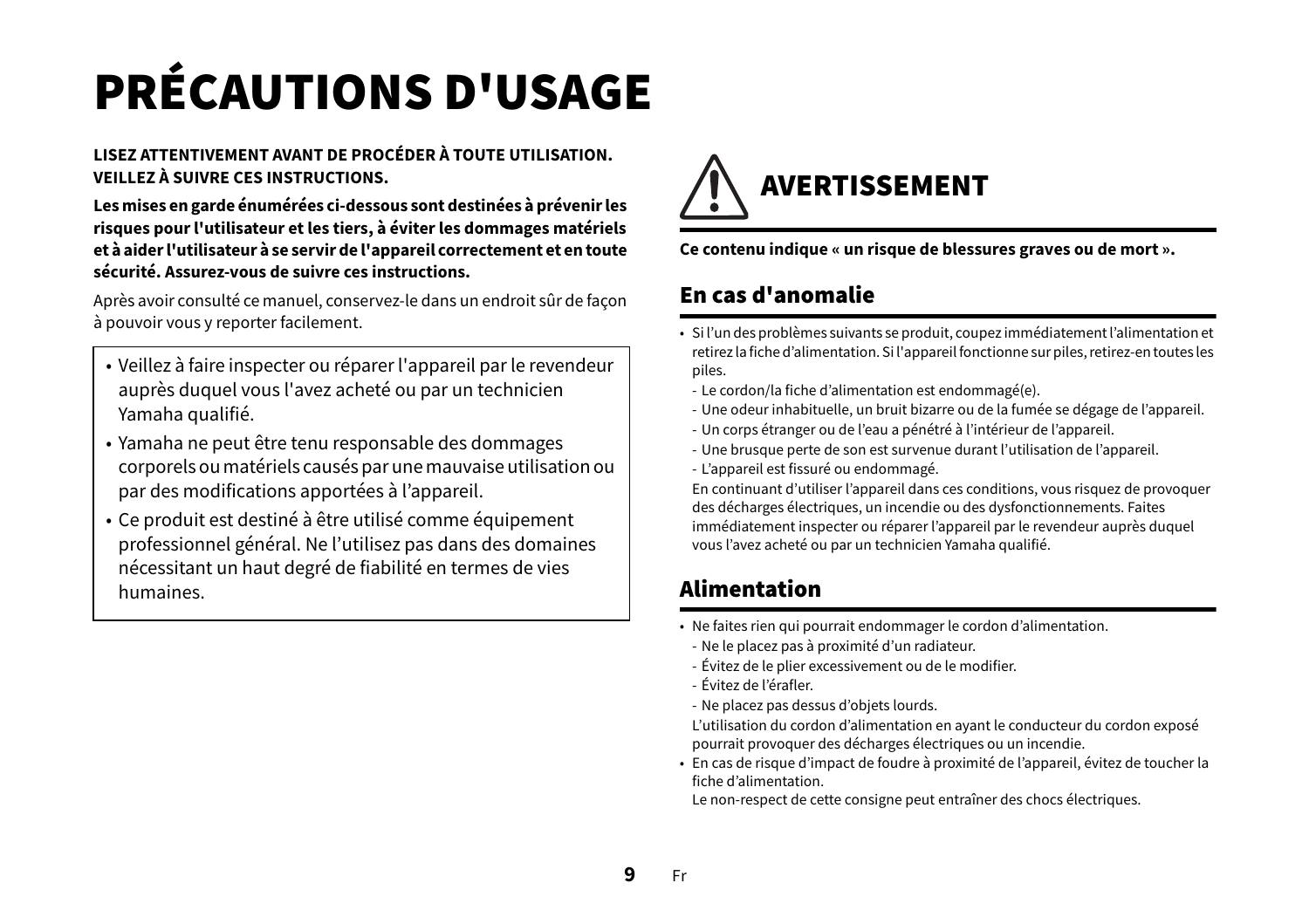- Assurez-vous d'utiliser l'appareil avec la tension d'alimentation qui y est imprimée. L'absence de raccordement à une prise secteur appropriée pourrait provoquer un incendie, des chocs électriques ou des dysfonctionnements.
- Veillez à utiliser le cordon d'alimentation fourni. Le non-respect des consignes précédentes risque d'entraîner un incendie, des brûlures ou des dysfonctionnements.
- Évitez de recourir à des cordons d'alimentation fournis avec d'autres appareils. Le non-respect des consignes précédentes risque d'entraîner un incendie, des brûlures ou des dysfonctionnements.
- Vérifiez périodiquement l'état de la prise électrique, dépoussiérez-la et nettoyez-la en prenant soin de retirer toutes les impuretés qui pourraient s'y accumuler. Le non-respect de cette consigne peut entraîner un incendie ou des chocs électriques.
- Lors de l'installation de l'appareil, assurez-vous que la prise secteur que vous utilisez est facilement accessible.

En cas de problème ou de dysfonctionnement, désactivez immédiatement l'interrupteur d'alimentation et retirez la fiche de la prise secteur. Même lorsque l'interrupteur d'alimentation est en position désactivée, l'appareil n'est pas déconnecté de la source d'électricité tant que le cordon d'alimentation reste branché à la prise murale.

• Si vous entendez le tonnerre gronder ou suspectez l'imminence d'un éclair, mettez immédiatement l'appareil hors tension et débranchez la fiche d'alimentation de la prise secteur.

Le non-respect de cette consigne peut entraîner un incendie ou des dysfonctionnements.

• Si vous prévoyez de ne pas utiliser l'appareil pendant une longue période de temps, assurez-vous de retirer la fiche d'alimentation de la prise secteur. Le non-respect de cette consigne peut entraîner un incendie ou des dysfonctionnements.

# Installation

- Installez-le selon les instructions fournies dans le manuel.La chute ou le renversement du produit peut entraîner des blessures ou des dommages matériels.
- Confirmez que l'installation une fois finie est sûre et solide. De plus, procédez périodiquement à des inspections de sécurité.

Le non-respect de cette consigne pour provoquer la chute des appareils et entraîner des blessures.

# Démontage interdit

• Ne tentez pas de démonter ou de modifier l'appareil. Le non-respect de cette procédure risque d'entraîner un incendie, des chocs électriques, des blessures ou des dysfonctionnements.

# Avertissement relatif à la présence d'eau

- N'exposez pas l'appareil à la pluie, ne l'utilisez pas près d'une source d'eau ou dans un milieu humide et ne posez pas dessus des récipients (tels que des vases, des bouteilles ou des verres) contenant des liquides qui risqueraient de s'infiltrer par les ouvertures ou de dégouliner. Toute infiltration de liquide tel que de l'eau à l'intérieur de l'appareil risque de provoquer un incendie, des chocs électriques ou des dysfonctionnements.
- N'essayez jamais de retirer ou d'insérer une fiche électrique avec les mains mouillées. Ne manipulez pas l'appareil en ayant les mains mouillées. Le non-respect de cette procédure risque d'entraîner des chocs électriques ou des dysfonctionnements.

# Prévention contre les incendies

• Ne placez pas d'objets brûlants ou de flammes nues à proximité de l'appareil, au risque de provoquer un incendie.

# Précautions d'utilisation

• Veillez à ne pas faire tomber l'appareil et à ne pas lui appliquer une pression excessive.

Le non-respect de cette procédure risque d'entraîner des chocs électriques, un incendie ou des dysfonctionnements.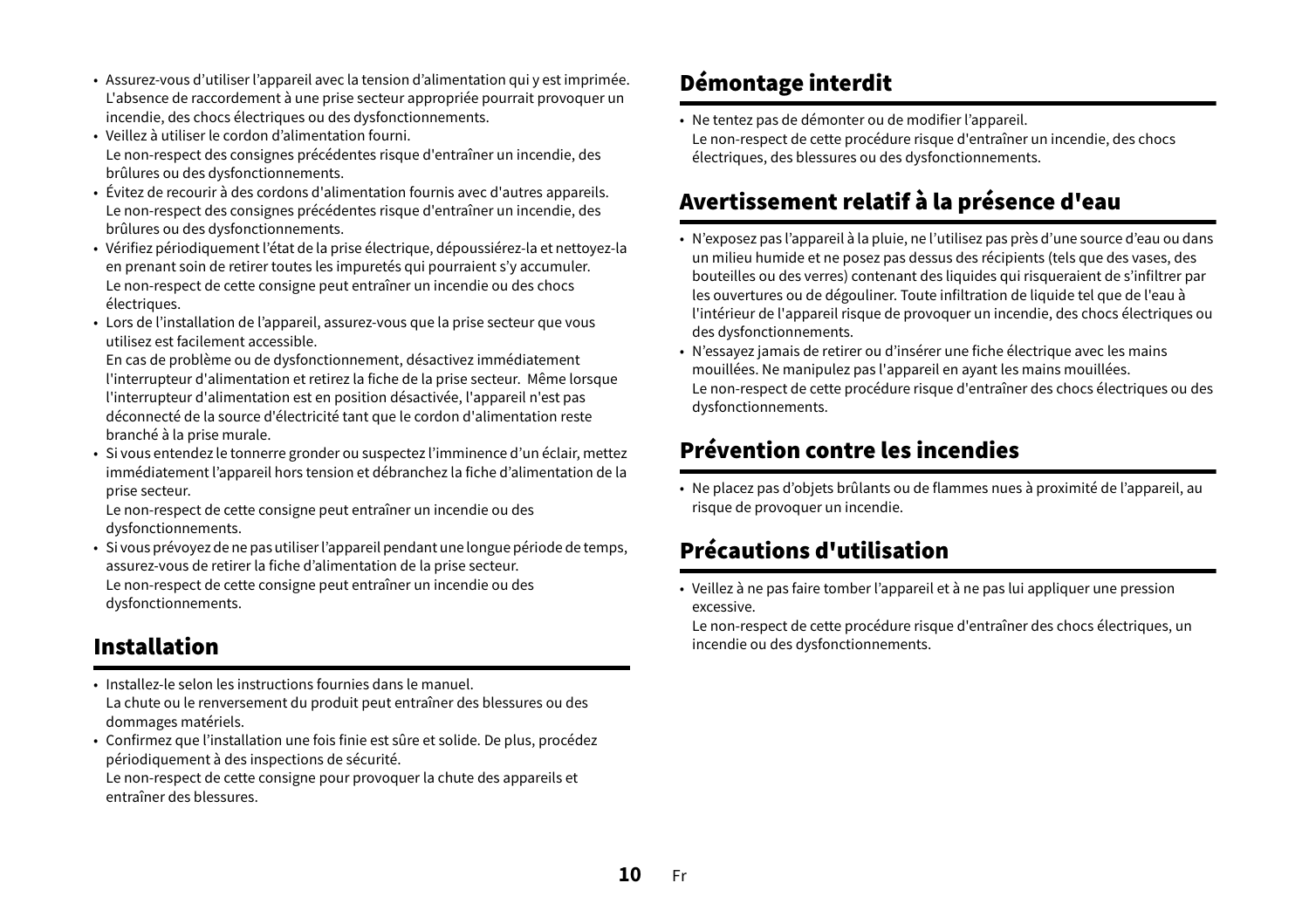# Utilisation des piles

• N'AVALEZ PAS LES PILES SOUS PEINE DE BRÛLURE CHIMIQUE. La télécommande fournie avec ce produit contient une pile bouton. Si la pile bouton est avalée, elle peut provoquer de graves brûlures internes en seulement 2 heures et entraîner la mort.

Tenez les piles neuves et usées hors de portée des enfants. Si le compartiment des piles ne se ferme pas complètement, cessez d'utiliser le produit et tenez-le hors de portée des enfants.

Si vous pensez que des piles ont pu être avalées ou placées à l'intérieur du corps humain, consultez immédiatement un médecin.

• Ne démontez pas la pile.

Tout contact du contenu des piles avec les mains ou les yeux peut entraîner la cécité ou provoquer des brûlures chimiques.

• Ne jetez pas la pile au feu.

Évitez d'exposer la pile à une température élevée, telle que les rayons directs du soleil ou du feu.

Cela pourrait causer l'explosion des piles et provoquer un incendie ou des blessures.

• Ne tentez pas de recharger une pile non rechargeable.

La charge risque de provoquer une explosion ou une fuite de la pile, ce qui pourrait causer la cécité, des brûlures chimiques ou des blessures.

• En cas de fuite du liquide des piles, évitez tout contact avec ce liquide. En cas de contact avec les yeux, la bouche ou la peau, rincez-vous immédiatement à l'eau claire et consultez un médecin. Le liquide présent dans les piles est corrosif et peut provoquer la cécité ou des brûlures chimiques.

# Appareil sans fil

• N'utilisez pas cet appareil à proximité d'appareils médicaux ou au sein d'établissements médicaux.

Les ondes radio transmises par l'unité peuvent affecter les appareils électromédicaux.

• N'utilisez pas cet appareil à moins de 15 cm des personnes disposant d'un stimulateur cardiaque ou d'un défibrillateur.

Les ondes radio émanant de cette unité peuvent affecter le fonctionnement des équipements électro-médicaux tels que les stimulateurs cardiaques ou les défibrillateurs cardiaques.



**Ce contenu indique « un risque de blessures ».**

# Alimentation

• N'utilisez pas une prise secteur dans laquelle la fiche d'alimentation ne peut pas s'insérer fermement.

Le non-respect de cette consigne peut entraîner un incendie, des chocs électriques ou des brûlures.

• Lorsque vous débranchez la fiche d'alimentation, tenez toujours la fiche ellemême, pas le cordon.

Si vous tirez sur le cordon, vous risquez de l'endommager et de provoquer des chocs électriques ou un incendie.

• Introduisez complètement la fiche d'alimentation dans la prise secteur. L'utilisation de l'appareil alors que la fiche d'alimentation n'est pas complètement insérée dans la prise peut entraîner une accumulation de poussière sur la fiche et provoquer un incendie ou des brûlures.

# Installation

- Ne placez pas l'appareil dans une position instable afin d'éviter qu'il ne tombe ou se renverse accidentellement et ne provoque des blessures.
- Lors de l'installation de cet appareil, n'obstruez pas les orifices prévus pour la dissipation de la chaleur.
- Évitez de couvrir l'appareil avec un tissu.
- N'installez pas l'appareil sur une moquette ou un tapis.
- Évitez d'obstruer les orifices de ventilation (fentes de refroidissement) de l'appareil.
- N'installez pas l'appareil d'une autre façon que celle indiquée.
- N'utilisez pas l'appareil dans un lieu clos, mal aéré.

Le non-respect de ce qui précède risque d'entraîner une rétention de chaleur à l'intérieur de l'appareil, susceptible de provoquer un incendie ou des dysfonctionnements. Assurez-vous qu'il y a un espace suffisant autour de l'appareil : au moins 10 cm en haut, 10 cm sur les côtés et 10 cm au dos.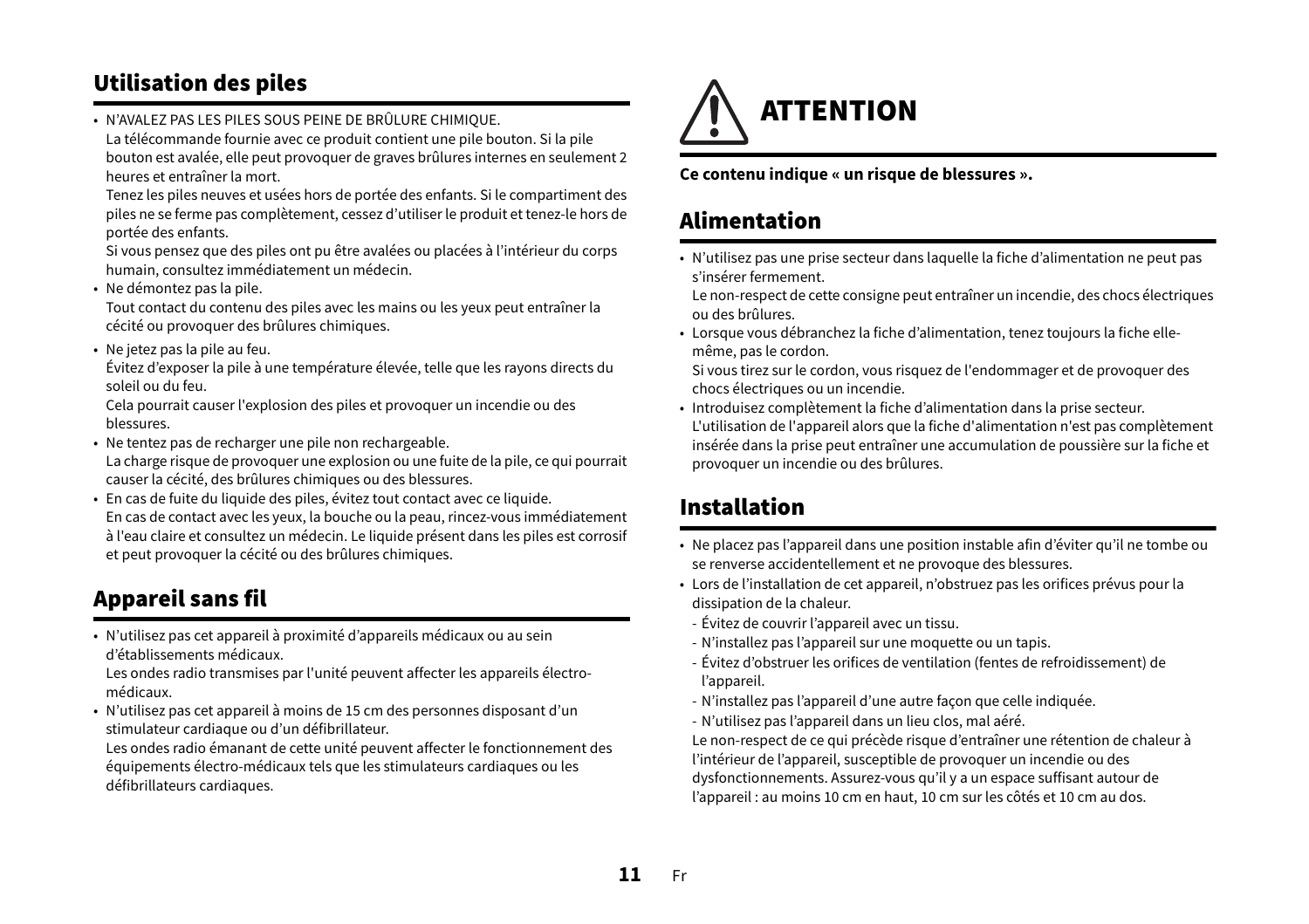• N'installez pas l'appareil dans un emplacement où il pourrait entrer en contact avec des gaz corrosifs ou de l'air à haute teneur en sel ou être exposé à des fumées ou à des vapeurs excessives.

Cela pourrait provoquer des dysfonctionnements.

• Évitez d'être à proximité de l'appareil lors de la survenue d'une catastrophe naturelle telle qu'un tremblement de terre.

Compte tenu du risque de renversement ou de chute de l'appareil pouvant entraîner des blessures, pensez à vous éloigner rapidement de l'appareil et à vous réfugier dans un lieu sûr.

• Avant de déplacer l'appareil, veillez à désactiver l'interrupteur d'alimentation et à déconnecter tous les câbles de connexion.

Le non-respect de cette consigne peut entraîner l'endommagement des câbles ou provoquer le trébuchement et la chute de l'utilisateur, s'il s'agit de vous-même ou d'autres personnes.

• Pour une installation correcte des enceintes, veillez à la confier au revendeur auprès duquel vous avez acheté l'appareil ou à un technicien qualifié. Le non-respect de cette consigne pour provoquer la chute de l'installation et entraîner des blessures. L'installation nécessite des compétences spéciales et de l'expérience.

# Perte de capacités auditives

- N'utilisez pas l'appareil de manière prolongée à un niveau sonore trop élevé ou inconfortable pour l'oreille, au risque d'endommager irrémédiablement votre ouïe. Si vous constatez une baisse d'acuité auditive ou que vous entendez des sifflements, consultez un médecin.
- Avant de raccorder l'appareil à d'autres dispositifs, mettez tous les dispositifs concernés hors tension.

Le non-respect de ces mesures peut provoquer une perte d'acuité auditive, entraîner un risque d'électrocution ou endommager l'équipement.

### Entretien et soins

• Retirez la fiche d'alimentation de la prise secteur avant de procéder au nettoyage de l'appareil.

Le non-respect de cette consigne peut entraîner des chocs électriques.

# Précautions d'utilisation

• N'insérez pas votre main ou vos doigts dans les ouvertures de cet appareil. Le non-respect de cette consigne peut provoquer des blessures.

• N'insérez pas de corps étrangers comme du métal ou du papier dans les ouvertures de cet appareil.

Le non-respect de cette procédure risque d'entraîner un incendie, des chocs électriques ou des dysfonctionnements.

• Assurez-vous de conserver les petits composants hors de portée des jeunes enfants.

Ceux-ci pourraient les avaler accidentellement.

- Évitez de faire ce qui suit :
- Ne vous asseyez pas sur le produit et ne le piétinez pas.
- Ne placez pas d'objets lourds sur le produit.
- Ne disposez pas le produit en pile.
- N'appliquez pas de force excessive sur les touches, les commutateurs, les bornes d'entrée/sortie, etc.
- N'accrochez rien au produit.
- Ne vous appuyez pas contre le produit.

Le non-respect de cette consigne peut entraîner des dommages corporels ou matériels.

• Évitez de débrancher les câbles connectés afin de ne pas causer de blessures ou de dommages matériels qui pourraient résulter de la chute de l'appareil.

# Utilisation des piles

- N'utilisez pas de piles autres que les piles spécifiées.
- Cela pourrait provoquer un incendie ou des brûlures, ou entraîner des fuites de liquide susceptibles de provoquer une inflammation de la peau.
- Ne conservez pas les piles dans une poche ou un sac contenant des pièces en métal et évitez de transporter ou de stocker des piles avec des éléments métalliques. Cela pourrait court-circuiter les piles, les faire exploser ou déverser leur liquide et provoquer un incendie ou des blessures.
- Veillez à respecter la polarité (+/-) lors de la mise en place des piles. Le non-respect de ces instructions risque de provoquer un incendie, des brûlures ou l'apparition de flammes en raison d'une fuite du liquide des piles.
- Lorsque les piles sont déchargées ou que vous n'utilisez pas l'appareil pendant une longue période, retirez les piles de la télécommande pour éviter toute fuite du liquide des piles.
- Avant de procéder au stockage ou à la mise au rebut des piles, veillez à isoler la zone des bornes en appliquant dessus un ruban adhésif ou tout autre type de protection. Si vous mélangez les piles à d'autres piles ou à des objets métalliques, vous risquez de provoquer un incendie, des brûlures ou l'apparition de flammes dues à la fuite du liquide des piles.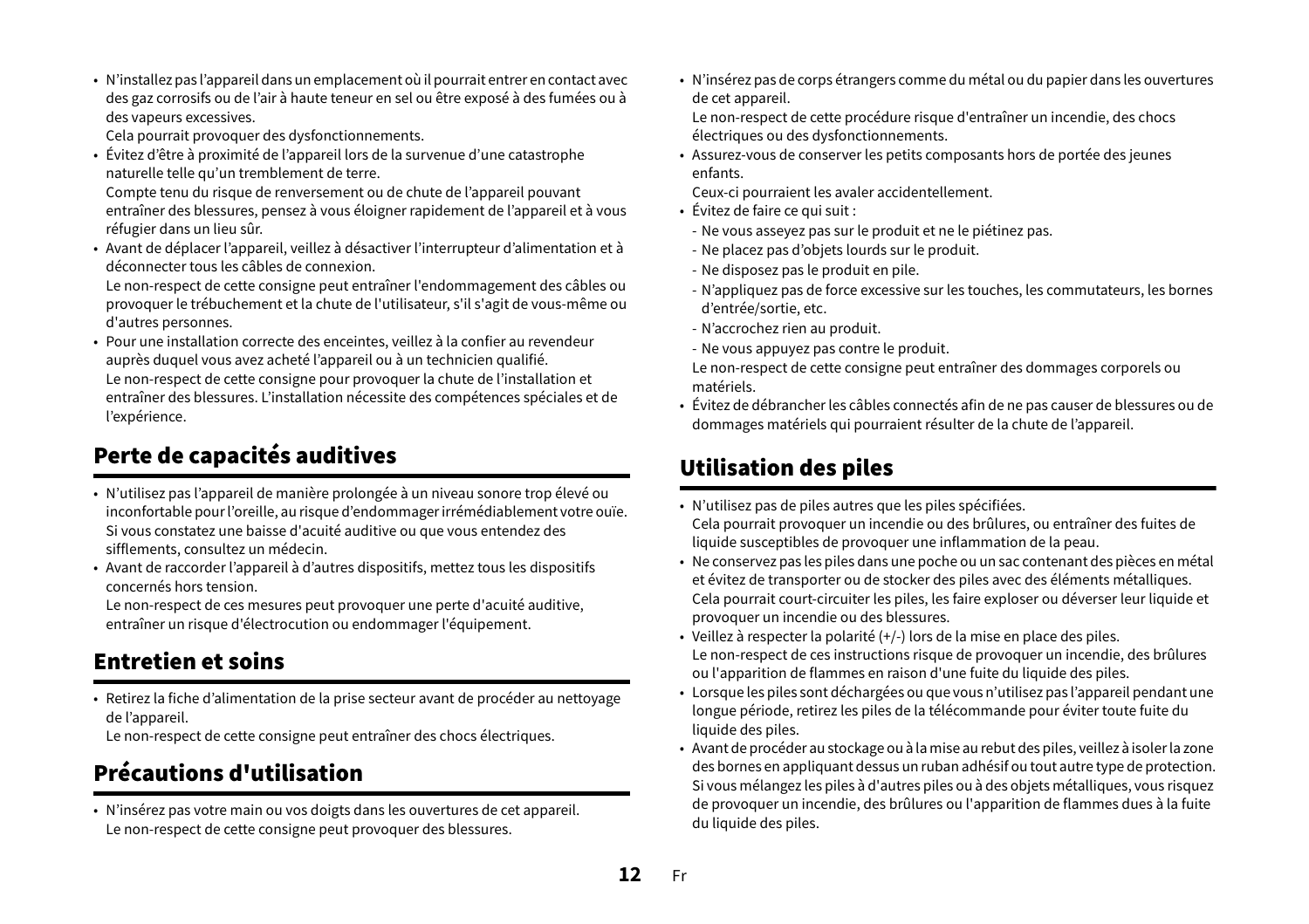# AVIS ET INFORMATIONS

# **Avis**

Indique des points à observer afin d'empêcher la panne, le dommage ou le dysfonctionnement du produit et la perte des données.

# Alimentation

• Si vous prévoyez de ne pas utiliser l'appareil pendant une longue période de temps, assurez-vous de retirer le cordon d'alimentation de la prise secteur. Même si cet appareil est éteint par  $[\bigcup]$ (Veille/Marche), un courant minime circule encore.

# Installation

- N'utilisez pas l'appareil dans un emplacement exposé à la lumière directe du soleil, à une température très élevée (à proximité d'un appareil de chauffage) ou très basse, à un dépôt de poussière excessif ou à de fortes vibrations. Le non-respect de cette consigne pourrait provoquer la déformation du panneau de l'appareil, le dysfonctionnement de ses composants internes ou l'instabilité de son fonctionnement.
- Si vous utilisez une fonction sans fil, évitez d'installer cet appareil à proximité de parois métalliques ou de bureaux en métal, de fours à micro-ondes ou d'autres dispositifs de réseau sans fil.

Les obstructions pourraient raccourcir la distance de transmission.

# Connexions

• En cas de connexion d'unités externes, assurez-vous de lire attentivement le mode d'emploi de l'appareil concerné et reliez-le conformément aux instructions fournies.

La non conformité aux instructions de manipulation peut provoquer le dysfonctionnement de l'appareil.

# À propos des fonctions de communication sans fil [Modèles pour le Royaume-Uni et l'Europe]

• Caractéristiques de base

#### **Bluetooth**

Fréquence radio : 2402 MHz à 2480 MHz

Puissance de sortie maximale (EIRP): 9,5 dBm (8,9 mW)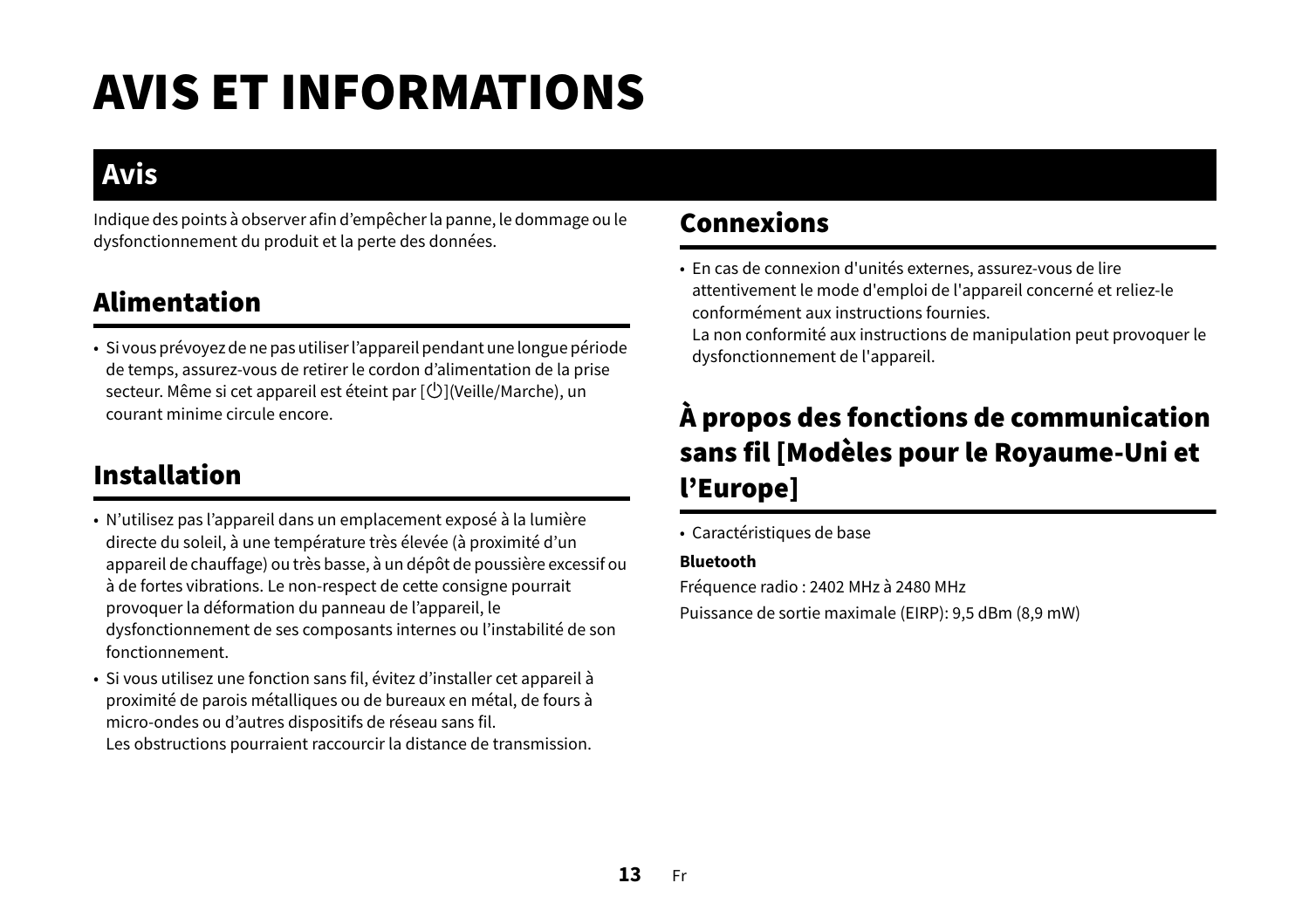# Manipulation

- Ne placez pas de produits en vinyle, en plastique ou en caoutchouc sur l'appareil. Le non-respect de cette consigne pourrait décolorer ou déformer son panneau.
- Si la température ambiante change radicalement (comme pendant le transport de l'unité ou dans des conditions de surchauffe ou de refroidissement rapides) et que de la condensation se forme dans l'unité, laissez l'appareil hors tension pendant plusieurs heures jusqu'à ce qu'il soit complètement sec avant de le réutiliser. L'utilisation de l'appareil en cas de formation de condensation peut entraîner son dysfonctionnement.

# Entretien et soins

• Utilisez un chiffon doux et sec pour le nettoyage de l'appareil. L'utilisation de produits chimiques tels que de la benzène ou du diluant, de produits d'entretien ou de chiffons de lavage chimique peut causer la décoloration ou la déformation de l'appareil.

# À propos de la mise au rebut

• Veillez à mettre au rebus les piles usagées selon la réglementation locale en vigueur.

**Informations concernant la collecte et le traitement des piles usagées et des déchets d'équipements électriques et électroniques**



Les symboles sur les produits, l'emballage et/ou les documents joints signifient que les produits électriques ou électroniques usagés ainsi que les piles usagées ne doivent pas être mélangés avec les déchets domestiques habituels.

Pour un traitement, une récupération et un recyclage appropriés des déchets d'équipements électriques et électroniques et des piles usagées, veuillez les déposer aux points de collecte prévus à cet effet, conformément à la réglementation nationale.



En vous débarrassant correctement des déchets d'équipements électriques et électroniques et des piles usagées, vous contribuerez à la sauvegarde de précieuses ressources et à la prévention de potentiels effets négatifs sur la santé humaine qui pourraient advenir lors d'un traitement inapproprié des déchets.



Pour plus d'informations à propos de la collecte et du recyclage des déchets d'équipements électriques et électroniques et des piles usagées, veuillez contacter votre municipalité, votre service de traitement des déchets ou le point de vente où vous avez acheté les produits.

#### **Pour les professionnels dans l'Union européenne :**

Si vous souhaitez vous débarrasser des déchets d'équipements électriques et électroniques, veuillez contacter votre vendeur ou fournisseur pour plus d'informations.

#### **Informations sur la mise au rebut dans d'autres pays en dehors de l'Union européenne :**

Ces symboles sont seulement valables dans l'Union européenne. Si vous souhaitez vous débarrasser de déchets d'équipements électriques et électroniques ou de piles usagées, veuillez contacter les autorités locales ou votre fournisseur et demander la méthode de traitement appropriée.

#### **Note pour le symbole « pile » (deux exemples de symbole cidessous) :**

Ce symbole peut être utilisé en combinaison avec un symbole chimique. Dans ce cas, il respecte les exigences établies par la directive européenne relative aux piles pour le produit chimique en question.

(weee battery eu fr\_02)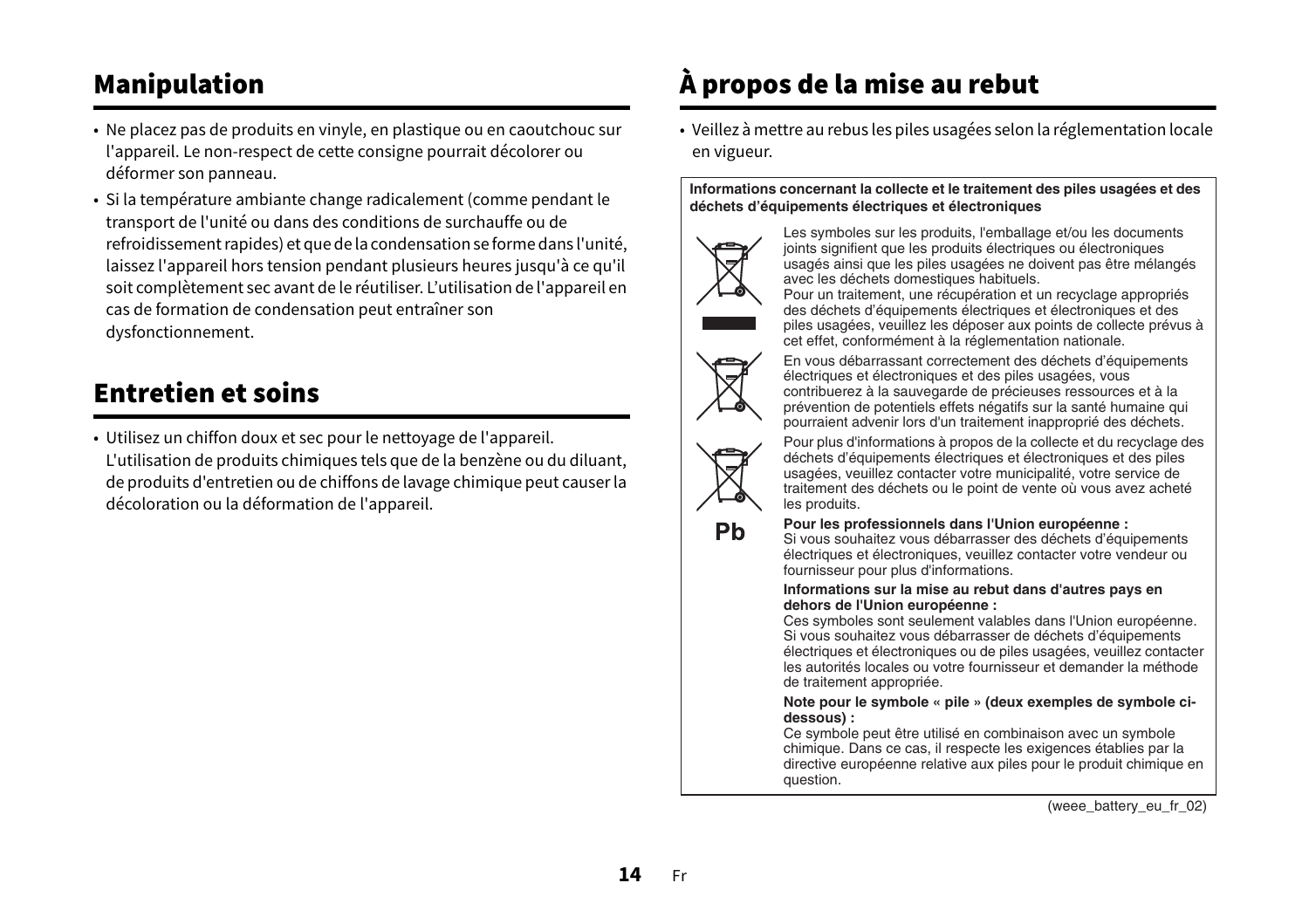# **Informations**

Indique des remarques sur les instructions, les restrictions de fonction et des informations supplémentaires qui pourraient s'avérer utiles.

# À propos de la plaque signalétique de l'appareil

Le numéro de modèle, le numéro de série, l'alimentation requise, etc., se trouvent sur ou près de la plaque signalétique du produit, située dans la partie inférieure de l'unité. Notez le numéro de série dans l'espace fourni ci-dessous et conservez ce manuel en tant que preuve permanente de votre achat afin de faciliter l'identification du produit en cas de vol.

### **N° de modèle**

**N° de série**

(bottom\_fr\_01)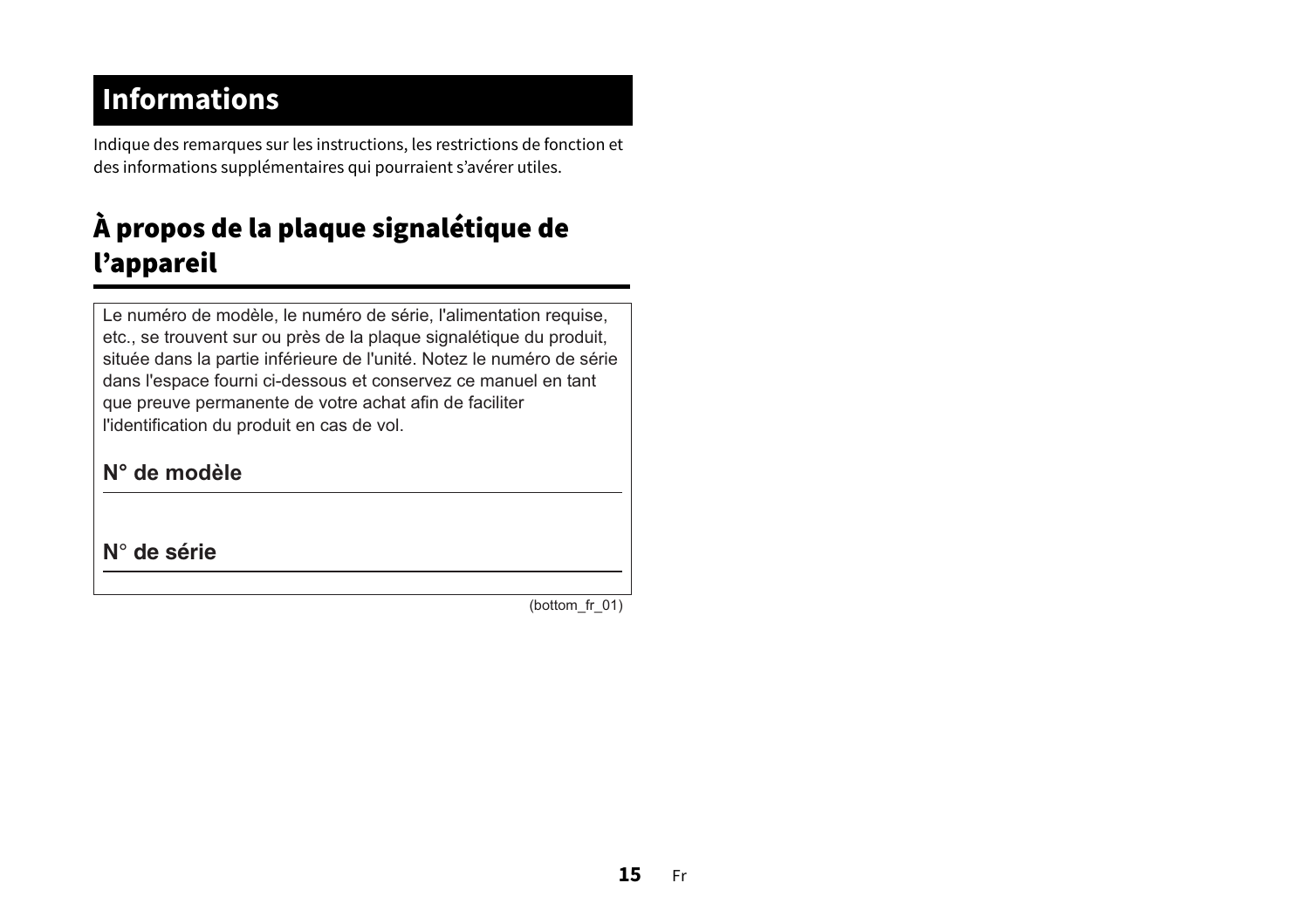# <span id="page-15-0"></span>VORSICHTSMASSNAHMEN

#### **BITTE VOR DER NUTZUNG SORGFÄLTIG LESEN BEFOLGEN SIE DIESE ANWEISUNGEN IN JEDEM FALL.**

**Die unten aufgeführten Vorsichtsmaßnahmen dienen dazu, dem Verletzungsrisiko für den Anwender und Andere vorzubeugen, sowie Beschädigung eigenen oder fremden Eigentums zu verhindern und dem Anwender den korrekten und sicheren Gebrauch des Produkts zu ermöglichen. Befolgen Sie diese Anweisungen in jedem Fall.**

Bewahren Sie das Handbuch nach der Lektüre an einem sicheren Ort auf, um jederzeit darin nachschlagen zu können.

- Lassen Sie das Produkt bei dem Händler, bei dem Sie das Produkt erworben haben oder durch qualifiziertes Fachpersonal bei Yamaha überprüfen oder reparieren.
- Yamaha kann nicht für Verletzungen von Personen oder für Schäden an den Produkten verantwortlich gemacht werden, die durch falsche Verwendung des (oder durch Veränderungen am) Gerät(s) hervorgerufen wurden.
- Dieses Produkt ist für die Verwendung als allgemeine professionelle Ausrüstung vorgesehen. Verwenden Sie es nicht in Bereichen, die ein hohes Maß an Zuverlässigkeit in Bezug auf Menschenleben erfordern.



**Dieser Inhalt weist auf "unmittelbares Risiko schwerer Verletzungen oder Todesgefahr" hin.**

### Ungewöhnliche Vorkommnisse

- Wenn eines der folgenden ungewöhnlichen Dinge auftritt, schalten Sie die Komponente sofort aus und ziehen den Netzstecker aus der Steckdose. Wenn Sie Akkus verwenden, entnehmen Sie alle Akkus aus dieser Einheit.
	- Das Netzkabel bzw. der Netzstecker ist beschädigt.
	- Die Einheit entwickelt einen ungewöhnlichen Geruch, ungewöhnliches Geräusch oder Rauch.
	- Ein Fremdkörper oder Wasser ist in das Innere der Einheit gelangt.
	- Bei Gebrauch kommt es zu Tonausfall.
	- Es liegen Risse oder andere Schäden an der Einheit vor.

Durch fortgesetzten Gebrauch könnte ein elektrischer Schlag, Brand oder eine Fehlfunktion verursacht werden. Lassen Sie die Einheit unverzüglich bei dem Händler, bei dem Sie sie erworben haben, oder von qualifiziertem Yamaha-Fachpersonal überprüfen oder reparieren.

### Stromversorgung

- Unternehmen Sie nichts, wodurch das Netzkabel beschädigt werde könnte.
- Verlegen Sie es nicht in Nähe einer Heizung.
- Verbiegen oder verändern Sie die Form nicht zu sehr.
- Vermeiden Sie ein Scheuern des Netzkabels.
- Verlegen Sie es nicht unter einem schweren Gegenstand.

Wenn Sie das Netzkabel verwenden, während die Adern der Leitungen blank liegen, kann dies zu einem elektrischen Schlag oder Bränden führen.

• Berühren Sie bei Blitzgefahr weder den Netzstecker noch das Netzkabel. Nichtbeachtung dieser Anweisung kann dazu führen, dass Sie einen elektrischen Schlag erleiden.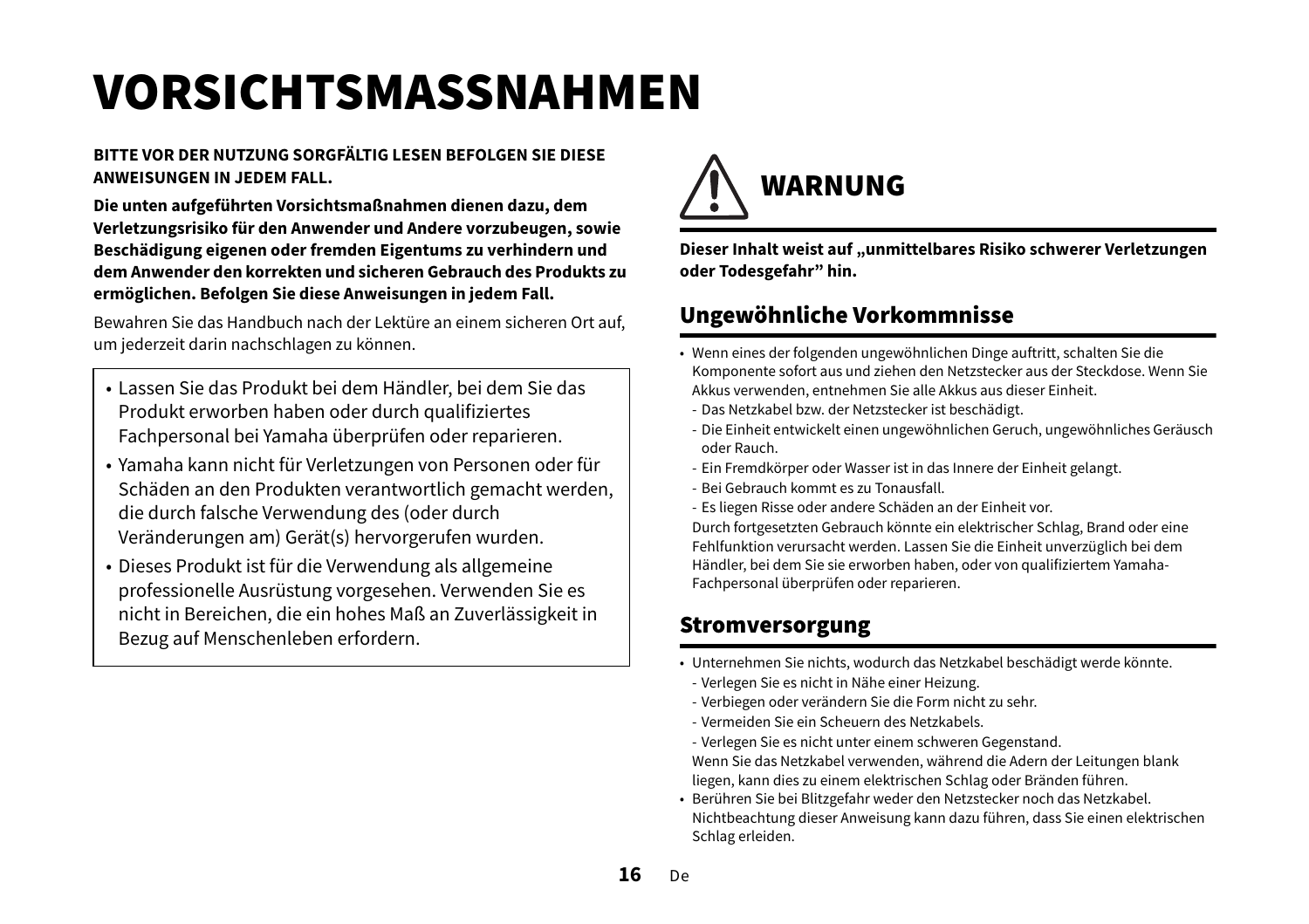• Verwenden Sie diese Einheit ausschließlich mit der darauf angegebenen Netzspannung.

Ein fehlerhafter Anschluss an einer Netzsteckdose kann zu Bränden, elektrischem Schlag oder Fehlfunktionen führen.

- Verwenden Sie ausschließlich das mitgelieferte Netzkabel. Die Nichtbeachtung der obigen Anweisung führt zu Bränden, Verbrennungen oder Fehlfunktionen.
- Verwenden Sie das mitgelieferte Netzkabel nicht für andere Einheiten. Die Nichtbeachtung der obigen Anweisung führt zu Bränden, Verbrennungen oder Fehlfunktionen.
- Überprüfen Sie regelmäßig den Zustand des Netzsteckers, und entfernen Sie jeglichen Schmutz oder Staub, der sich darauf angesammelt hat. Nichtbeachtung dieser Anweisung kann zu Bränden oder einem elektrischen Schlag führen.
- Achten Sie beim Aufstellen der Einheit darauf, dass die verwendete Netzsteckdose leicht erreichbar ist.

Sollten Probleme auftreten oder es zu einer Fehlfunktion kommen, schalten Sie die Komponente sofort aus und ziehen Sie den Stecker aus der Netzsteckdose. Auch dann, wenn der Netzschalter ausgeschaltet ist, ist die Komponente nicht von der Stromversorgung getrennt, solange das Netzkabel an der Steckdose angeschlossen ist.

- Bei heraufziehendem Gewitter (entfernter Donner oder Blitze) schalten Sie die Komponente sofort aus und ziehen Sie den Netzstecker aus der Steckdose. Nichtbeachtung dieser Anweisung kann zu Bränden oder Fehlfunktionen führen.
- Wird die Komponente voraussichtlich längere Zeit nicht benutzt, sollten Sie unbedingt das Netzkabel aus der Netzsteckdose ziehen. Nichtbeachtung dieser Anweisung kann zu Bränden oder Fehlfunktionen führen.

### Montage

• Installieren Sie das Produkt so, wie es in der Anleitung beschrieben ist. Durch Herunterfallen oder Umkippen können Verletzungen oder Schäden verursacht werden.

• Vergewissern Sie sich, dass die abgeschlossene Installation sicher und fest ist. Führen Sie außerdem regelmäßig Sicherheitskontrollen durch. Nichtbeachtung kann einen Fall der Einheit verursachen, der wiederum eine Verletzung zur Folge haben kann.

# Nicht auseinanderbauen

• Diese Einheit nicht auseinanderbauen oder modifizieren.Die Nichtbeachtung dieser Anweisung kann zu Bränden, elektrischem Schlag, Verletzungen oder Fehlfunktionen führen.

# Gefahr durch Wasser

- Achten Sie darauf, dass die Einheit nicht durch Regen nass wird, verwenden Sie es nicht in der Nähe von Wasser oder unter feuchten oder nassen Umgebungsbedingungen und stellen Sie auch keine Behälter (wie z. B. Vasen, Flaschen oder Gläser) mit Flüssigkeiten darauf, die herausschwappen und in Öffnungen hineinfließen könnten, oder an Orten, an denen Wasser hineintropfen könnte. Eine Flüssigkeit wie Wasser, die in die Einheit gelangt, kann einen Brand, einen elektrischen Schlag oder Fehlfunktionen auslösen.
- Mit nassen Händen sollten Sie niemals einen Netzstecker in eine Steckdose stecken oder herausziehen. Berühren Sie dieses Gerät niemals mit feuchten Händen.Die Nichtbeachtung dieser Anweisung kann zu elektrischem Schlag oder Fehlfunktionen führen.

# Brandschutz

• Platzieren Sie keinerlei brennende Gegenstände oder offenes Feuer in Nähe der Einheit, da dies einen Brand verursachen kann.

# Vorsichtsmaßnahmen während der Benutzung

• Achten Sie darauf, diese Einheit nicht fallen zu lassen oder starken Stößen auszusetzen.

Die Nichtbeachtung dieser Anweisung kann zu elektrischem Schlag, Bränden, Verletzungen oder Fehlfunktionen führen.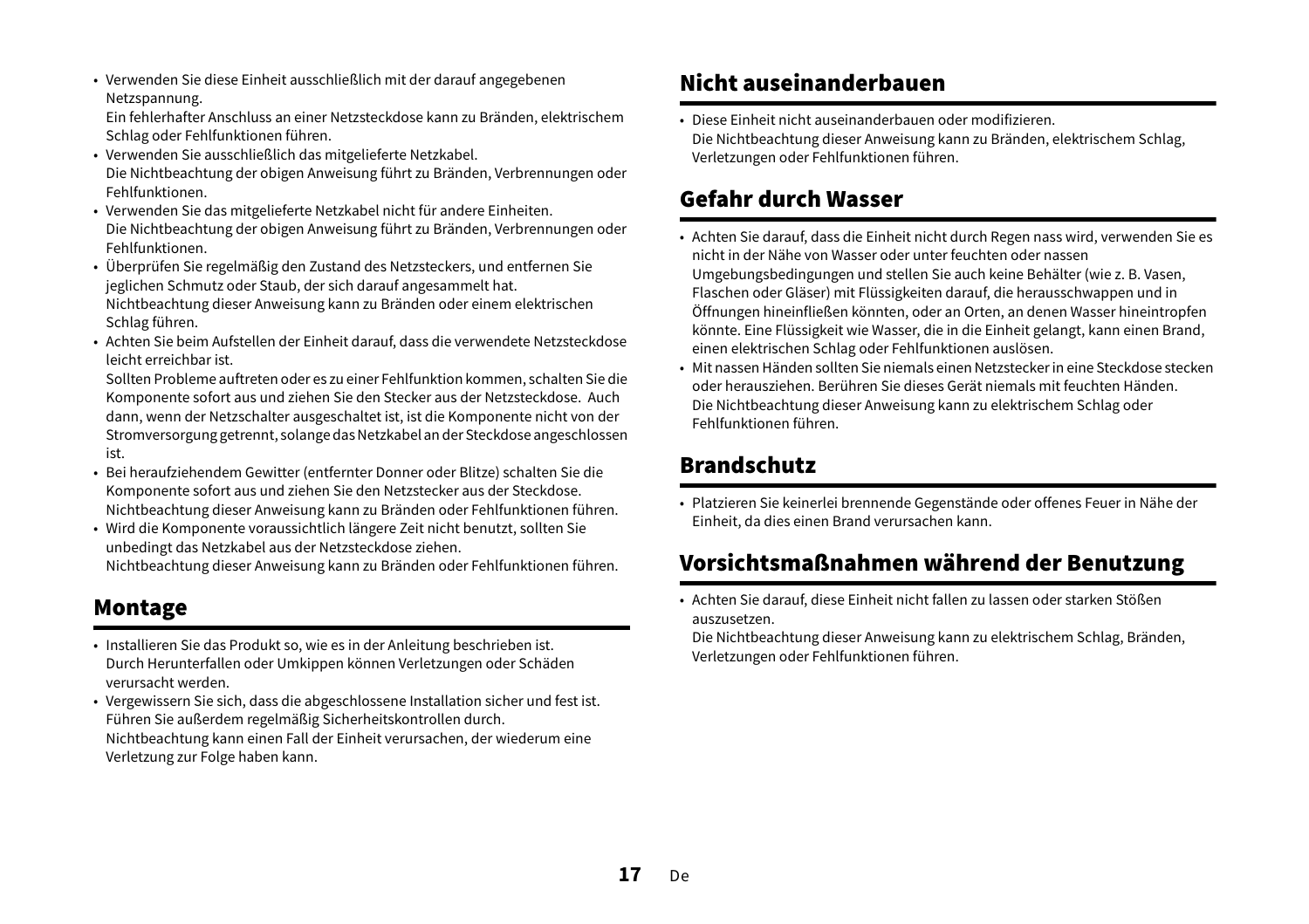### Verwenden von Batterien

• BATTERIE/AKKU NICHT VERSCHLUCKEN, VERÄTZUNGSGEFAHR! Die mit diesem Produkt gelieferte Fernbedienung enthält eine Knopfzelle. Wenn die Knopfzelle verschluckt wird, kann dies innerhalb von nur 2 Stunden schwere innere Verätzungen verursachen und zum Tode führen.

Bewahren Sie neue und gebrauchte Batterien/Akkus für Kinder unzugänglich auf. Sollte das Batteriefach sich nicht fest schließen lassen, sehen Sie von einer weiteren Verwendung des Produkts ab und bewahren es für Kinder unzugänglich auf.

Wenn der Verdacht besteht, dass Batterien/Akkus verschluckt wurden oder anderweitig in den Körper gelangt sind, ziehen Sie sofort ärztliche Hilfe hinzu.

- Nehmen Sie Batterien/Akkus nicht auseinander. Wenn der Inhalt des Akkus auf Ihre Hände oder in Ihre Augen gelangt, kann dies zu Blindheit oder chemischen Verbrennungen führen.
- Werfen Sie die Batterien/Akkus zur Entsorgung nicht ins Feuer. Setzen Sie Batterien/Akkus keinen übermäßig hohen Temperaturen aus, wie beispielsweise direkter Sonneneinstrahlung oder Feuer.

Dies kann dazu führen, dass die Batterie platzt und einen Brand oder Verletzungen verursacht.

• Versuchen Sie niemals Batterien aufzuladen, die nicht als Akkus zum mehrfachen Gebrauch und Nachladen vorgesehen sind.

Durch Aufladen kann die Batterie platzen oder auslaufen, was Blindheit, chemische Verbrennungen oder Verletzungen zur Folge haben könnte.

• Wenn Batterien/Akkus auslaufen, vermeiden Sie jede Berührung mit der ausgetretenen Flüssigkeit.

Wenn die Batterieflüssigkeit mit Augen, Mund oder Haut in Kontakt kommt, bitte sofort mit Wasser auswaschen und einen Arzt aufsuchen. Batterieflüssigkeit ist korrosiv und kann Sehverlust oder chemische Verbrennungen bewirken.

# Kabellose Komponenten

• Verwenden Sie diese Einheit nicht in der Nähe medizinischer Geräte oder in medizinischen Einrichtungen.

Von dieser Einheit ausgestrahlte Funkwellen können sich auf medizinischelektrische Geräte auswirken.

• Halten Sie beim Verwenden dieser Einheit einen Mindestabstand von 15 cm zwischen der Einheit und Personen mit Herzschrittmacher oder Defibrillator ein.Von dieser Einheit ausgehende Funkwellen können Auswirkungen auf medizinischelektrische Geräte wie einen implantierten Herzschrittmacher oder Defibrillator haben.



#### **Der zugehörige Inhalt weist auf "ein Risiko schwerer Verletzungen" hin.**

### Stromversorgung

- Verwenden Sie keine Netzsteckdose, in der der Netzstecker keinen festen Halt hat. Nichtbeachtung dieser Anweisung kann zu Bränden elektrischem Schlag oder Verbrennungen führen.
- Fassen Sie beim Ziehen des Netzsteckers stets den Stecker; ziehen Sie nicht am Kabel.

Durch Ziehen am Netzkabel kann dieses beschädigt werden und einen elektrischen Schlag oder einen Brand auslösen.

• Stecken Sie den Netzstecker vollständig in die Netzsteckdose hinein. Durch Gebrauch der Einheit bei nicht vollständig eingestecktem Stecker kann sich Staub auf dem Stecker ansammeln, der zu Bränden oder Verbrennungen führen kann.

### Montage

- Stellen Sie die Einheit nicht an einer instabilen Position ab, wo sie versehentlich herunterfallen oder umstürzen und Verletzungen verursachen könnte.
- Achten Sie bei der Aufstellung dieser Einheit darauf, dass die Wärmeabfuhr nicht behindert wird.
- Bedecken Sie sie nicht mit einem Tuch.
- Stellen Sie sie nicht auf einen Teppich oder eine Decke.
- Blockieren Sie nicht die Lüftungsöffnungen (Kühlschlitze) dieser Einheit.
- Stellen Sie die Einheit nicht auf andere Art und Weise auf als hier angegeben.
- Verwenden Sie das Gerät nicht an einer beengten und schlecht belüfteten Stelle. Nichtbeachtung der obigen Anweisung kann dazu führen, dass sich in der Einheit ein Hitzestau bildet, der einen Brand oder Fehlfunktionen auslösen könnte. Achten Sie auf ausreichend Freiraum um die Einheit: mindestens 10 cm oben, 10 cm an den Seiten und 10 cm hinten.
- Platzieren Sie die Einheit nicht an Orten, an denen sie in Kontakt mit korrosiven Gasen oder salzhaltiger Luft gelangen könnte, oder an Orten mit starker Rauchoder Dampfentwicklung.

Dadurch kann es zu Fehlfunktionen kommen.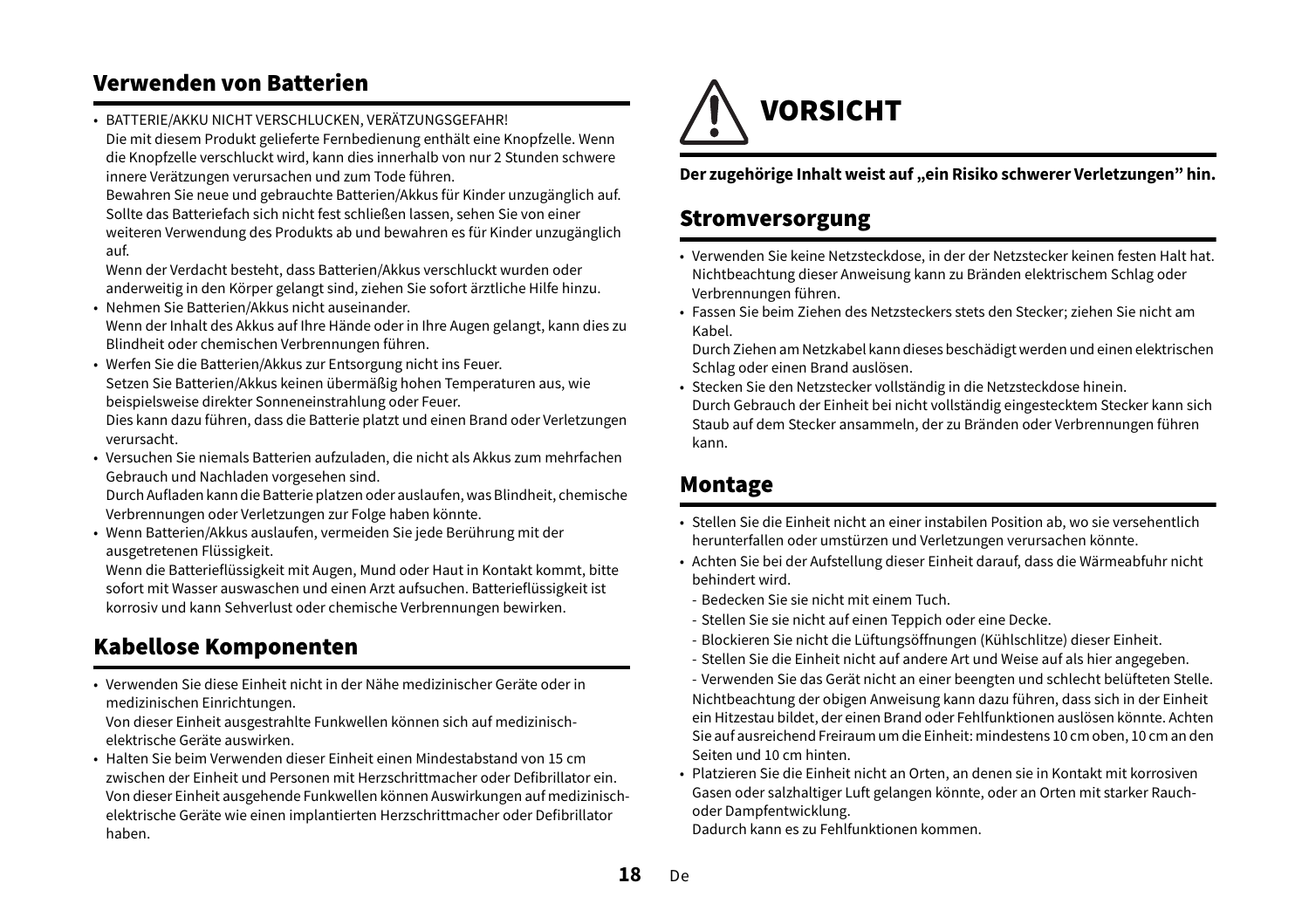• Vermeiden Sie in Gefahrensituationen wie z. B. einem Erdbeben, sich in der Nähe der Einheit aufzuhalten.

Da die Einheit umkippen oder herunterfallen und Verletzungen hervorrufen könnte, entfernen Sie sich schnell von der Einheit und suchen Sie einen sicheren Ort auf.

• Achten Sie darauf, den Netzschalter der Einheit auszuschalten und alle Anschlusskabel von der Einheit zu trennen.

Bei Nichtbeachtung können die Kabel beschädigt werden oder dazu führen, dass Sie oder Andere darüber stolpern und fallen könnten.

• Für eine ordnungsgemäße Installation der Lautsprecher lassen Sie diese Arbeit von dem Händler, bei dem diese Einheit erworben wurde, oder aber von einem anderen qualifizierten Fachmann durchführen.

Nichtbeachtung kann einen Fall der Baugruppe verursachen und eine Verletzung zur Folge haben. Die Installation erfordert spezielles Wissen und Erfahrung.

# Hörminderung

- Benutzen Sie die Einheit nicht über längere Zeit mit zu hohen oder unangenehmen Lautstärken. Hierdurch können bleibende Hörschäden entstehen. Sollten Sie einen Hörverlust erleiden oder ein Klingeln in den Ohren wahrnehmen, suchen Sie einen Arzt auf.
- Ehe Sie die Einheit an andere elektronische Komponenten anschließen, schalten Sie die Stromversorgung aller Komponenten aus.

Nichtbeachtung kann eine Hörminderung, einen elektrischen Schlag oder Geräteschäden zur Folge haben.

# Wartung und Pflege

• Ziehen Sie den Netzstecker aus der Steckdose, bevor Sie die Einheit reinigen. Nichtbeachtung dieser Anweisung kann dazu führen, dass Sie einen elektrischen Schlag erleiden.

### Vorsichtsmaßnahmen während der Benutzung

- Stecken Sie Ihre Hand oder Finger nicht in die Öffnungen dieser Einheit. Nichtbeachtung dieser Anweisung kann zu Verletzungen führen.
- Führen Sie keine Fremdkörper aus Metall oder Papier in die Öffnungen dieser Einheit ein.

Die Nichtbeachtung dieser Anweisung kann zu elektrischem Schlag, Bränden oder Fehlfunktionen führen.

- Halten Sie kleine Teile außerhalb der Reichweite von kleinen Kindern.Ihre Kinder könnten sie versehentlich verschlucken.
- Tun Sie folgende Dinge nicht:
	- Stehen oder Sitzen auf dem Gerät.
	- Stellen schwerer Gegenstände auf das Gerät.
	- Übereinanderstapeln von Geräten.
- Ausüben übermäßiger Kraft auf Tasten, Schalter Ein-/Ausgangsanschlüsse usw.
- Hängen am Gerät.
- Lehnen gegen das Gerät.

Nichtbeachtung kann Verletzungen oder Schäden am Gerät verursachen.

• Vermeiden Sie es, an den angeschlossenen Kabeln zu ziehen, um Verletzungen oder Beschädigungen der Einheit durch Herunterfallen zu vermeiden.

### Verwenden von Batterien

- Verwenden Sie niemals andere als die angegebenen Batterien. Nichtbeachtung kann einen Brand oder Verbrennungen verursachen oder ein Auslaufen von Flüssigkeit zur Folge haben, die eine Hautreizung verursachen kann.
- Legen Sie die Batterien nicht zusammen mit Metallgegenständen in eine Tasche oder ein anderes Behältnis.

Die Batterie könnte kurzgeschlossen werden und platzen oder auslaufen und einen Brand oder Verletzungen verursachen.

- Vergewissern Sie sich stets, dass alle Batterien gemäß den Polaritätskennzeichnungen (+/–) eingelegt werden. Bei Nichtbeachtung können Brände, Verbrennungen oder Selbstentzündung
- aufgrund auslaufender Flüssigkeit auftreten. • Wenn die Batterien leer sind, oder wenn Sie die Einheit für längere Zeit nicht benutzen, nehmen Sie die Batterien aus der Fernbedienung heraus, um ein Auslaufen von Batterieflüssigkeit zu vermeiden.
- Vor dem Lagern oder Entsorgen von Batterien sollten Sie die Polflächen mit Klebeband oder anderem geeigneten Schutzmaterial isolieren. Durch gemischte Lagerung zusammen mit anderen Batterien oder Metallgegenständen kann es zu Bränden, Verbrennungen oder Entzünden durch ausgelaufene Batterieflüssigkeit kommen.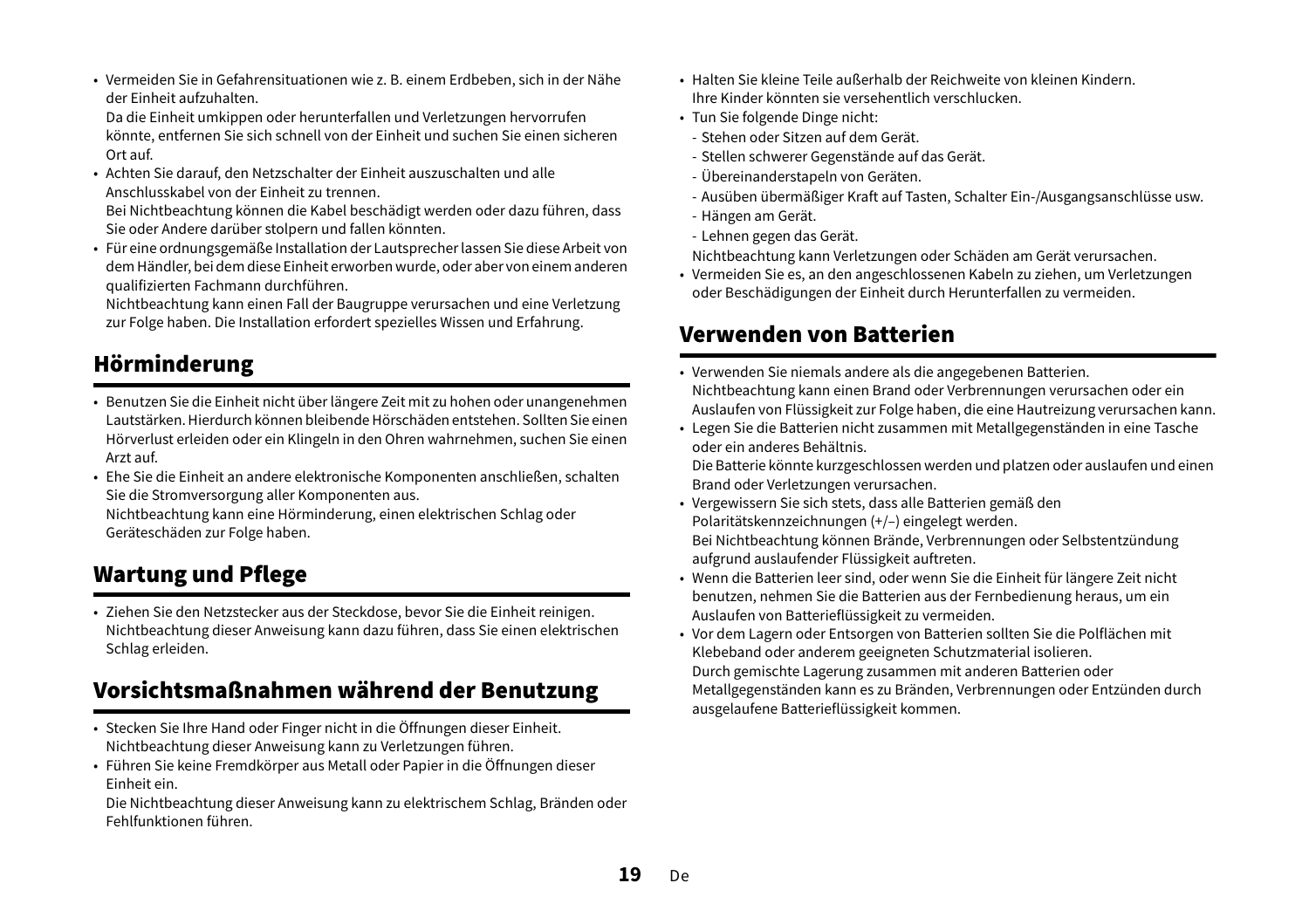# ACHTUNG UND INFORMATION

# **Achtung**

Macht auf Punkte aufmerksam, die beachtet werden müssen um Produktausfälle, Schäden oder Störungen sowie Datenverlust zu vermeiden.

# Stromversorgung

• Wird das Gerät voraussichtlich längere Zeit nicht benutzt, sollten Sie unbedingt das Netzkabel aus der Netzsteckdose ziehen. Auch wenn dieses Gerät mit [ $\bigcup$ ] (Standby/Ein) ausgeschaltet wird, fließt weiterhin ein sehr geringer Strom.

# Montage

- Verwenden Sie dieses Gerät nicht an Orten, die direkter Sonneneinstrahlung ausgesetzt sind, die sehr heiß werden, z. B. in Nähe einer Heizung, oder extrem kalt sind, oder die übermäßigem Staub oder Vibrationen ausgesetzt sind. Nichtbeachtung kann ein Verziehen des Bedienfelds des Geräts, Funktionsstörungen der Bauteile im Innern oder einen instabilen Betrieb verursachen.
- Wenn Sie eine Drahtlosfunktion verwenden, vermeiden Sie es, dieses Gerät in der Nähe metallischer Wände oder Tische, von Mikrowellengeräten oder anderen kabellosen Netzwerkgeräten aufzustellen.

Solche Hindernisse können den Übertragungsbereich einschränken.

# Anschlüsse & Verbindungen

• Wenn Sie externe Geräte anschließen, achten Sie darauf, die Anleitung für jedes Gerät zu lesen und die Geräte übereinstimmend mit den Anweisungen anzuschließen.

Wenn Sie ein Gerät nicht gemäß den Anweisungen behandeln, können Fehlfunktionen auftreten.

# Über Drahtloskommunikationsfunktionen [Modelle für Großbritannien und Europa]

• Grundspezifikationen

#### **Bluetooth**

Funkfrequenz: 2402 MHz bis 2480 MHz

Maximale Ausgangsleistung (EIRP): 9,5 dBm (8,9 mW)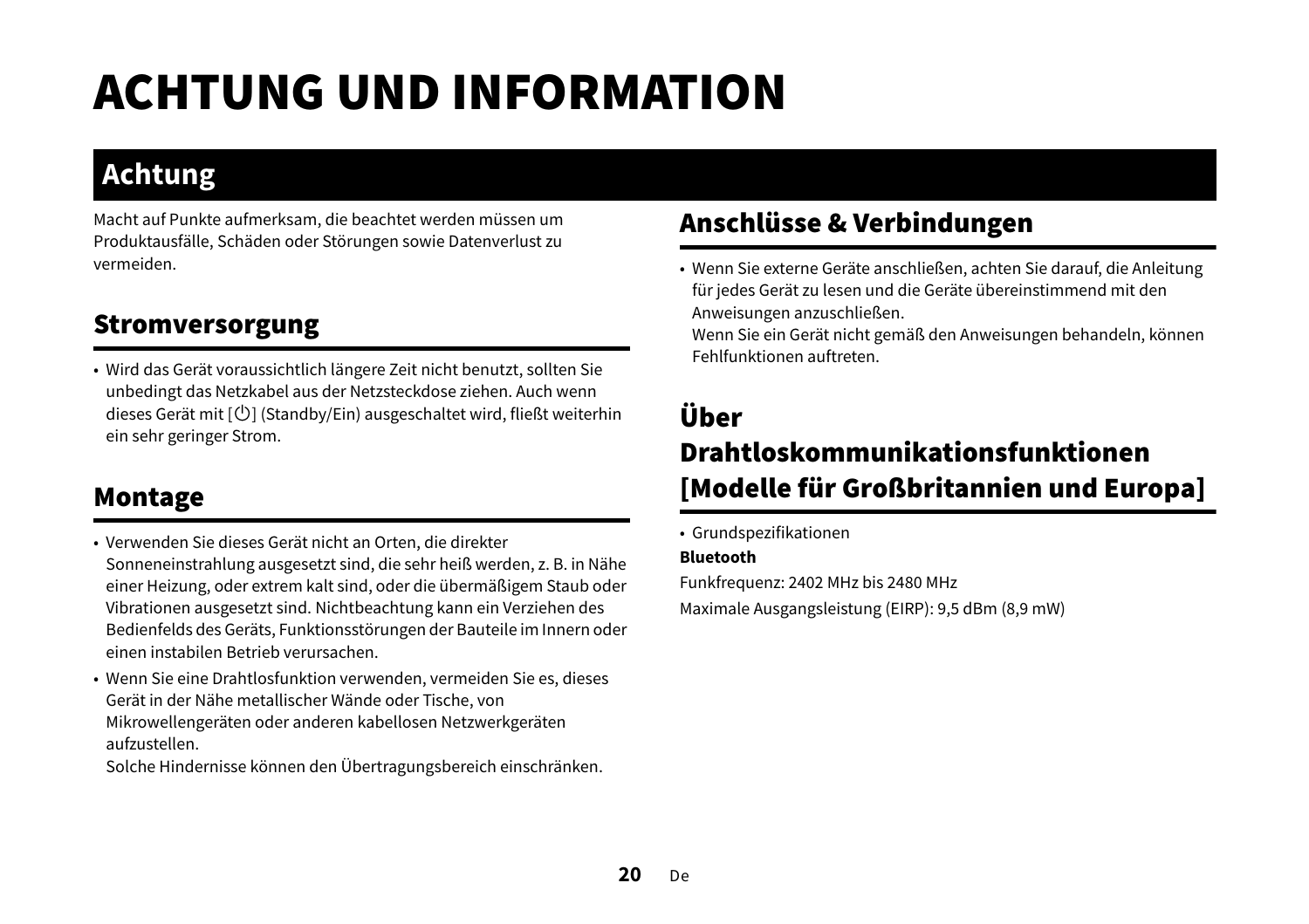# Handhabung

- Stellen Sie keine Gegenstände aus Vinyl, Kunststoff oder Gummi auf diesem Gerät ab. Nichtbeachtung kann eine Verfärbung oder Verformung des Bedienfelds dieses Geräts verursachen.
- Wenn sich die Umgebungstemperatur drastisch ändert (z. B. während des Transports oder bei schneller Erwärmung/Abkühlung) und die Möglichkeit besteht, dass sich im Innern des Geräts Kondensation gebildet hat, lassen Sie es mehrere Stunden lang ausgeschaltet, bis es trocken genug ist für den Betrieb. Die Verwendung des Geräts bei auftretender Kondensation kann Fehlfunktionen verursachen.

# Wartung und Pflege

• Benutzen Sie zur Reinigung des Geräts ein weiches, trockenes Tuch. Die Verwendung von Chemikalien wie Benzin oder Verdünnung, scharfer Reinigungsmittel oder chemischer Scheuertücher kann Verfärbungen oder Verformungen verursachen.

# Anmerkungen zur Entsorgung

• Entsorgen Sie gebrauchte Batterien und Akkus gemäß den geltenden Bestimmungen.

#### **Verbraucherinformation zur Sammlung und Entsorgung alter Elektrogeräte und benutzter Batterien**



Befinden sich diese Symbole auf den Produkten, der Verpackung und/oder beiliegenden Unterlagen, so sollten benutzte elektrische Geräte und Batterien nicht mit dem normalen Haushaltsabfall entsorgt werden.<br>In Übereinstimmung mit Ihren nationalen Bestimmungen bringen

Sie alte Geräte und benutzte Batterien bitte zur fachgerechten Entsorgung, Wiederaufbereitung und Wiederverwendung zu den entsprechenden Sammelstellen.



Durch die fachgerechte Entsorgung der Elektrogeräte und Batterien helfen Sie, wertvolle Ressourcen zu schützen, und verhindern mögliche negative Auswirkungen auf die menschliche Gesundheit und die Umwelt, die andernfalls durch unsachgerechte Müllentsorgung auftreten könnten.

Pb

Für weitere Informationen zum Sammeln und Wiederaufbereiten alter Elektrogeräte und Batterien kontaktieren Sie bitte Ihre örtliche Stadt- oder Gemeindeverwaltung, Ihren Abfallentsorgungsdienst oder die Verkaufsstelle der Artikel.

**Information für geschäftliche Anwender in der Europäischen Union:**

Wenn Sie Elektrogeräte ausrangieren möchten, kontaktieren Sie bitte Ihren Händler oder Zulieferer für weitere Informationen.

#### **Entsorgungsinformation für Länder außerhalb der Europäischen Union:**

Diese Symbole gelten nur innerhalb der Europäischen Union. Wenn Sie solche Artikel ausrangieren möchten, kontaktieren Sie bitte Ihre örtlichen Behörden oder Ihren Händler und fragen Sie nach der sachgerechten Entsorgungsmethode.

#### **Anmerkung zum Batteriesymbol (untere zwei Symbolbeispiele):**

Dieses Symbol kann auch in Kombination mit einem chemischen Symbol verwendet werden. In diesem Fall entspricht dies den Anforderungen der EU-Batterierichtlinie zur Verwendung chemischer Stoffe.

(weee\_battery\_eu\_de\_02)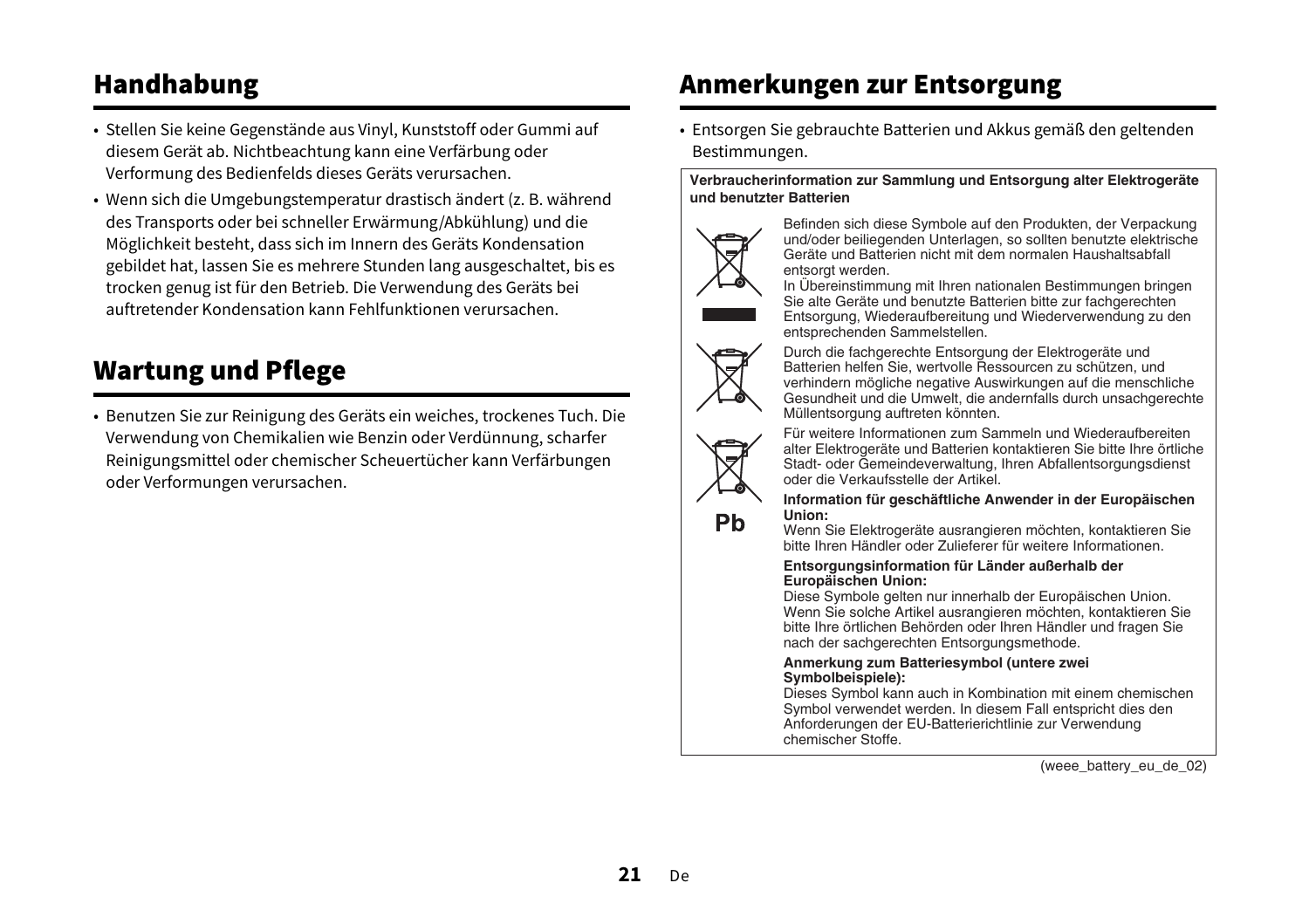# **Information**

Kennzeichnet Hinweise zu Anweisungen, Einschränkungen zu Funktionen und zusätzliche Informationen, die hilfreich sein können.

# Über das Typenschild des Geräts

Die Nummer des Modells, die Seriennummer, der Leistungsbedarf usw. sind auf dem Typenschild, das sich auf der Unterseite des Geräts befindet, oder in der Nähe davon angegeben. Sie sollten diese Seriennummer an der unten vorgesehenen Stelle eintragen und dieses Handbuch als dauerhaften Beleg für Ihren Kauf aufbewahren, um im Fall eines Diebstahls die Identifikation zu erleichtern.

#### **Modell Nr.**

**Seriennr.**

(bottom\_de\_01)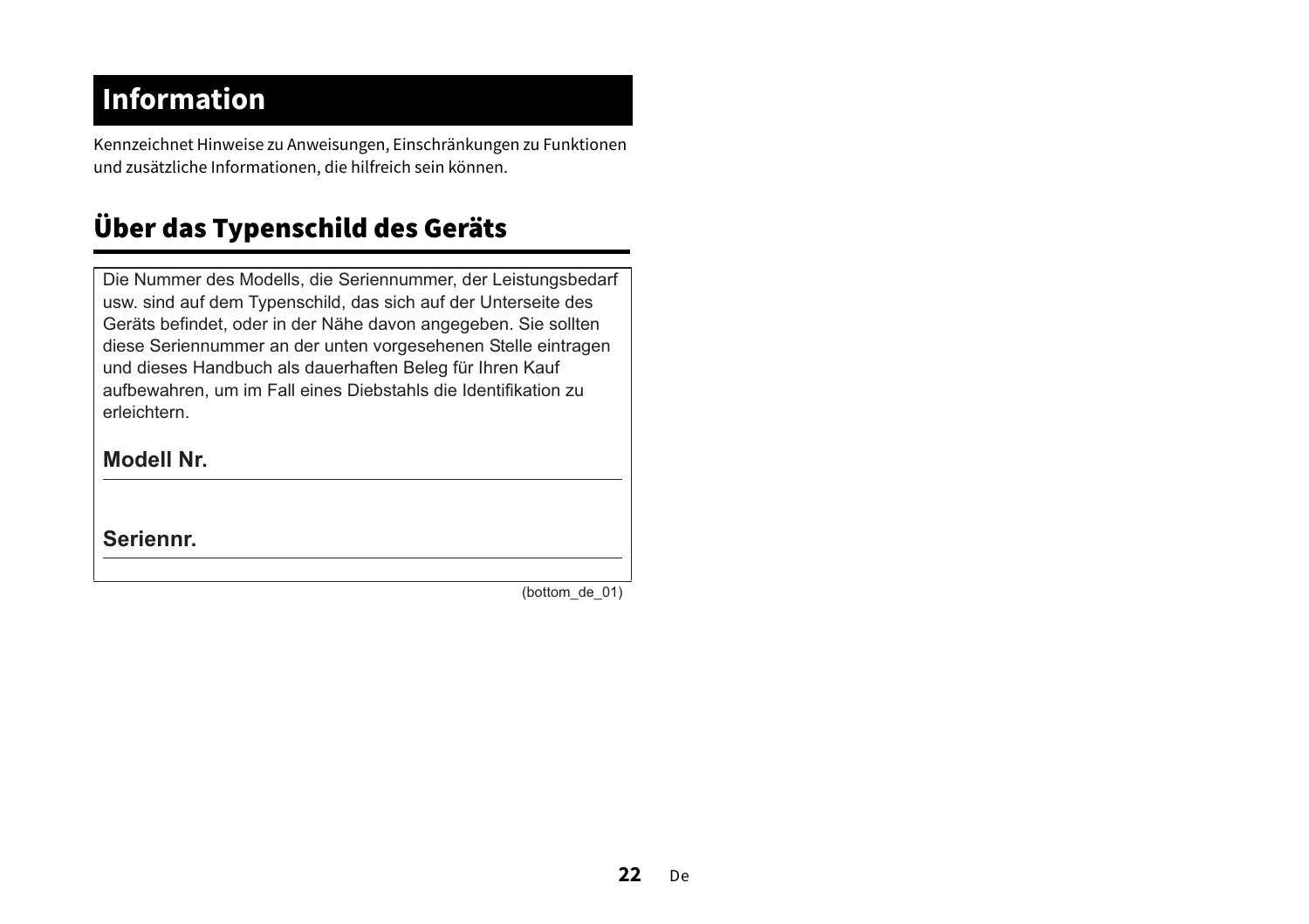# <span id="page-22-0"></span>PRECAUZIONI

# **LEGGERE ATTENTAMENTE PRIMA DELL'USO. ACCERTARSI DI**

#### **SEGUIRE LE ISTRUZIONI RIPORTATE DI SEGUITO.**

**Le precauzioni elencate di seguito sono intese a prevenire i rischi di lesioni all'utente e a terzi, nonché a evitare danni alla proprietà, al fine di aiutare l'utente a utilizzare l'unità in modo appropriato e sicuro. Accertarsi di seguire le istruzioni.**

Una volta letto il presente manuale, accertarsi di riporlo in un posto sicuro per eventuale riferimento futuro.

- Qualsiasi richiesta di ispezione o riparazione deve essere rivolta al concessionario presso il quale è stata acquistata l'unità o a un tecnico autorizzato Yamaha.
- Yamaha declina ogni responsabilità per lesioni personali o danni alle cose derivanti da un utilizzo non corretto dell'unità o da modifiche ad essa apportate.
- Questo prodotto è destinato all'uso come apparecchio professionale generico. Non deve essere utilizzato in alcun ambito che richieda un alto grado di affidabilità in relazione a vite umane.



**Questo contenuto indica "rischio di lesioni gravi o di morte".**

# Anomalie

- Se si verifica una delle anomalie indicate di seguito, spegnere immediatamente l'unità e scollegare la spina di alimentazione. Se si utilizzano delle batterie, rimuoverle dall'unità.
- Il cavo/la spina di alimentazione è danneggiato.
- L'unità emette rumori insoliti, odori insoliti o fumo.
- All'interno dell'unità sono penetrati materiali estranei o acqua.
- Si verifica una scomparsa del suono durante l'utilizzo.
- L'unità presenta crepe o danni.

L'uso continuato dell'unità in presenza di tali condizioni potrebbe causare scosse elettriche, incendi o malfunzionamenti. Rivolgersi immediatamente al rivenditore presso il quale è stata acquistata l'unità o a un tecnico autorizzato Yamaha per l'ispezione o la riparazione.

# Alimentazione

- Non eseguire operazioni che potrebbero danneggiare il cavo di alimentazione.
- Non posizionarlo nelle vicinanze di una fonte di calore.
- Non piegarlo eccessivamente o modificarlo.
- Non graffiarlo o spellarlo.
- Non posizionarlo sotto un oggetto pesante.

L'utilizzo di un cavo di alimentazione con i fili esposti potrebbe causare scosse elettriche o un incendio.

- Non toccare la spina o il cavo di alimentazione se vi è il rischio di fulmini. La mancata osservanza di tale precauzione potrebbe causare scosse elettriche.
- Utilizzare l'unità con la tensione di alimentazione stampata sulla stessa. Il mancato collegamento di una presa CA appropriata potrebbe causare un incendio, scosse elettriche o malfunzionamenti.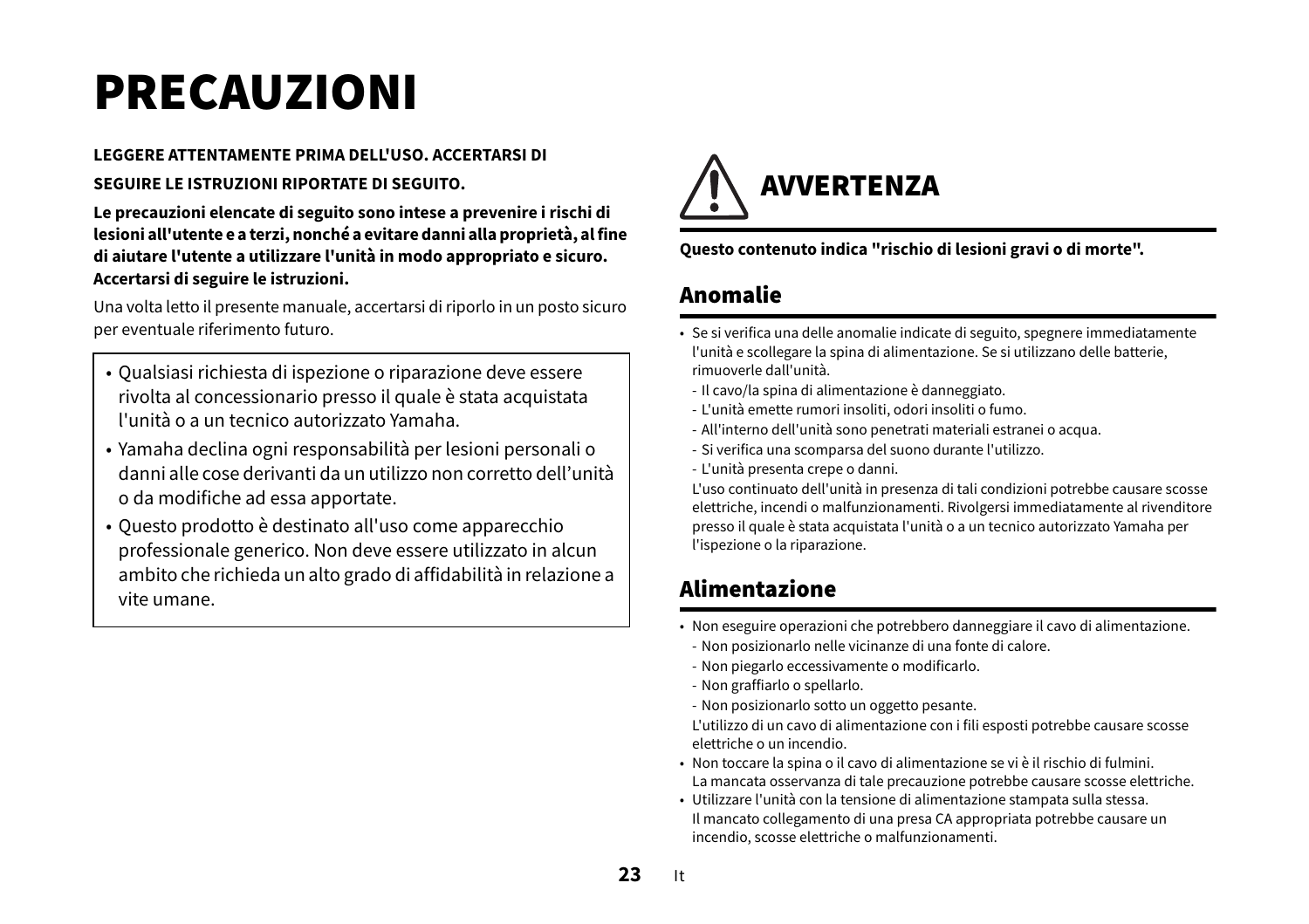- Accertarsi di utilizzare il cavo di alimentazione fornito in dotazione. La mancata osservanza di tali precauzioni potrebbe causare un incendio, ustioni o malfunzionamenti.
- Non utilizzare il cavo di alimentazione fornito per altre unità. La mancata osservanza di tali precauzioni potrebbe causare un incendio, ustioni o malfunzionamenti.
- Controllare periodicamente la spina elettrica ed eventualmente rimuovere la sporcizia o la polvere accumulata.

La mancata osservanza di tale precauzione potrebbe causare un incendio o scosse elettriche.

 • Durante l'installazione dell'unità, assicurarsi che la presa CA utilizzata sia facilmente accessibile.

In caso di problemi o malfunzionamenti, spegnere immediatamente il dispositivo e scollegare la spina dalla presa di corrente CA. Anche quando l'interruttore di alimentazione è spento, a condizione che il cavo di alimentazione non sia staccato dalla presa CA, l'unità non si disconnette dalla sorgente di alimentazione.

• In caso di temporali con presenza di tuoni o fulmini, spegnere immediatamente l'unità e scollegare la spina di alimentazione dalla presa CA. La mancata osservanza di tale precauzione potrebbe causare malfunzionamenti.

• Se si prevede di non utilizzare l'unità per un periodo di tempo prolungato, scollegare il cavo di alimentazione dalla presa CA.

La mancata osservanza di tale precauzione potrebbe causare malfunzionamenti.

# Installazione

- Procedere all'installazione seguendo le istruzioni fornite nel manuale. La caduta o il capovolgimento potrebbe causare lesioni o danni.
- Verificare che l'installazione completata sia sicura e protetta. Inoltre, eseguire periodicamente ispezioni di sicurezza.

La mancata osservanza di questa precauzione potrebbe causare la caduta dei dispositivi e conseguenti lesioni.

### Non disassemblare

• Non disassemblare o modificare questa unità. La mancata osservanza di tale precauzione potrebbe causare scosse elettriche, lesioni o malfunzionamenti.

# Esposizione all'acqua

- Non esporre l'unità alla pioggia, non usarla vicino all'acqua o in ambienti umidi o bagnati, non poggiare su di essa recipienti (come ad esempio vasi, bottiglie o bicchieri) contenenti liquidi che possano riversarsi in una delle aperture, né posizionarla in luoghi soggetti a infiltrazioni. Se un liquido quale l'acqua penetra nell'unità, potrebbe causare un incendio, scosse elettriche o malfunzionamenti.
- Non inserire o rimuovere la spina elettrica con le mani bagnate. Non maneggiare l'unità con mani umide.

La mancata osservanza di tali precauzioni potrebbe causare scosse elettriche o malfunzionamenti.

### Esposizione al fuoco

• Non posizionare oggetti accesi o fiamme vive in prossimità dell'unità per evitare il rischio di incendio.

### Precauzioni di utilizzo

• Prestare attenzione a non lasciar cadere o a far subire urti violenti all'unità.La mancata osservanza di tale precauzione potrebbe causare scosse elettriche, incendio o malfunzionamenti.

# Utilizzo della batteria

• NON INGERIRE LA BATTERIA, PERICOLO DI USTIONE CHIMICA

Il telecomando fornito in dotazione con questo prodotto contiene una batteria a bottone. L'ingestione della batteria a bottone, in sole 2 ore, può causare gravi ustioni interne e anche la morte.

Conservare le batterie nuove e usate lontano dalla portata dei bambini. Se il vano batteria non si chiude saldamente, interrompere l'uso del prodotto e tenerlo lontano dalla portata dei bambini.

Se si sospetta che delle batterie possano essere state ingerite o introdotte in altre parti del corpo, consultare immediatamente un medico.

• Non disassemblare le batterie.

Se il contenuto della batteria viene a contatto con le mani o con gli occhi, potrebbe causare bruciature chimiche o cecità.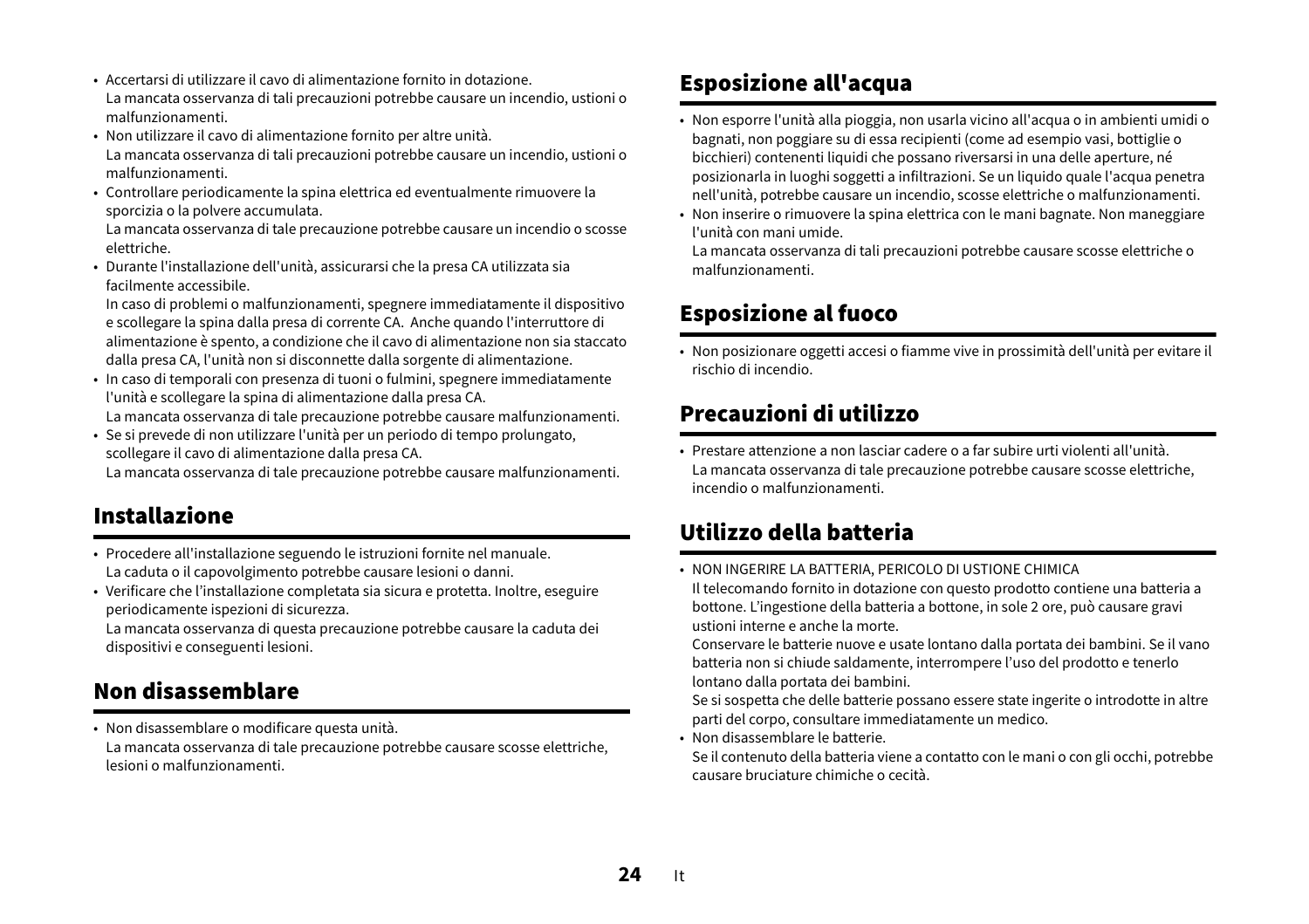• Non smaltire le batterie nel fuoco.

Non esporre le batterie a temperature elevate, quali la luce solare diretta o il fuoco. Tale operazione potrebbe determinare lo scoppio delle batterie e causare un incendio o lesioni.

- Non ricaricare batterie non ricaricabili.Se si tenta di ricaricare una batteria non ricaricabile, questa potrebbe esplodere o
- dare luogo a perdite, possibili cause di cecità, bruciature chimiche o lesioni. • In caso di perdite, evitare il contatto con il liquido delle batterie. Se il liquido delle batterie viene a contatto con gli occhi, la bocca o la cute, lavare immediatamente con acqua e rivolgersi a un medico. Il liquido delle batterie è corrosivo e potrebbe causare la perdita della vista o ustioni chimiche.

# Unità wireless

• Non utilizzare questa unità nelle vicinanze di dispositivi medici o all'interno di strutture mediche.

Le onde radio emesse dall'unità possono interferire con i dispositivi elettromedicali.

• Non utilizzare questa unità a una distanza inferiore a 15 cm da persone con pacemaker o defibrillatore.

Le onde radio emesse dall'unità possono interferire con dispositivi elettromedicali quali pacemaker o defibrillatore.



**Questo contenuto indica "rischio di lesioni".**

### Alimentazione

• Non utilizzare prese CA in cui la spina di alimentazione non si blocca saldamente in posizione.

La mancata osservanza di tale precauzione potrebbe causare scosse elettriche o bruciature.

• Quando si scollega la spia di alimentazione, afferrare sempre la spia stessa e non il cavo.

Tirando il cavo lo si potrebbe danneggiare e causare scosse elettriche o un incendio.

• Inserire saldamente la spina di alimentazione nella presa CA. Se si utilizza l'unità senza aver fissato saldamente la spina alla presa, della polvere potrebbe depositarsi sulla presa stessa causando un incendio o bruciature.

### Installazione

- Non collocare l'unità in posizione instabile, per evitare che cada accidentalmente e che possa causare lesioni.
- Nell'installare questa unità, fare in modo di non bloccare la dissipazione del calore.
- Non coprire l'unità con un panno.
- Non installare l'unità su un tappeto o sulla moquette.
- Non bloccare i fori di ventilazione (feritoie) dell'unità.
- Non installare l'unità modi diversi da quanto indicato.
- Non utilizzare l'unità in locali angusti e scarsamente ventilati.
- La mancata osservanza di tali precauzioni potrebbe far sì che il calore resti imprigionato all'interno dell'unità, causando un incendio o malfunzionamenti. Assicurarsi che ci sia spazio sufficiente attorno all'unità: almeno 10 cm in alto, 10 cm ai lati e 10 cm sul lato posteriore.
- Non installare l'unità in luoghi in cui potrebbe venire a contatto con gas corrosivi o salsedine, oppure in luoghi con elevati livelli di fumo o vapore. La mancata osservanza di tale precauzione potrebbe causare un malfunzionamento.
- Evitare di trovarsi nelle vicinanze dell'unità in caso di calamità quali ad esempio i terremoti.

Poiché l'unità potrebbe rovesciarsi o cadere e provocare lesioni, allontanarsi rapidamente dall'unità e ripararsi in un luogo sicuro.

• Prima di spostare l'unità, accertarsi di spegnerla e di scollegare tutti i cavi di collegamento.

La mancata osservanza di questa precauzione potrebbe danneggiare i cavi o causare la caduta dell'utente o di altre persone.

• Per garantire la corretta installazione dei diffusori, affidare l'intervento al rivenditore presso il quale è stata acquistata l'unità o a un tecnico qualificato. La mancata osservanza di questa precauzione può causare la caduta dell'unità e conseguenti lesioni. L'installazione richiede competenza ed esperienza speciali.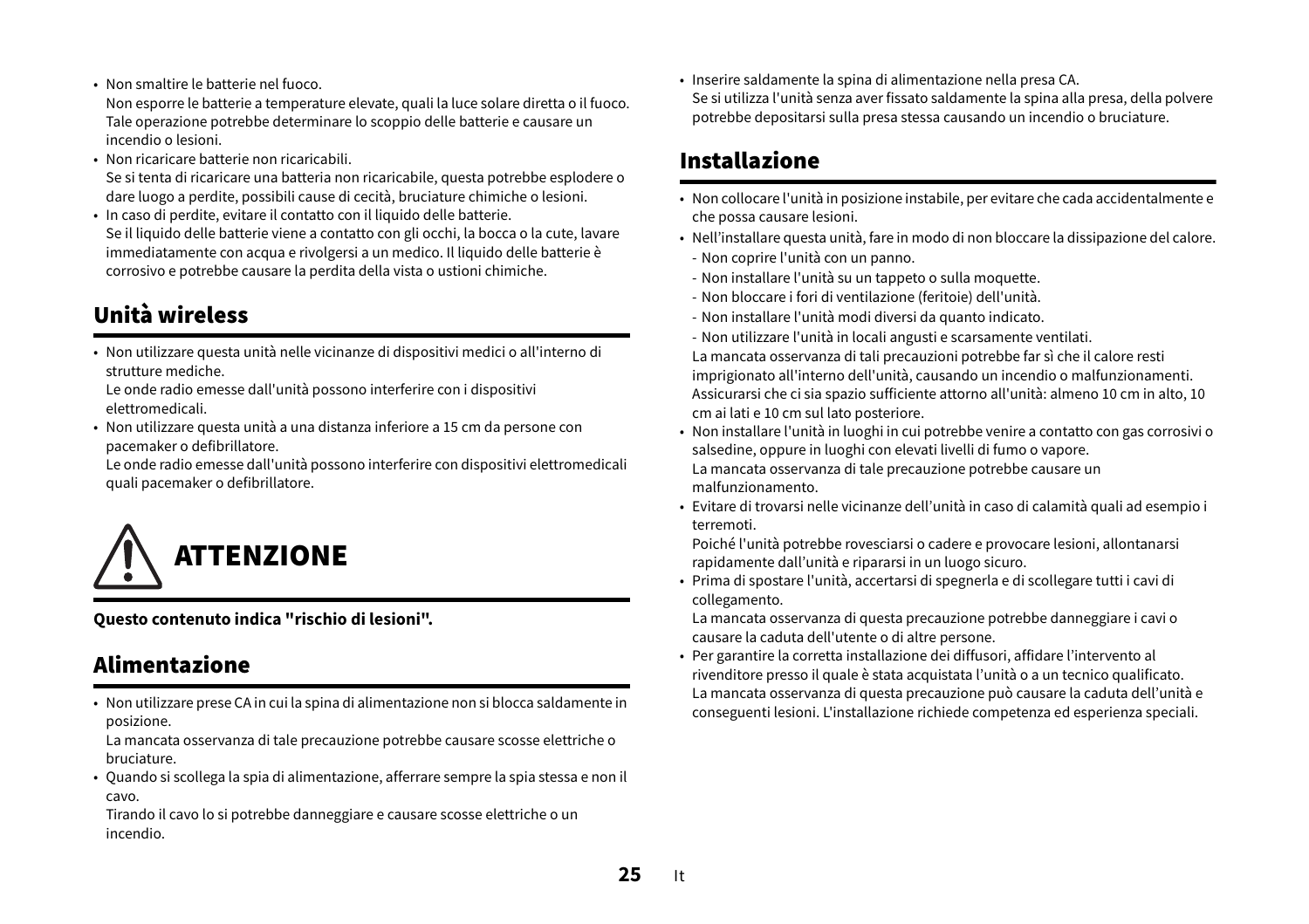### Danni all'udito

- Non utilizzare l'unità per periodi di tempo prolungati con il volume troppo alto, in quanto ciò potrebbe causare danni permanenti all'udito. Se si accusano disturbi uditivi come fischi o abbassamento dell'udito, rivolgersi a un medico.
- Prima di collegare l'unità ad altri dispositivi, spegnere tutti i dispositivi interessati. La mancata osservanza di queste precauzioni potrebbe provocare scosse elettriche, danni all'udito o alle apparecchiature.

### Manutenzione e cura

• Prima di pulire l'unità, rimuovere la spina elettrica dalla presa CA. La mancata osservanza di tale precauzione potrebbe causare scosse elettriche.

### Precauzioni di utilizzo

- Non introdurre le mani o le dita nelle aperture dell'unità. La mancata osservanza di tale precauzione potrebbe causare lesioni.
- Non introdurre oggetti estranei, quali metallo o carta, nelle aperture dell'unità. La mancata osservanza di tale precauzione potrebbe causare scosse elettriche o malfunzionamenti.
- Conservare le parti di piccole dimensioni lontano dalla portata dei bambini. Un bambino potrebbe involontariamente ingerirle.
- Non eseguire le operazioni riportate di seguito:
- Salire o sedersi sull'apparecchio.
- Poggiare oggetti pesanti sull'apparecchio.
- Impilare l'apparecchio.
- Premere pulsanti, interruttori, terminali I/O e così via con forza eccessiva.
- Appendersi all'apparecchio.
- Appoggiarsi all'apparecchio.

La mancata osservanza di questa precauzione potrebbe causare lesioni personali o danni all'apparecchio.

• Non tirare i cavi collegati per evitare lesioni personali o danni all'unità conseguenti a un'eventuale caduta della stessa.

# Utilizzo della batteria

- Non utilizzare batterie diverse da quelle specificate. Ciò potrebbe causare incendi o ustioni, o provocare la fuoriuscita di liquido che potrebbe causare infiammazione cutanea.
- Non mettere le batterie in tasca o in una borsa, né lasciarle a contatto con altri oggetti in metallo.

La batteria potrebbe andare in corto circuito, scoppiare, provocare fuoriuscita di liquidi o causare un incendio o lesioni.

• Assicurarsi che tutte le batterie siano inserite correttamente rispetto alle indicazioni di polarità +/-.

La mancata osservanza di tale precauzione potrebbe causare un incendio, bruciature o eritemi cutanei dovuti alla perdita di liquidi.

- In caso di esaurimento delle batterie, oppure se si prevede di non utilizzare l'unità per molto tempo, rimuovere le batterie dal telecomando per evitare possibili fuoriuscite di liquido della batteria.
- Per la conservazione o lo smaltimento delle batterie, isolare l'area dei terminali con nastro adesivo o altro tipo di protezione.

La presenza di altre batterie od oggetti metallici potrebbe causare un incendio, bruciature o eritemi cutanei dovuti alla fuoriuscita di liquido.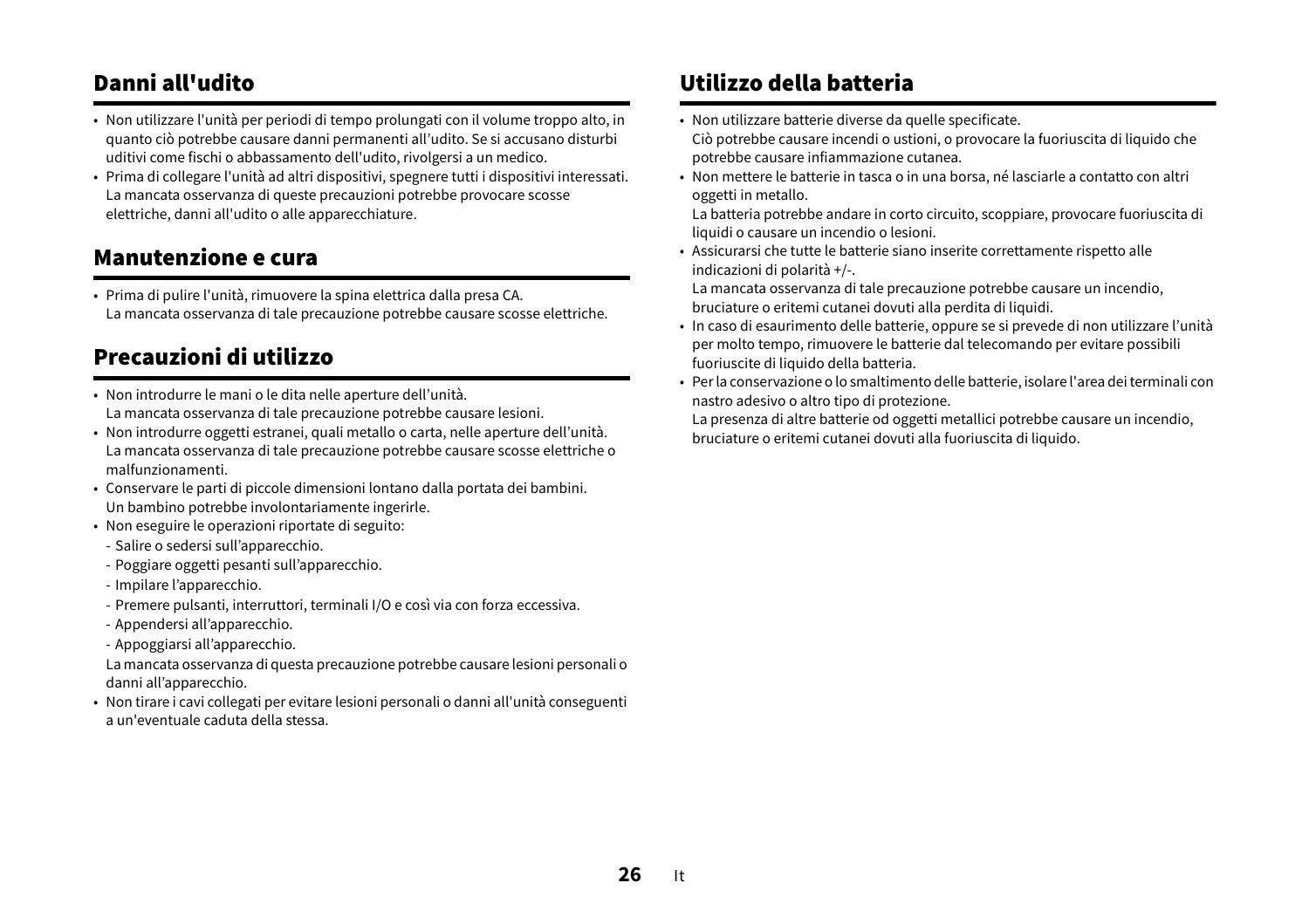# AVVISI E INFORMAZIONI

# **Avviso**

Indica i punti che è necessario osservare per evitare guasti, danni o malfunzionamenti del prodotto e perdita di dati.

# Alimentazione

• Se si prevede di non utilizzare l'unità per un periodo di tempo prolungato, scollegare il cavo di alimentazione dalla presa. Anche se l'unità è stata spenta con  $[\bigcup]$ (Standby/accensione), una quantità minima di corrente rimane presente.

# Installazione

- Non utilizzare l'unità in luoghi esposti alla luce solare diretta , a temperature troppo basse o troppo alte (ad es. in prossimità di un termosifone), oppure esposti a polveri o vibrazioni eccessive. La mancata osservanza di questa precauzione può causare la deformazione del pannello dell'unità, il malfunzionamento dei componenti interni o l'instabilità del funzionamento.
- Se si utilizza una funzione wireless, evitare di installare l'unità in prossimità di scrivanie o pareti metalliche, forni a microonde o altri dispositivi di rete wireless.

Eventuali ostacoli potrebbero ridurre la distanza di trasmissione.

# Collegamenti

• Se si collegano unità esterne, accertarsi di leggere a fondo il manuale di ciascuna unità e di collegarle seguendo le istruzioni. La mancata osservanza delle istruzioni potrebbe causare malfunzionamenti dell'unità.

# Informazioni sulle funzioni di comunicazione wireless [modelli per Regno Unito ed Europa]

• Dati tecnici di base

#### **Bluetooth**

Frequenza radio: Da 2402 MHz a 2480 MHz Potenza di uscita massima (EIRP): 9,5 dBm (8,9 mW)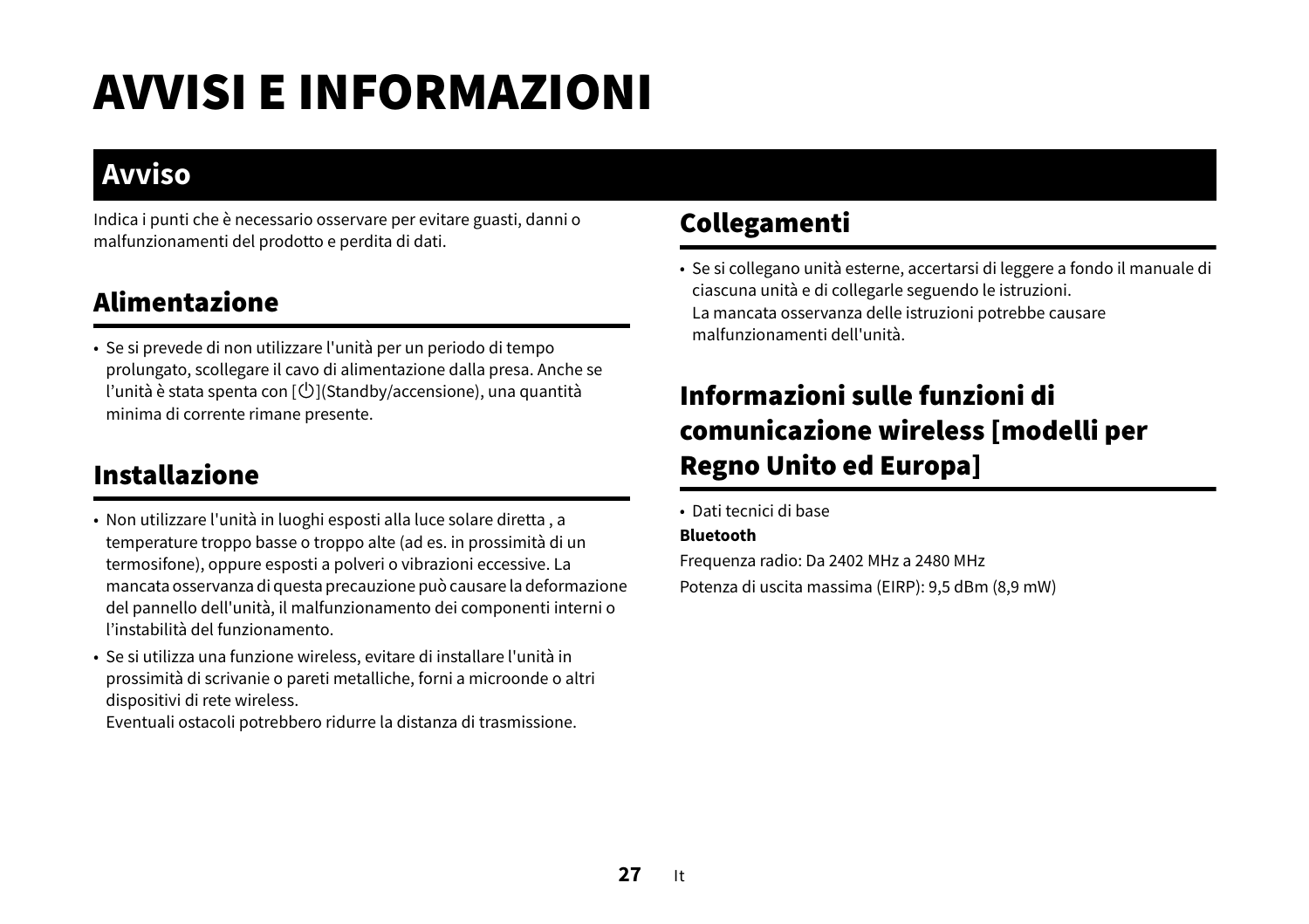# Manipolazione

- Non collocare oggetti in vinile, plastica o gomma sull'unità. La mancata osservanza di questa precauzione potrebbe causare lo scolorimento o la deformazione del pannello dell'unità.
- Se la temperatura ambiente cambia drasticamente (ad esempio durante il trasporto dell'unità o in caso di riscaldamento o raffreddamento improvviso) e vi è il rischio che si sia formata della condensa nell'unità, non utilizzare l'unità né accendere l'alimentazione finché non è completamente asciutta. L'uso dell'unità al cui interno è presente della condensa può causare malfunzionamenti.

# Manutenzione e cura

• Pulire l'unità con un panno morbido e asciutto. L'utilizzo di agenti chimici quali benzina o un solvente, prodotti per la pulizia o panni trattati chimicamente potrebbero causare scoloramento o deformazione.

# Informazioni sullo smaltimento

• Smaltire le batterie esauste in conformità alle normative locali.

#### **Informazioni per gli utenti sulla raccolta e lo smaltimento di vecchia attrezzatura e batterie usate**



Questi simboli sui prodotti, sull'imballaggio e/o sui documenti che li accompagnano, indicano che i prodotti elettrici ed elettronici e le batterie non devono essere mischiati con i rifiuti generici. Per il trattamento, il recupero e il riciclaggio appropriato di vecchi prodotti e batterie usate, si prega di portarli ai punti di raccolta designati, in accordo con la legislazione locale.



Smaltendo correttamente questi prodotti e batterie si potranno recuperare risorse preziose, oltre a prevenire potenziali effetti negativi sulla salute e l'ambiente che potrebbero sorgere a causa del trattamento improprio dei rifiuti.



Pb

Per ulteriori informazioni sulla raccolta e il riciclaggio di vecchi prodotti e batterie, si prega di contattare l'amministrazione comunale locale, il servizio di smaltimento dei rifiuti o il punto vendita dove sono stati acquistati gli articoli.

#### **Per utenti imprenditori dell'Unione europea:**

Se si desidera scartare attrezzatura elettrica ed elettronica, si prega di contattare il proprio rivenditore o il proprio fornitore per ulteriori informazioni.

#### **Informazioni sullo smaltimento negli altri Paesi al di fuori dell'Unione europea:**

Questi simboli sono validi solamente nell'Unione Europea; se si desidera scartare questi articoli, si prega di contattare le autorità locali o il rivenditore e richiedere informazioni sulla corretta modalità di smaltimento.

#### **Note per il simbolo della batteria (in basso due esempi del simbolo):**

È possibile che questo simbolo sia usato in combinazione con un simbolo chimico. Questo caso è conforme al requisito stabilito dalle Direttive UE sulle batterie relative agli elementi chimici contenuti.

(weee\_battery\_eu\_it\_02)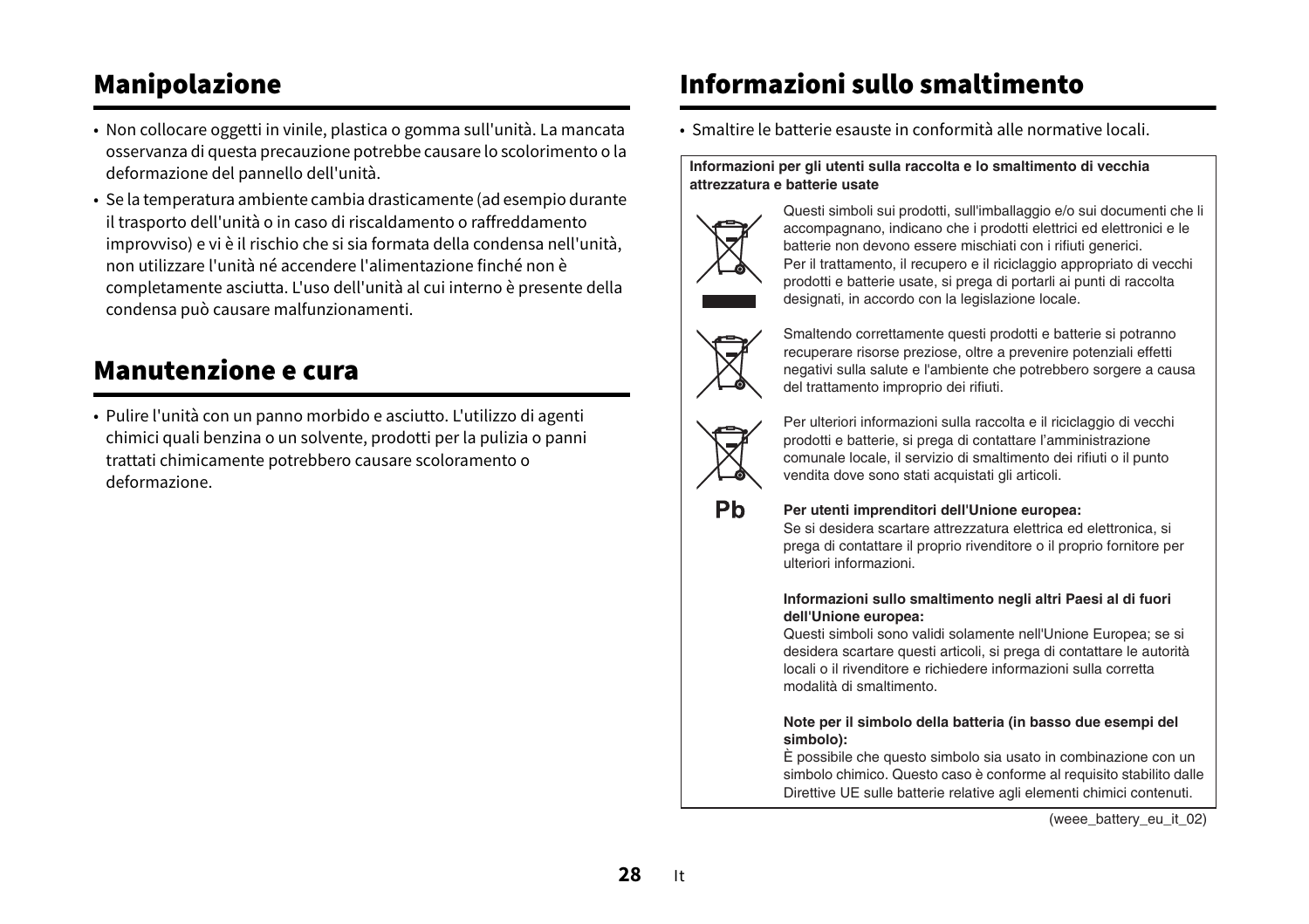# **Informazioni**

Indica note relative alle istruzioni, limitazioni delle funzioni e informazioni aggiuntive che potrebbero essere utili.

# Informazioni sulla targhetta identificativa

Il numero di modello e quello di serie, i requisiti di alimentazione e altre informazioni del prodotto si trovano sulla piastrina o vicino alla stessa. La piastrina del prodotto si trova nella parte inferiore dell'unità. Annotare il numero di serie nello spazio indicato di seguito e conservare il manuale come documento di comprovazione dell'acquisto; in tal modo, in caso di furto, l'identificazione sarà più semplice.

#### **Numero del modello**

**Numero di serie**

(bottom\_it\_01)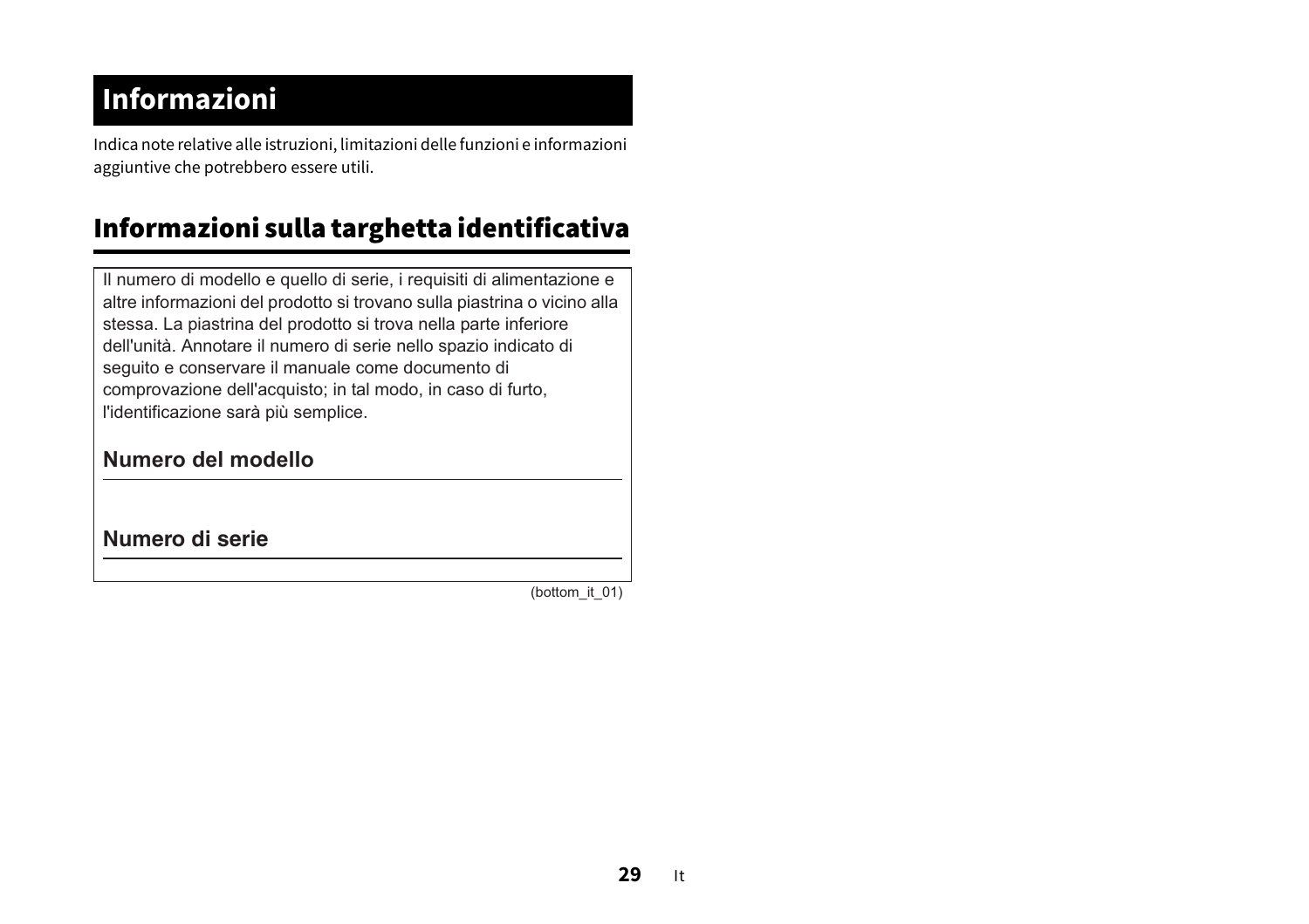# <span id="page-29-0"></span>PRECAUCIONES

#### **ANTES DE USAR EL PRODUCTO, ASEGÚRESE DE LEER DETENIDAMENTE Y SEGUIR ESTAS INSTRUCCIONES.**

**La finalidad de las precauciones siguientes es evitar lesiones al usuario y otras personas y daños materiales. Además, ayudarán al usuario a utilizar esta unidad de forma correcta y segura. Es importante seguir estas instrucciones.**

Después de leer este manual, es importante guardarlo en un lugar seguro donde pueda consultarlo en cualquier momento.

- Asegúrese de solicitar las inspecciones o reparaciones al distribuidor a quien compró la unidad o al Servicio técnico de Yamaha.
- Yamaha no se responsabiliza por sus lesiones o los daños a sus productos debidos a uso inapropiado o modificaciones de la unidad.
- Este producto está diseñado para ser utilizado como un equipo profesional general. No lo utilice en ningún ámbito en el que se precise un alto nivel de fiabilidad en lo que respecta a vidas humanas.



**Este contenido está relacionado con "riesgo de lesiones graves o muerte".**

## Si observa cualquier anomalía

- Si surge cualquiera de las anomalías siguientes, apague inmediatamente la alimentación y extraiga el enchufe de alimentación. Si utiliza pilas, extráigalas todas de esta unidad.
	- El cable de alimentación está deteriorado.
	- La unidad emite humo, sonidos u olores no habituales.
	- Algún material extraño o agua ha caído en el interior de la unidad.
	- Se produce una pérdida repentina de sonido durante el uso.
	- La unidad presenta alguna grieta u otro signo de deterioro.

Si continúa usando la unidad, existe riesgo de descarga eléctrica, incendio o avería. Solicite inmediatamente una inspección o reparación al distribuidor a quien compró la unidad o al Servicio técnico de Yamaha.

# Alimentación eléctrica

- No realice ninguna actividad que pueda deteriorar el cable de alimentación.
	- No lo coloque cerca de una estufa o radiador.
- No lo doble excesivamente ni lo modifique.
- No lo raye.
- No lo coloque bajo ningún objeto pesado.

Usar el cable de alimentación con el cable pelado puede provocar una descarga eléctrica o un incendio.

- No toque el enchufe ni el cable de alimentación durante una tormenta eléctrica. De no seguirse estas instrucciones, existe riesgo de descargas eléctricas.
- Use esta unidad con la tensión de alimentación que está impresa en ella. Si no se conecta a una toma de corriente de CA apropiada, existe riesgo de incendio, descargas eléctricas o averías.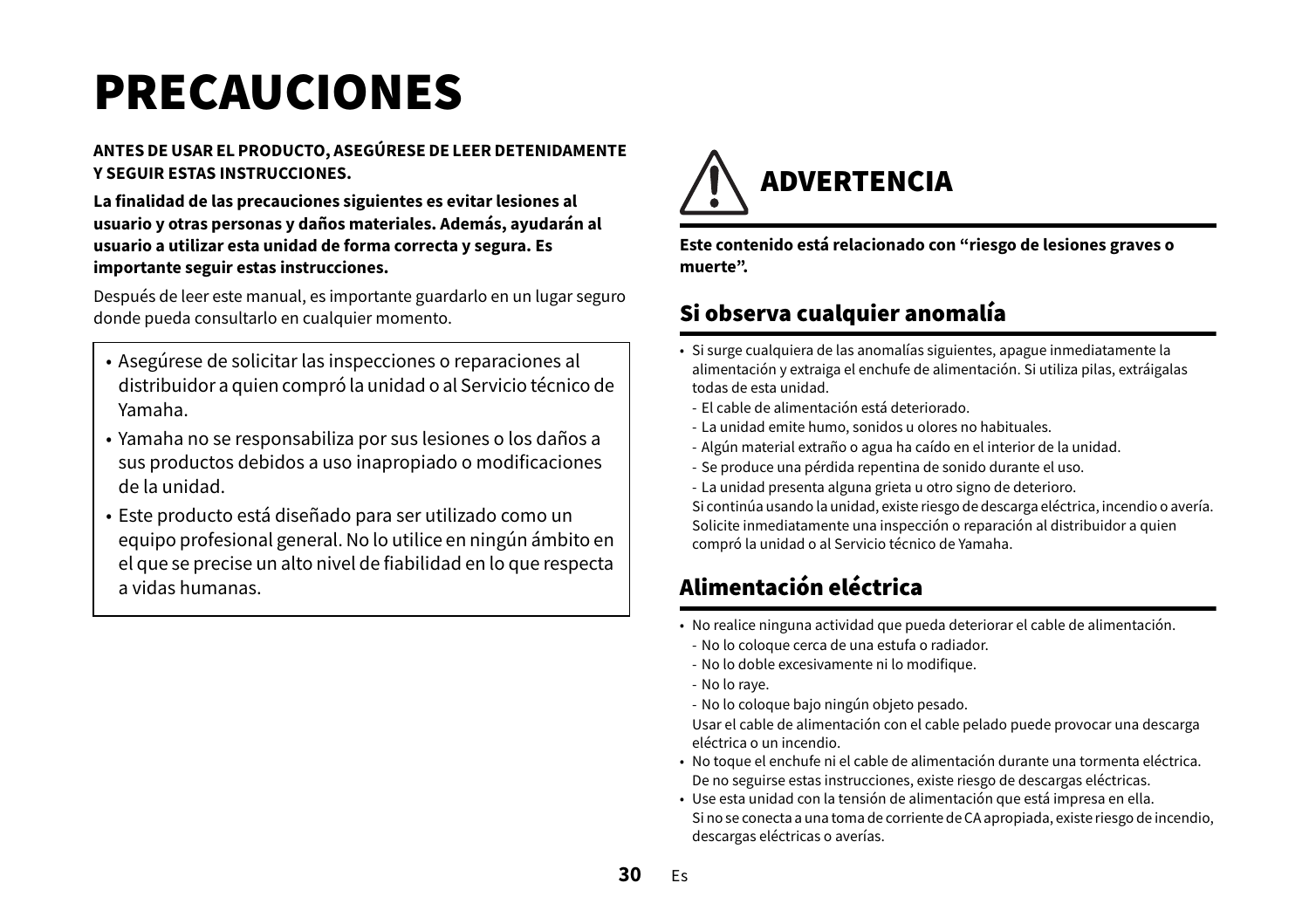- Asegúrese de usar el cable de alimentación suministrado. De no seguirse estas instrucciones, existe riesgo de incendio, quemaduras o averías.
- Nunca use el cable de alimentación suministrado con otras unidades.De no seguirse estas instrucciones, existe riesgo de incendio, quemaduras o averías.
- Compruebe periódicamente el enchufe y quite la suciedad o el polvo que pudiera haberse acumulado en él.

De no seguirse estas instrucciones, existe riesgo de incendio o descargas eléctricas.

• Cuando instale la unidad, asegúrese de que se puede acceder fácilmente a la toma de CA que utilice.

Si se produjera algún problema o funcionamiento defectuoso, apague el interruptor de alimentación y desconecte el enchufe de la toma de CA. Incluso cuando el interruptor de alimentación esté apagado, si el cable de alimentación no está desenchufado de la toma de CA de la pared, la unidad no se desconectará de la alimentación.

• Si escucha algún trueno o sospecha que se aproxima una tormenta eléctrica, apague inmediatamente el interruptor de alimentación y extraiga el enchufe de alimentación de la toma de corriente de CA.

De no seguirse estas instrucciones, existe riesgo de incendio o averías.

• Si no va a utilizar la unidad durante un período prolongado, asegúrese de extraer el enchufe de alimentación de la toma de corriente de CA.De no seguirse estas instrucciones, existe riesgo de incendio o averías.

# Instalación

- Realice la instalación de la forma que se indica en el manual. Una caída puede provocar lesiones o daños.
- Confirme que la instalación finalizada sea segura. Asimismo, realice periódicamente inspecciones de seguridad.

De no seguirse estas instrucciones, existe riesgo de que los dispositivos se caigan y provoquen lesiones.

### No desmonte la unidad

- No desmonte ni modifique nunca esta unidad.
- De no seguirse estas instrucciones, existe riesgo de incendio, descargas eléctricas, lesiones o averías.

### Advertencia sobre el agua

- No exponga la unidad a la lluvia, ni la use cerca del agua o en lugares donde haya mucha humedad o donde pueda gotear agua, ni le ponga encima recipientes (como jarrones, botellas o vasos) que contengan líquido, ya que puede derramarse y penetrar en el interior del aparato. Si cualquier líquido, como el agua, penetra en la unidad, existe riesgo de incendio, descargas eléctricas o averías.
- Nunca enchufe o desenchufe un cable eléctrico con las manos mojadas. No manipule esta unidad con las manos húmedas. De no seguirse estas instrucciones, existe riesgo de descargas eléctricas o averías.

# Advertencia sobre el contacto con fuego

• No coloque objetos ardientes ni llamas abiertas cerca de la unidad, ya que existe riesgo de incendio.

### Precauciones de uso

• Asegúrese de no dejar caer esta unidad y de que no reciba ningún impacto fuerte. De no seguirse estas instrucciones, existe riesgo de descargas eléctricas, incendio o averías.

# Uso de pilas

• NO INGERIR LA PILA, EXISTE RIESGO DE QUEMADURAS QUÍMICAS El mando a distancia suministrado con este producto incluye una pila de botón. Si se traga, esta pila puede provocar diversas quemaduras internas en tan solo 2 horas e incluso la muerte.

Mantenga las pilas nuevas y usadas lejos del alcance de los niños. Si el compartimento de la pila no se cierra de forma segura, deje de usar el producto y manténgalo lejos del alcance de los niños.

Si cree que las pilas se han podido tragar o se encuentran en el interior de alguna parte del cuerpo, solicite atención médica de inmediato.

• No desmonte nunca una pila.

Si el contenido de la pila entra en contacto con sus manos u ojos, puede sufrir ceguera o quemaduras químicas.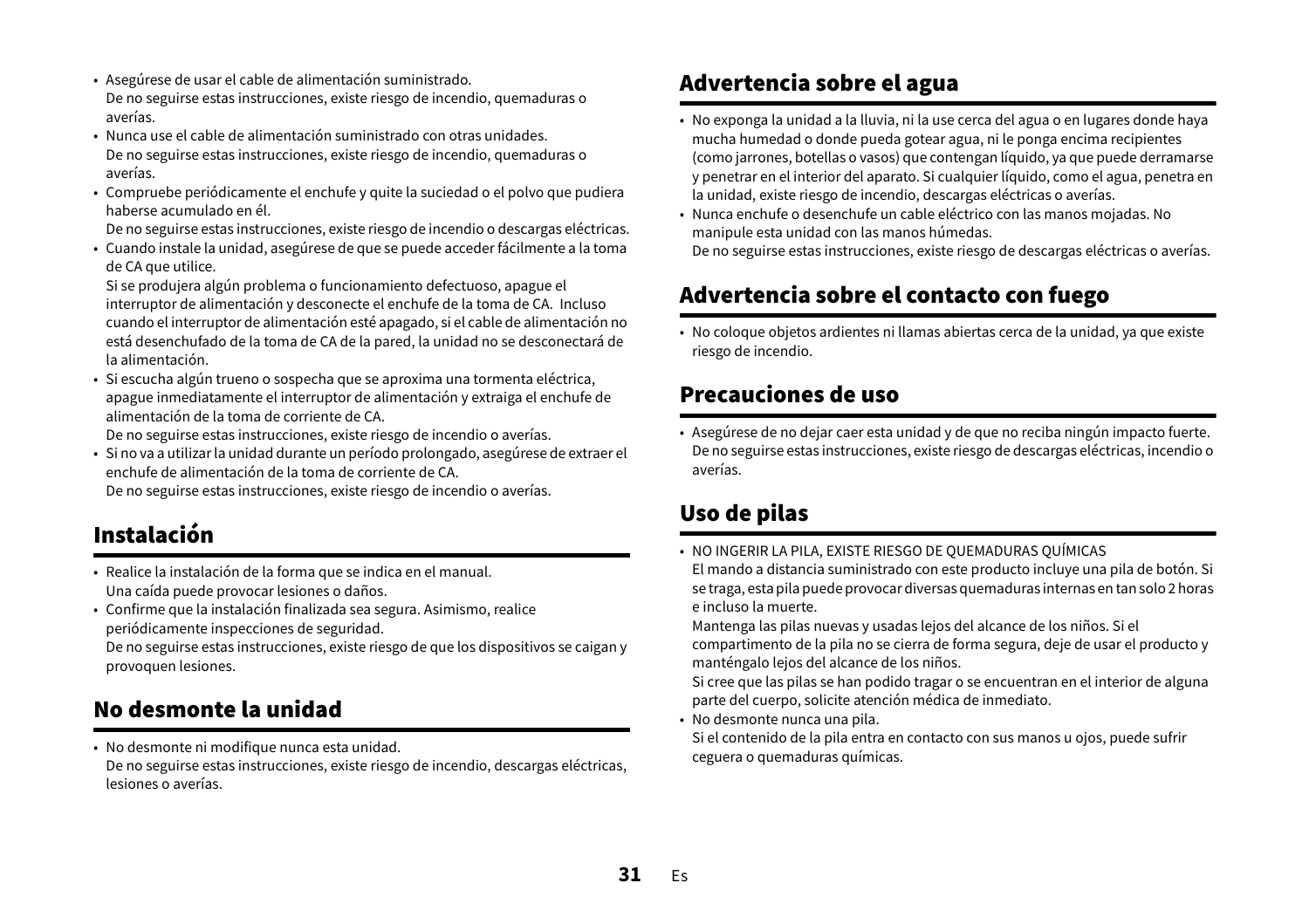• No tire una pila al fuego.

No exponga nunca las pilas a temperaturas elevadas, como la luz del sol directa o el fuego.

Si lo hiciera, la pila podría explotar con el consiguiente riesgo de incendio o lesiones.

- No intente recargar pilas que no sean recargables. El proceso de carga podría hacerlas explotar o provocar una fuga, con el consiguiente riesgo de sufrir ceguera, quemaduras químicas o lesiones.
- Si las pilas tienen alguna fuga, evite el contacto con el fluido derramado. Si el fluido de la pila entra en contacto con los ojos, la boca o la piel, lávese inmediatamente con agua y consulte a un médico. El fluido de las pilas es corrosivo y puede causar pérdida de visión o quemaduras químicas.

# Unidad inalámbrica

• No utilice esta unidad cerca de dispositivos médicos ni dentro de centros sanitarios.

Las ondas de radiofrecuencia de esta unidad pueden afectar a los dispositivos de electromedicina.

• No utilice esta unidad a menos de 15 cm de personas que lleven implantado un marcapasos o un desfibrilador.

Las ondas de radiofrecuencia que emite esta unidad pueden afectar a los dispositivos de electromedicina implantados, como marcapasos o desfibriladores.



**Este contenido está relacionado con "riesgo de lesiones".**

# Alimentación eléctrica

• No utilice una toma de corriente de CA que presente holgura al insertar el enchufe de alimentación.

De no seguirse estas instrucciones, existe riesgo de incendio, descargas eléctricas o quemaduras.

• Al desconectar el enchufe de alimentación, sujételo en todo momento por el propio enchufe, nunca por el cable.

Tirar del cable puede deteriorarlo, con el consiguiente riesgo de descargas eléctricas o incendio.

• Inserte el enchufe de alimentación firmemente hasta el fondo en la toma de corriente de CA.

Usar la unidad sin estar debidamente enchufada puede provocar acumulación de polvo en las patillas, con el consiguiente riesgo de incendio o quemaduras.

# Instalación

- No coloque la unidad sobre superficies inestables, donde pueda caerse o volcarse por accidente y provocar lesiones.
- Al instalar esta unidad, colóquela en un lugar donde se permita una buena disipación del calor.
- No tape el dispositivo con ningún tipo de tela.
- No instale el dispositivo sobre moquetas o alfombras.
- No bloquee los orificios de ventilación de la unidad (ranuras de refrigeración).
- No instale la unidad de otra forma que no sea la indicada.
- No utilice el dispositivo en un lugar demasiado pequeño o mal ventilado.

De no seguirse las instrucciones anteriores, el calor quedaría atrapado en el interior de la unidad, con el consiguiente riesgo de incendio o averías. Asegúrese de que hay un espacio adecuado alrededor de la unidad: al menos 10 cm en la parte superior, 10 cm en los laterales y 10 cm en la parte trasera.

- No instale la unidad en lugares donde pueda entrar en contacto con gases corrosivos o aire salobre o lugares con exceso de humo o vapor. Si ocurriera, podría dar lugar a un funcionamiento defectuoso.
- Procure no estar cerca de la unidad si se produce algún desastre natural como, por ejemplo, un terremoto.

Dado que la unidad podría volcar o caerse y causar lesiones, aléjese de ella rápidamente y vaya a un lugar seguro.

• Antes de mover esta unidad, asegúrese de desconectar el interruptor de alimentación y todos los cables de conexión.

De no seguirse estas instrucciones, existe riesgo de deterioro de los cables o de que usted u otra persona tropiecen con ellos y se caigan.

• Para una instalación adecuada de los altavoces, asegúrese de que su instalación la realice el distribuidor a quien compró la unidad o el personal del servicio técnico cualificado.

No cumplir esta indicación puede provocar que la instalación se caiga y provoque lesiones físicas. La instalación requiere los conocimientos y la experiencia adecuados.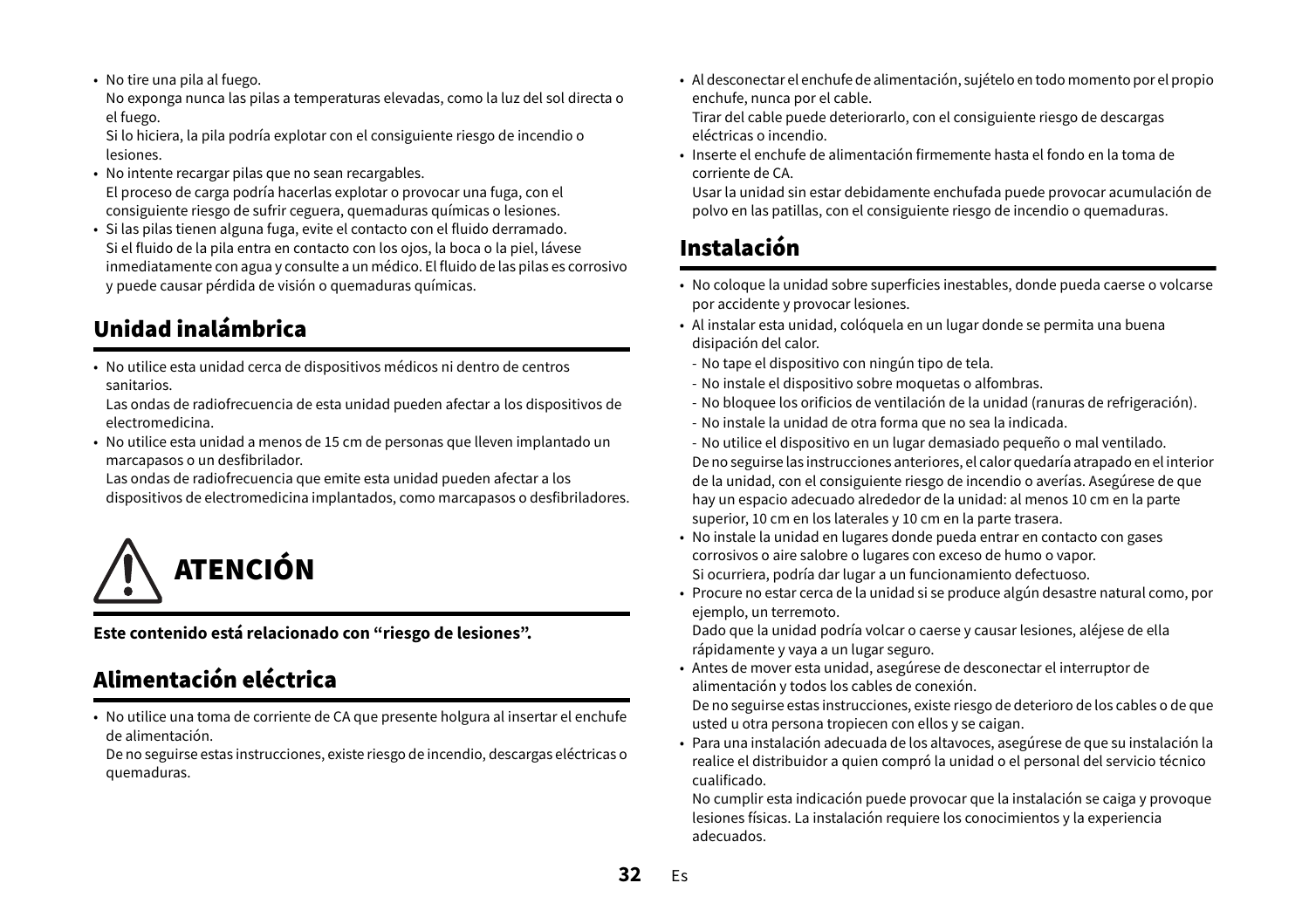# Pérdida auditiva

- No utilice la unidad a un volumen alto o incómodo durante un período prolongado, ya que podría provocar una pérdida de audición permanente. Si experimenta alguna pérdida auditiva u oye pitidos, consulte a un médico.
- Antes de conectar la unidad a otros dispositivos, desconecte la alimentación de todos ellos.

De no seguirse estas instrucciones, existe riesgo de pérdida de audición, descarga eléctrica o daños en el dispositivo.

### Mantenimiento y cuidado

• Retire el enchufe de alimentación de la toma de CA antes de limpiar la unidad. De no seguirse estas instrucciones, existe riesgo de descargas eléctricas.

### Precauciones de uso

- No introduzca las manos ni los dedos en los orificios de esta unidad.De no seguirse estas instrucciones, existe riesgo de lesiones.
- No introduzca materiales extraños, tales como metal o papel, en los orificios de esta unidad.

De no seguirse estas instrucciones, existe riesgo de incendio, descargas eléctricas o averías.

- Mantenga las piezas pequeñas fuera del alcance de los niños. Sus niños podrían tragárselas accidentalmente.
- No haga lo siguiente:
- subirse o sentarse en el equipo.
- poner objetos pesados encima del equipo.
- apilar el equipo.
- aplicar fuerza más allá de lo razonable a los botones, interruptores, terminales de entrada/salida, etc.
- colgarse del equipo.
- apoyarse en el equipo.
- De no seguirse estas instrucciones, existe riesgo de lesiones o daños en el equipo.
- No tire de los cables conectados para evitar lesiones o daños en la unidad debidos a caídas.

# Uso de pilas

• No utilice pilas diferentes de las especificadas.

Hacerlo puede provocar incendios o quemaduras, u ocasionar fugas de fluido que pueden provocar inflamaciones cutáneas.

• No introduzca las pilas en un bolsillo o una bolsa, ni las transporte o almacene mezcladas con trozos de metal.

La pila puede cortocircuitarse, explotar o perder fluido, con el consiguiente riesgo de incendio o lesiones.

• Asegúrese siempre de que todas las pilas están colocadas conforme a las marcas de polaridad +/-.

De no seguirse estas instrucciones, existe riesgo de incendio, quemaduras o inflamación debidos a fugas de fluidos.

- Cuando se agoten las pilas o la unidad no se vaya a usar durante mucho tiempo, quite las pilas del mando a distancia para prevenir posibles fugas del fluido de las pilas.
- Al guardar o desechar pilas, aísle la zona de los terminales con cinta aislante o con otro tipo de protección.

Si se mezclan con otras pilas o con objetos metálicos, existe riesgo de incendio, quemaduras o inflamación a causa del fluido.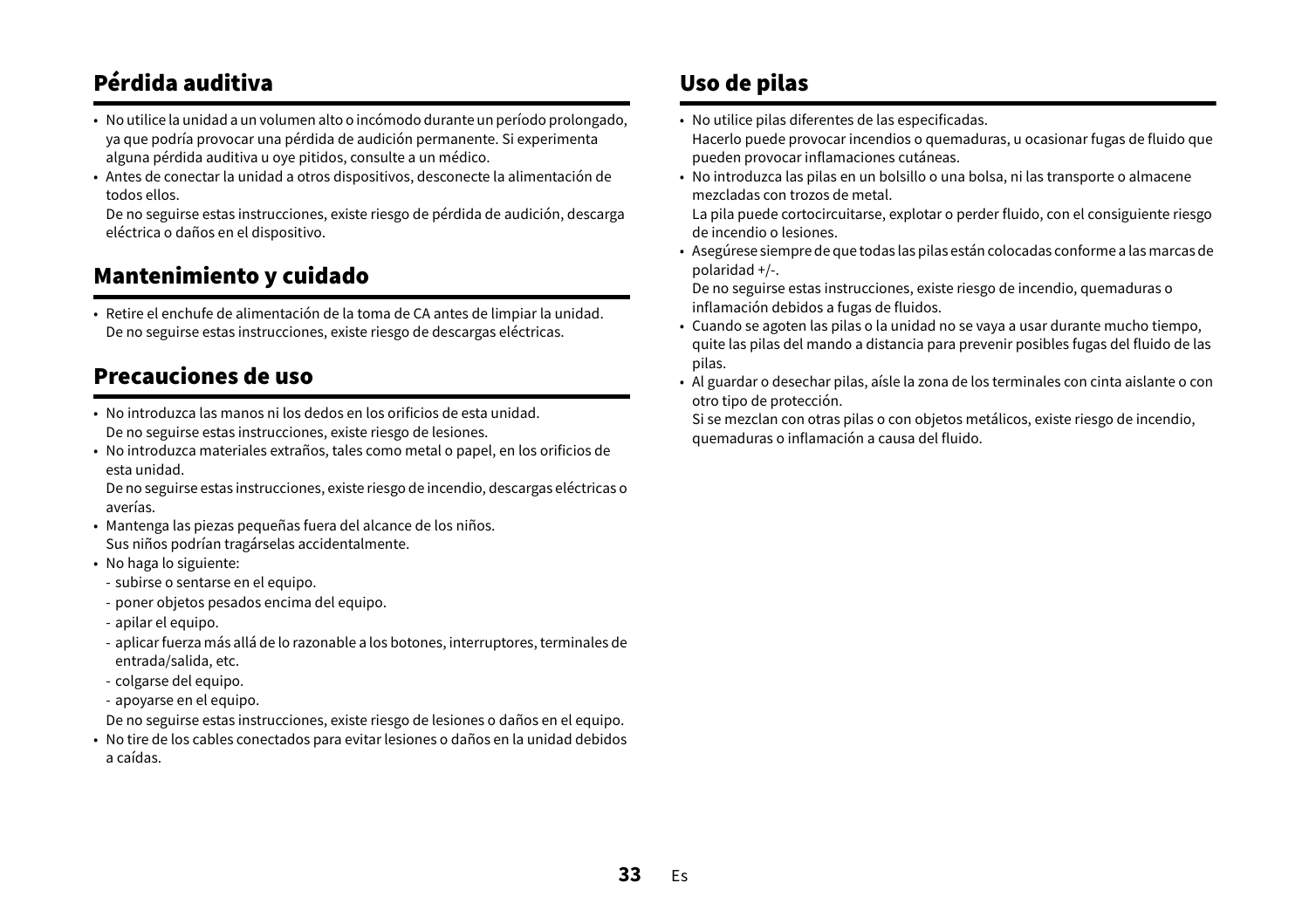# AVISO E INFORMACIÓN

# **Aviso**

Indica los puntos que debe observar para evitar que se produzcan fallos en el producto, un funcionamiento incorrecto, daños y pérdida de datos.

# Alimentación eléctrica

• Si no va a utilizar la unidad durante un período prolongado, asegúrese de extraer el enchufe de alimentación de la toma de corriente. Aunque pulse  $[\bigcirc]$ (En espera/Activado) para apagar esta unidad, seguirá fluyendo una corriente mínima.

# Instalación

- No use esta unidad en una ubicación que esté expuesta a la luz solar directa, que alcance temperaturas demasiado altas (por ejemplo, al lado de una estufa) o bajas ni que esté sometida a cantidades excesivas de polvo o vibraciones. De no seguirse estas instrucciones, existe riesgo de que el panel de la unidad se deforme, de que sus componentes internos se averíen o de que el funcionamiento sea inestable.
- Si usa una función inalámbrica, evite instalar esta unidad cerca de tabiques o mesas metálicos, hornos de microondas y otros dispositivos de red inalámbrica.

Las obstrucciones pueden acortar el alcance de la transmisión.

# Conexiones

• Si va a conectar unidades externas, asegúrese de leer detenidamente el manual de cada una de ellas y de conectarlas de acuerdo con las instrucciones.

Manipular la unidad sin atenerse a las instrucciones puede provocar averías.

# Acerca de las funciones de comunicación inalámbrica [modelos del Reino Unido y Europa]

• Especificaciones básicas

#### **Bluetooth**

Frecuencia de radio: De 2402 MHz a 2480 MHzPotencia de salida máxima (EIRP): 9,5 dBm (8,9 mW)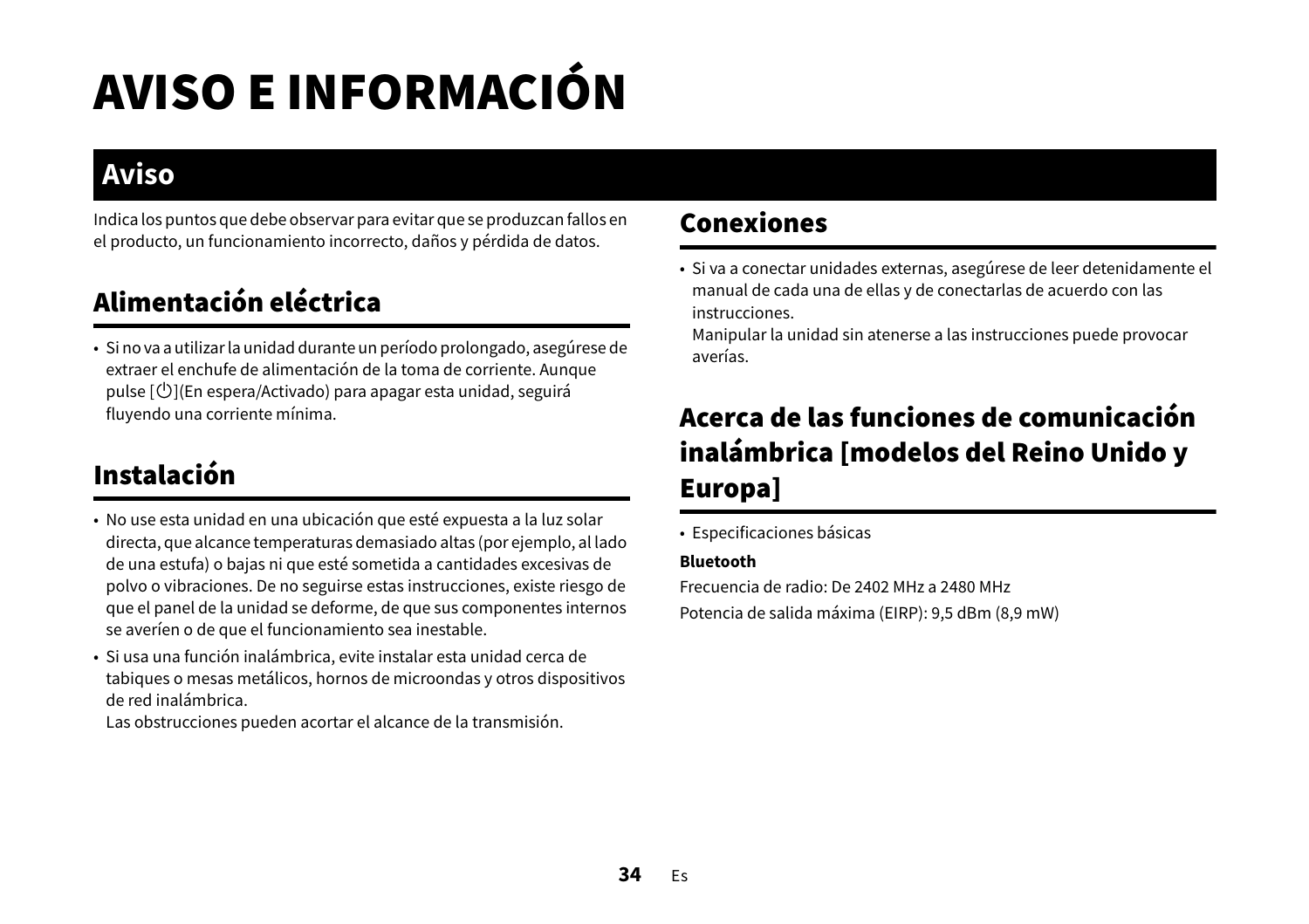# Manipulación

- No coloque productos de vinilo, plástico o caucho sobre esta unidad. De no seguirse estas instrucciones, el panel de la unidad podría decolorarse o deformarse.
- Si la temperatura ambiente cambia drásticamente (por ejemplo, durante el transporte o al aplicar rápidamente la calefacción o el aire acondicionado) y existe la posibilidad de que se haya formado condensación en el interior de la unidad, déjela varias horas sin encenderla hasta que esté totalmente seca antes de usarla. Usar la unidad mientras contiene condensación puede producir averías.

# Mantenimiento y cuidado

• Para limpiar la unidad, utilice un paño suave y seco. No use productos químicos como bencina, disolventes, detergentes o bayetas impregnadas de productos químicos, pues podrían provocar decoloraciones o deformaciones.

# Eliminación

• Asegúrese de desechar las pilas usadas de acuerdo con la normativa local.

#### **Información para usuarios sobre la recogida y eliminación de los equipos antiguos y las pilas usadas**



Estos símbolos en los productos, embalajes y documentos anexos significan que los productos eléctricos y electrónicos y sus pilas no deben mezclarse con los desperdicios domésticos normales. Para el tratamiento, recuperación y reciclaje apropiados de los productos antiguos y las pilas usadas, llévelos a puntos de reciclaje correspondientes, de acuerdo con la legislación nacional.



Al deshacerse de estos productos y pilas de forma correcta, ayudará a ahorrar recursos valiosos y a impedir los posibles efectos desfavorables en la salud humana y en el entorno que de otro modo se producirían si se trataran los desperdicios de modo inapropiado.



Pb

Para obtener más información acerca de la recogida y el reciclaje de los productos antiguos y las pilas, póngase en contacto con las autoridades locales, con el servicio de eliminación de basuras o con el punto de venta donde adquirió los artículos.

#### **Para los usuarios empresariales de la Unión Europea:**

Si desea desechar equipos eléctricos y electrónicos, póngase en contacto con su vendedor o proveedor para obtener más información.

#### **Información sobre la eliminación en otros países fuera de la Unión Europea:**

Estos símbolos solamente son válidos en la Unión Europea. Si desea desechar estos artículos, póngase en contacto con las autoridades locales o con el vendedor y pregúnteles el método correcto.

#### **Nota sobre el símbolo de pila (dos ejemplos de símbolos en la parte inferior):**

Este símbolo se puede utilizar en combinación con un símbolo químico. En este caso, cumple el requisito establecido por la Directiva de la UE sobre pilas correspondiente a la sustancia química utilizada.

(weee\_battery\_eu\_es\_02)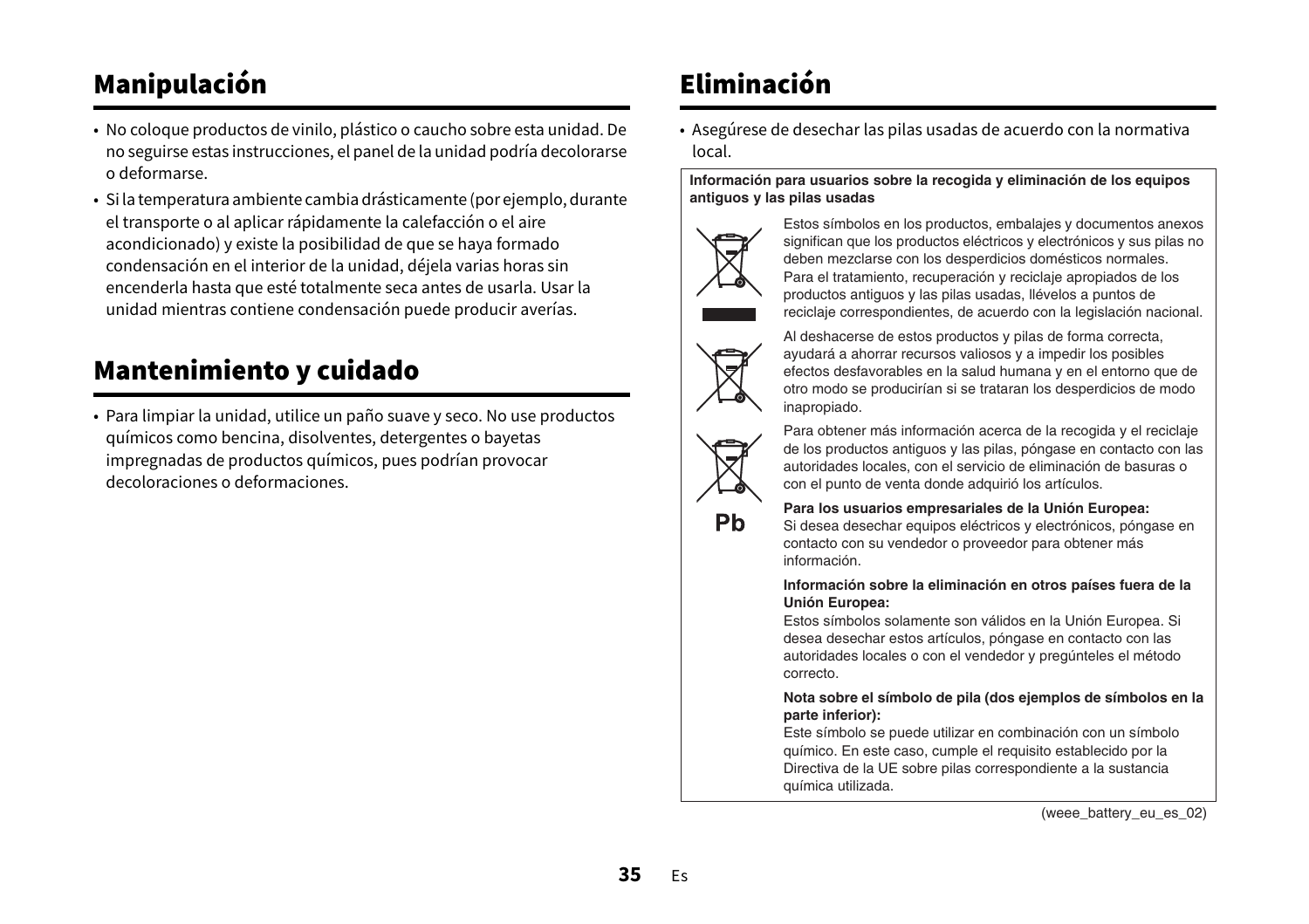# **Información**

Incluye notas sobre instrucciones, restricciones sobre el uso de las funciones e información adicional que puede resultarle útil.

# Acerca de la placa de especificaciones de la unidad

El número de modelo, el número de serie, los requisitos de alimentación, etc. pueden encontrarse en la placa de identificación o cerca de ella. Esta placa se encuentra en la parte inferior de la unidad. Debe anotar dicho número en el espacio proporcionado a continuación y conservar este manual como comprobante permanente de su compra para facilitar la identificación en caso de robo.

### **Nº de modelo**

**Nº de serie**

(bottom\_es\_01)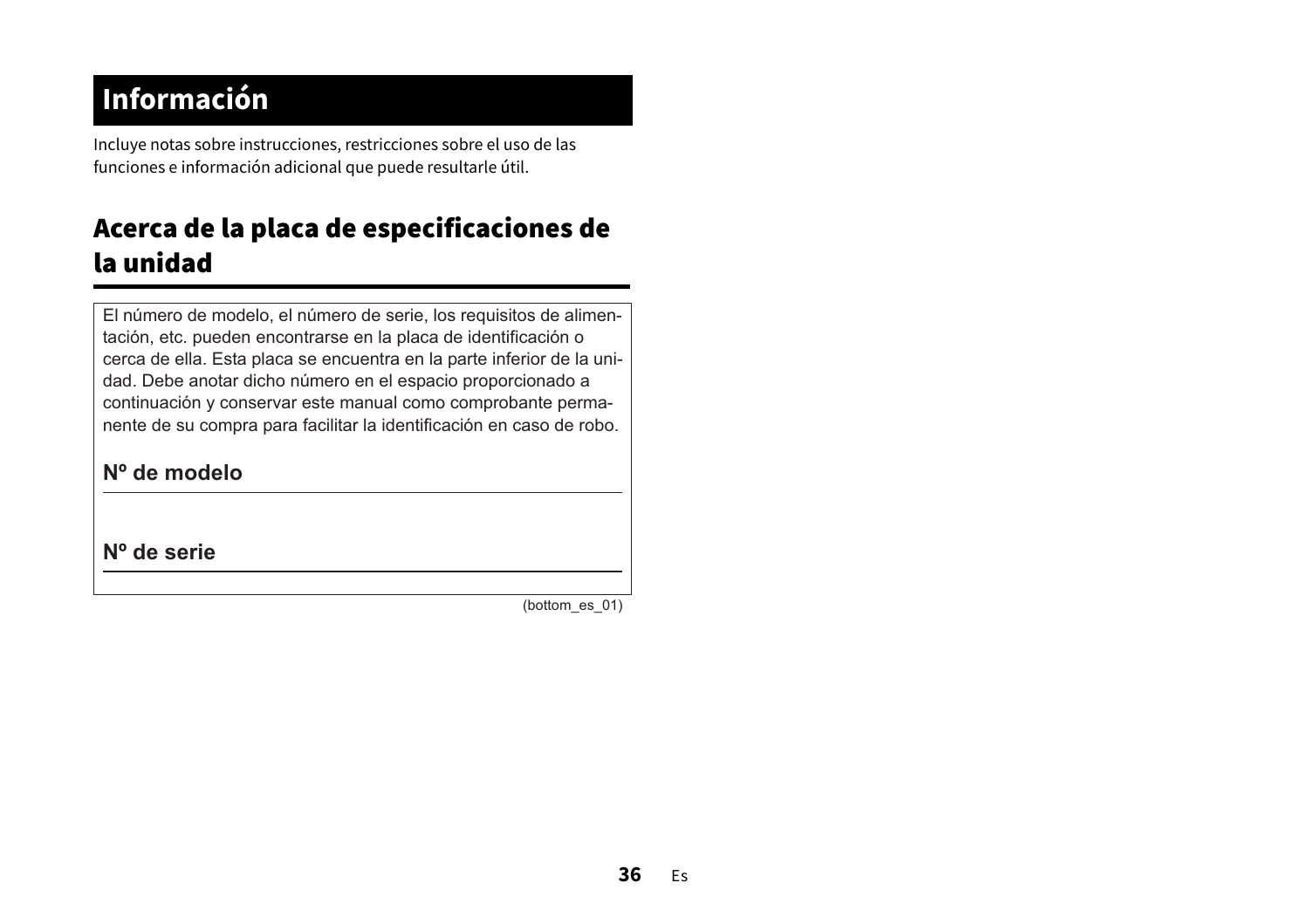# <span id="page-36-0"></span>ПРАВИЛА ТЕХНИКИ БЕЗОПАСНОСТИ

#### **ПЕРЕД ИСПОЛЬЗОВАНИЕМ ВНИМАТЕЛЬНО ПРОЧИТАЙТЕ ДАННЫЕ УКАЗАНИЯ. СЛЕДУЙТЕ ЭТИМ ИНСТРУКЦИЯМ.**

**Меры безопасности, приведенные ниже, позволяют предотвратить риск получения увечья пользователем или другими лицами и повреждение собственности. Они должны помочь пользователю корректно и безопасно эксплуатировать прибор. Следуйте этим инструкциям.**

После прочтения храните это руководство в надежном месте, чтобы к нему можно было обратиться в любое время.

- Направляйте запросы на осмотр или ремонт представителю, у которого вы приобрели устройство, или специалисту центра технического обслуживания корпорации Yamaha.
- Корпорация Yamaha не несет ответственности за травмы или повреждения изделий, вызванные неправильной эксплуатацией или модификацией устройства.
- Это изделие предназначено для использования в качестве профессионального оборудования общего назначения. Не используйте его в каких-либо сферах, требующих высокой степени надежности в отношении жизни людей.



**Данная информация предупреждает о риске смерти или получения серьезных увечий.**

#### Внештатные ситуации

- При возникновении любой из указанных ниже проблем немедленно отключите питание и отсоедините вилку питания. В случае использования батарей извлеките батареи из устройства.
- Кабель питания или вилка повреждены.
- Из устройства исходит необычный запах, звук или дым.
- Внутрь устройства попало постороннее вещество или вода.
- Во время эксплуатации пропадает звук.
- На устройстве имеются трещины или повреждения.

Продолжение эксплуатации может привести к поражению электрическим током, пожару или неисправности. Незамедлительно отправьте запрос на осмотр или ремонт представителю, у которого вы приобрели устройство, или специалисту центра технического обслуживания корпорации Yamaha.

### Источник питания

- Не допускайте любых действий, которые могут привести к повреждению кабеля питания.
	- Не располагайте его рядом с обогревателями.
	- Не скручивайте и не сгибайте его.
- Не царапайте его.
- Не ставьте на него тяжелые предметы.

Эксплуатация кабеля питания с оголенной центральной жилой может стать причиной пожара или поражения электрическим током.

• Не прикасайтесь к вилке или кабелю питания, если существует вероятность грозового разряда.

Несоблюдение этого указания может привести к поражению электрическим током.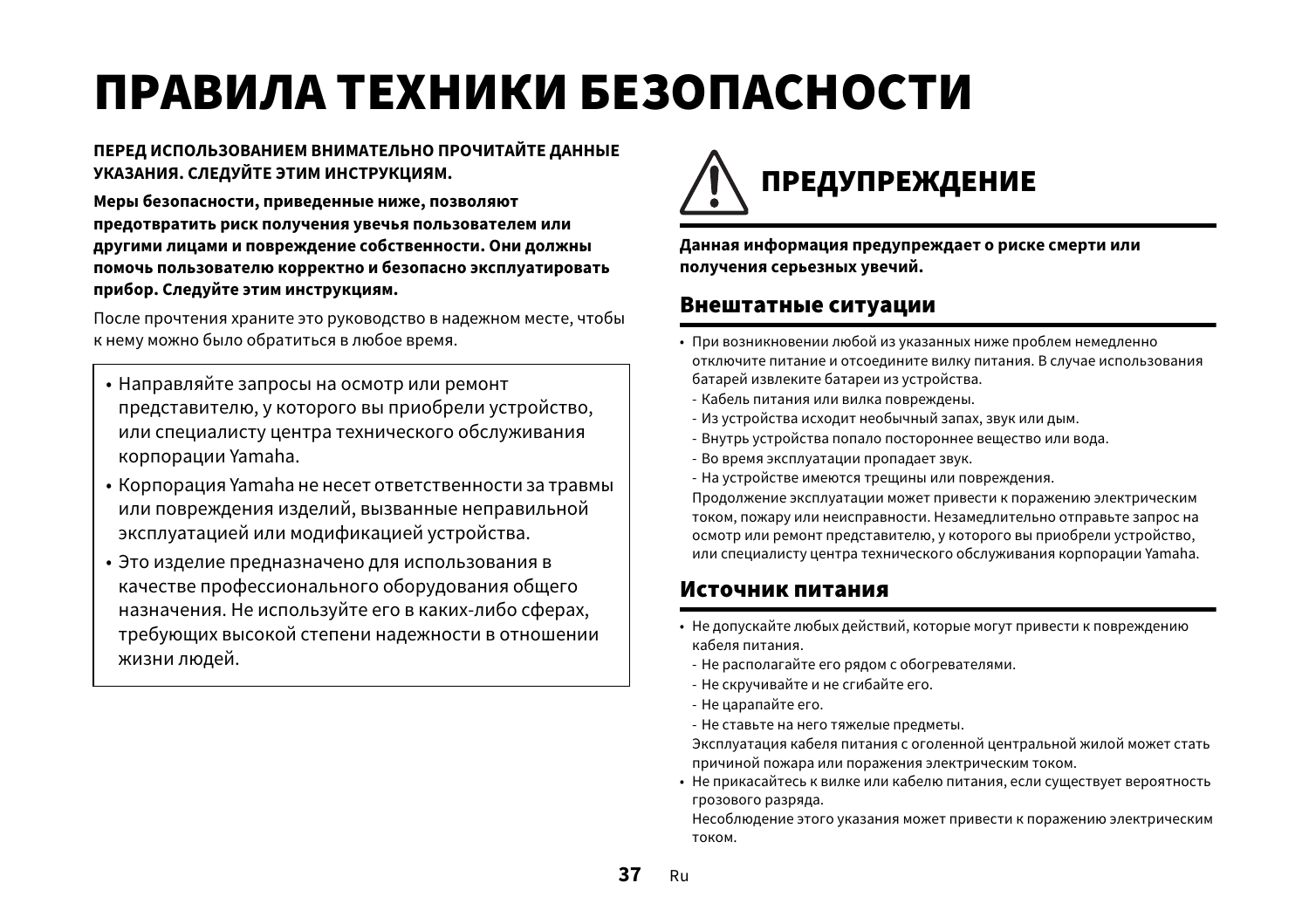• Напряжение источника питания должно соответствовать указанному на нем значению.

Подключение к неподходящей розетке переменного тока может стать причиной пожара, поражения электрическим током или неисправности.

- Используйте входящий в комплект поставки кабель питания. Несоблюдение этого указания может привести к пожару, ожогам или неисправностям.
- Не используйте входящий в комплект поставки кабель питания с другими устройствами.

Несоблюдение этого указания может привести к пожару, ожогам или неисправностям.

• Периодически проверяйте сетевую вилку и очищайте ее от скопившейся пыли и грязи.

Несоблюдение этого указания может привести к пожару или поражению электрическим током.

• Перед настройкой устройства убедитесь, что используемая розетка переменного тока легкодоступна.

При возникновении какого-либо сбоя или неисправности немедленно отключите питание с помощью выключателя и извлеките вилку из розетки переменного тока. Даже если выключатель питания находится в выключенном положении, до тех пор пока вилка не отсоединена от розетки, устройство остается подключенным к источнику питания.

• В случае грома или приближения грозы незамедлительно отключите выключатель питания и извлеките вилку питания из розетки переменного тока.

Несоблюдение этого указания может привести к пожару или неисправностям.

• Если устройство не будет использоваться в течение длительного времени, извлеките вилку питания из розетки переменного тока. Несоблюдение этого указания может привести к пожару или неисправностям.

### Установка

- Установите в соответствии с описанием, приведенным в руководстве. Падение или опрокидывание устройства может привести к травмам или повреждениям.
- Убедитесь, что завершенная установка является безопасной и надежной. Также периодически выполняйте проверки безопасности. Несоблюдение этого указания может привести к падению устройств и получению травмы.

# Не разбирать

• Не разбирайте и не вносите изменения в это устройство. Несоблюдение этого указания может привести к пожару, поражению электрическим током, травмам или неисправностям.

### Беречь от воды

- Не допускайте попадания устройства под дождь, не пользуйтесь им рядом с водой, в условиях сырости или повышенной влажности. Не ставьте на устройство какие-либо емкости с жидкостью (например, вазы, бутылки или стаканы), которая может пролиться и попасть в отверстия, а также не пользуйтесь им там, где на него может попасть вода. Попадание жидкости, например воды, внутрь устройства может стать причиной пожара, поражения электрическим током или неисправности.
- Ни в коем случае не вставляйте и не вынимайте сетевую вилку мокрыми руками. Не беритесь за устройство влажными руками.

Несоблюдение этого указания может привести к поражению электрическим током или неисправностям.

### Беречь от огня

• Не размещайте горящие предметы или источники открытого огня рядом с устройством, поскольку это может привести к возгоранию.

### Меры безопасности при эксплуатации

• Не роняйте и не подвергайте устройство физическому воздействию. Несоблюдение этого указания может привести к поражению электрическим током, пожару или неисправностям.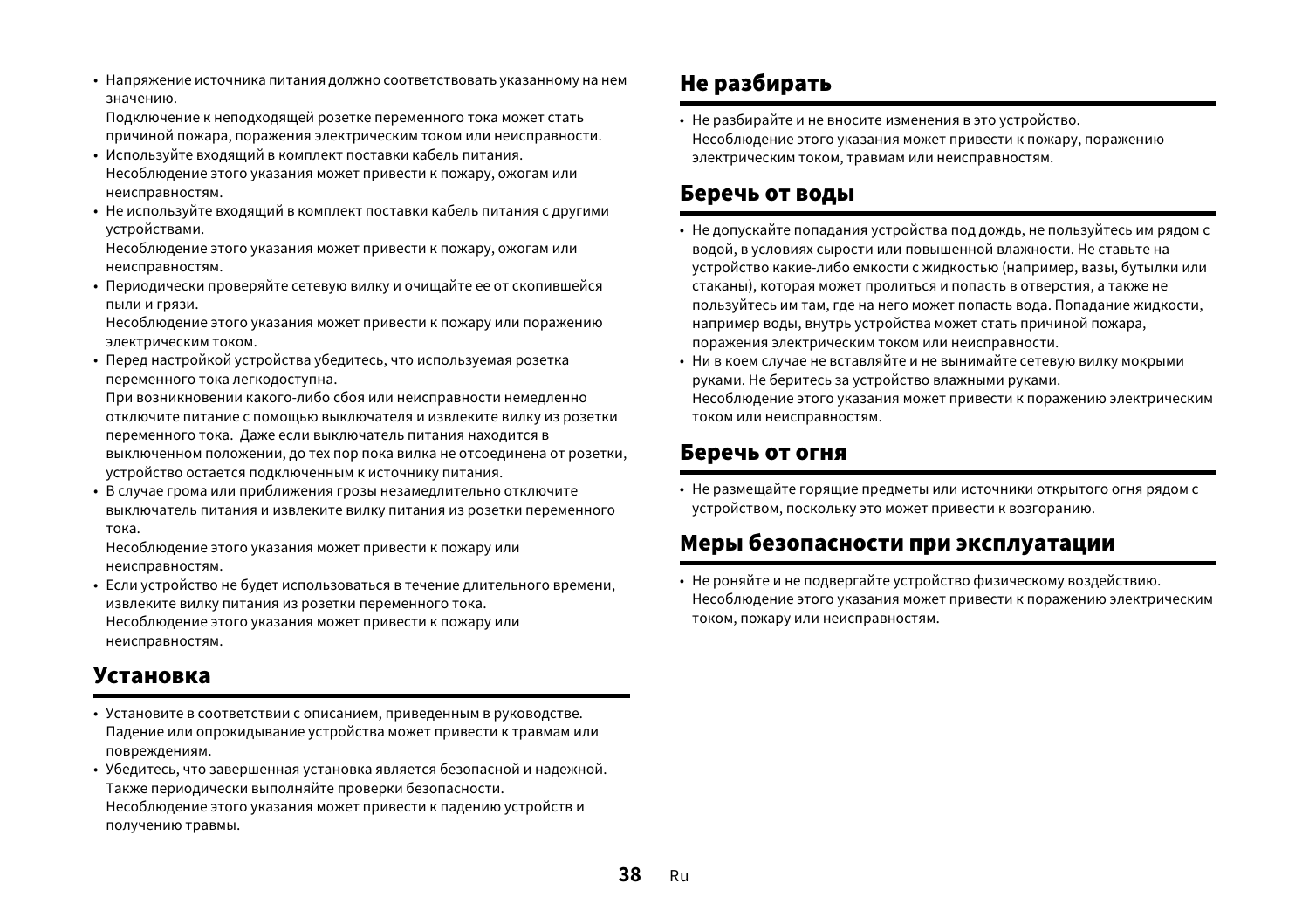### Использование батареи

• ОСТЕРЕГАЙТЕСЬ ПРОГЛАТЫВАНИЯ БАТАРЕЙКИ, СУЩЕСТВУЕТ ОПАСНОСТЬ ХИМИЧЕСКОГО ОЖОГА

Пульт ДУ, поставляемый с данным изделием, содержит плоскую/кнопочную батарейку. Проглатывание плоской/кнопочной батарейки может привести к тяжелым внутренним ожогам в течение всего 2 часов и привести к смерти. Храните новые и использованные батарейки в местах, недоступных для детей. Если батарейный отсек не закрывается надежно, прекратите использование изделия и храните его в месте, недоступном для детей. При возникновении подозрений, что батарейки могли быть проглочены или попасть внутрь каким-либо другим способом, немедленно обратитесь за медицинской помощью.

• Не разбирайте батарею.

Попадание содержимого батареи в глаза или на руки может привести к потере зрения или химическому ожогу.

• Не бросайте батарею в огонь. Не подвергайте батарею воздействию высоких температур, например прямого солнечного света или огня.

Это может привести ко взрыву батареи и стать причиной пожара или травмы.

- Не пытайтесь заряжать батареи, не рассчитанные на повторную зарядку. Зарядка может привести к взрыву или протеканию батареи, что, в свою очередь, может вызвать потерю зрения, химический ожог или травму.
- Если батареи все же протекли, избегайте контакта с вытекшим электролитом.

В случае попадания электролита в глаза, рот или на кожу, немедленно смойте электролит водой и обратитесь к врачу. Электролит — это едкое вещество, способное вызвать потерю зрения или химические ожоги.

### Модуль беспроводной связи

• Не используйте данное устройство рядом с медицинскими приборами или в медицинских учреждениях.

Радиоизлучение данного устройства может повлиять на работу электрических медицинских приборов.

• Не используйте данное устройство в пределах 15 см от лиц с вживленным кардиостимулятором или дефибриллятором.

Радиоволны, генерируемые данным устройством, могут повлиять на работу электрических медицинских устройств, например вживленных кардиостимуляторов или дефибрилляторов.



#### **Данная информация предупреждает о риске получения травмы.**

#### Источник питания

• Не используйте розетки переменного тока, в которых вилка питания держится неплотно.

Несоблюдение этого указания может привести к пожару, поражению электрическим током или ожогам.

• Во время отсоединения вилки питания всегда беритесь за вилку, а не за кабель.

Это может привести к повреждению кабеля и стать причиной поражения электрическим током или пожара.

• Вставляйте вилку питания в розетку переменного тока плотно и до упора. Использование устройства, вилка которого недостаточно плотно вставлена в розетку, может вызвать накопление частиц пыли на вилке и стать причиной пожара или ожога.

#### Установка

- Не оставляйте устройство в неустойчивом положении. Устройство может случайно упасть и привести к травмам.
- Во время установки устройства не создавайте препятствий для отвода тепла.
- Не накрывайте устройство тканью.
- Не ставьте устройство на коврики или ковры.
- Не закрывайте вентиляционные отверстия (охлаждающие прорези) устройства.
- Не устанавливайте устройство иным образом, чем указано.
- Не пользуйтесь устройством в тесных, плохо проветриваемых помещениях. Несоблюдение приведенных выше указаний может привести к нарушению отвода тепла от устройства. Это может стать причиной пожара или неисправностей. Убедитесь в наличии достаточного места вокруг устройства, по крайней мере 10 см сверху, 10 см по бокам и 10 см сзади.
- Не устанавливайте устройство в местах, где на него могут воздействовать вызывающие коррозию газы или соленый воздух, а также в местах с сильной задымленностью или повышенным содержанием пара.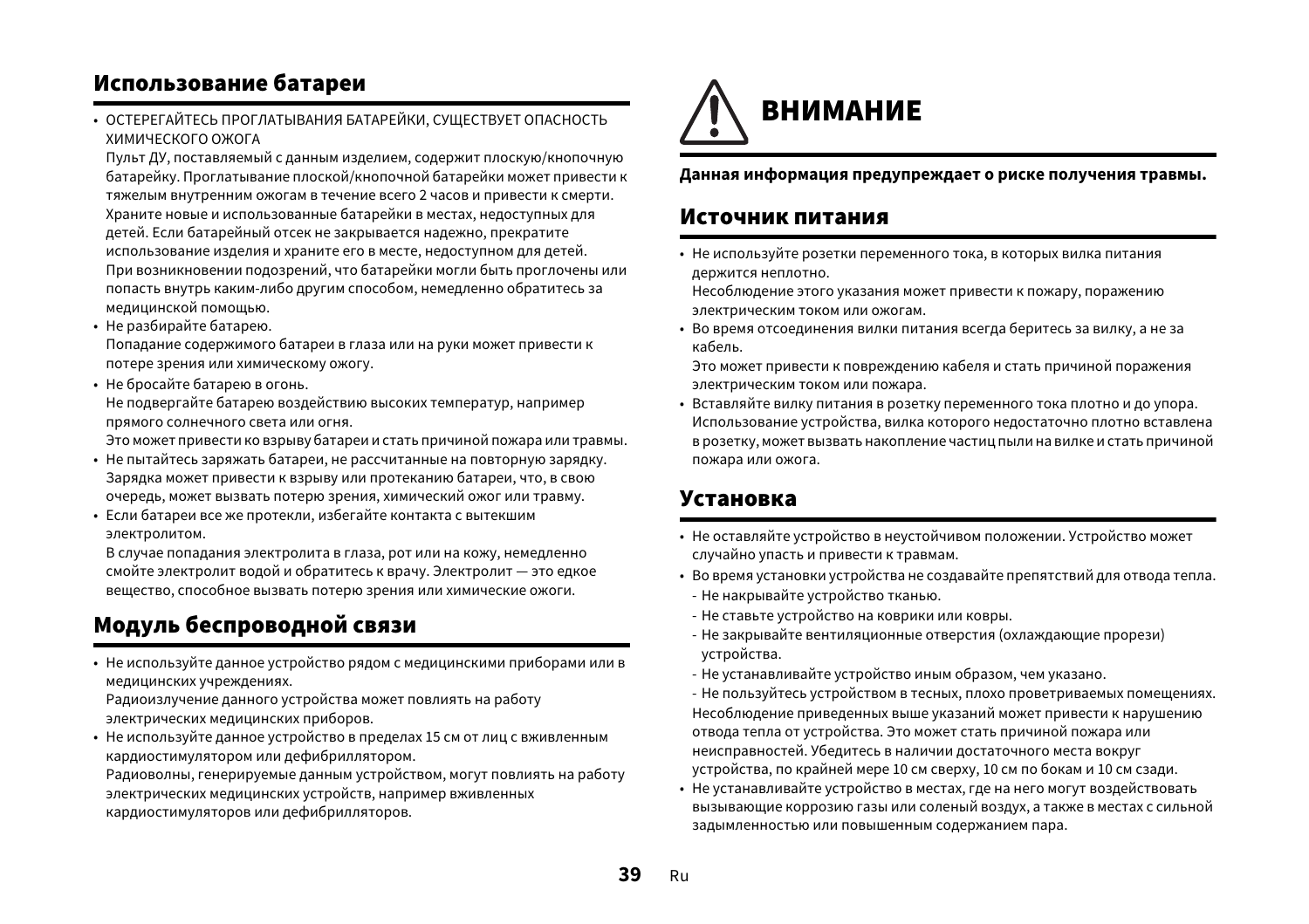Это может стать причиной неисправности.

- Не рекомендуется находиться в непосредственной близости от устройства во время стихийных бедствий, например землетрясений. Так как устройство может перевернуться или упасть и причинить травму, немедленно отойдите от него в безопасное место.
- Перед перемещением устройства отключите выключатель питания и отсоедините все подключенные кабели.

Несоблюдение этого указания может привести к повреждению кабелей. Также вы или кто-то другой можете споткнуться и упасть.

• Для надлежащей установки динамиков обеспечьте, чтобы она была выполнена представителем, у которого вы приобрели устройство, или специалистом центра технического обслуживания.

Несоблюдение этого указания в процессе установки может привести к падению устройства и получению травмы. Для установки требуется наличие специальных навыков и опыта.

### Потеря слуха

- Не следует долго пользоваться устройством при высоком или некомфортном уровне громкости, поскольку это может привести к потере слуха. При ухудшении слуха или звоне в ушах обратитесь к врачу.
- Перед подключением устройства к другим устройствам отключите их питание.

В противном случае это может привести к потере слуха, поражению электрическим током или повреждению устройства.

### Техническое обслуживание и уход

• Во время чистки отсоединяйте вилку питания от розетки переменного тока. Несоблюдение этого указания может привести к поражению электрическим током.

### Меры безопасности при эксплуатации

- Не вставляйте руку или пальцы в отверстия данного устройства. Несоблюдение этого указания может привести к травме.
- Не вставляйте посторонние материалы, например металл или бумагу, в отверстия данного устройства.

Несоблюдение этого указания может привести к поражению электрическим током или неисправностям.

- Храните мелкие детали вдали от детей. Дети могут случайно проглотить их.
- Запрещается:
- вставать на оборудование или сидеть на нем.
- ставить тяжелые предметы на оборудование.
- ставить оборудование друг на друга.
- применять избыточную силу к кнопкам, переключателям, разъемам вводавывода и т.п.
- виснуть на оборудовании.
- облокачиваться на оборудование.

Несоблюдение этого указания может привести к получению травм или повреждению устройства.

• Не тяните за подключенные кабели. Это может привести к травмам или повреждению устройства вследствие его падения.

### Использование батареи

- Используйте батареи только указанного типа. Это может стать причиной пожара или ожогов, или привести к утечке электролита, что может вызвать воспаление кожи.
- Не помещайте батареи в карман или пакет, не носите и не храните батареи рядом с металлическими предметами. При коротком замыкании батарея может взорваться, либо из нее может потечь жидкость, став причиной пожара или травмы.
- Обязательно устанавливайте батареи в соответствии с отметками +/-, указывающими полярность.

Несоблюдение этого указания может привести к ожогам или возгоранию вследствие утечки электролита.

- Если батареи разряжены или если устройство не будет использоваться на протяжении длительного периода времени, извлеките батареи из устройства или пульта дистанционного управления, чтобы предотвратить возможную утечку электролита.
- При хранении или утилизации батарей изолируйте область полюсов с помощью клейкой ленты или другого материала. Контакт с другими батареями или металлическими предметами может привести к пожару, ожогам или возгоранию из-за утечек жидкости.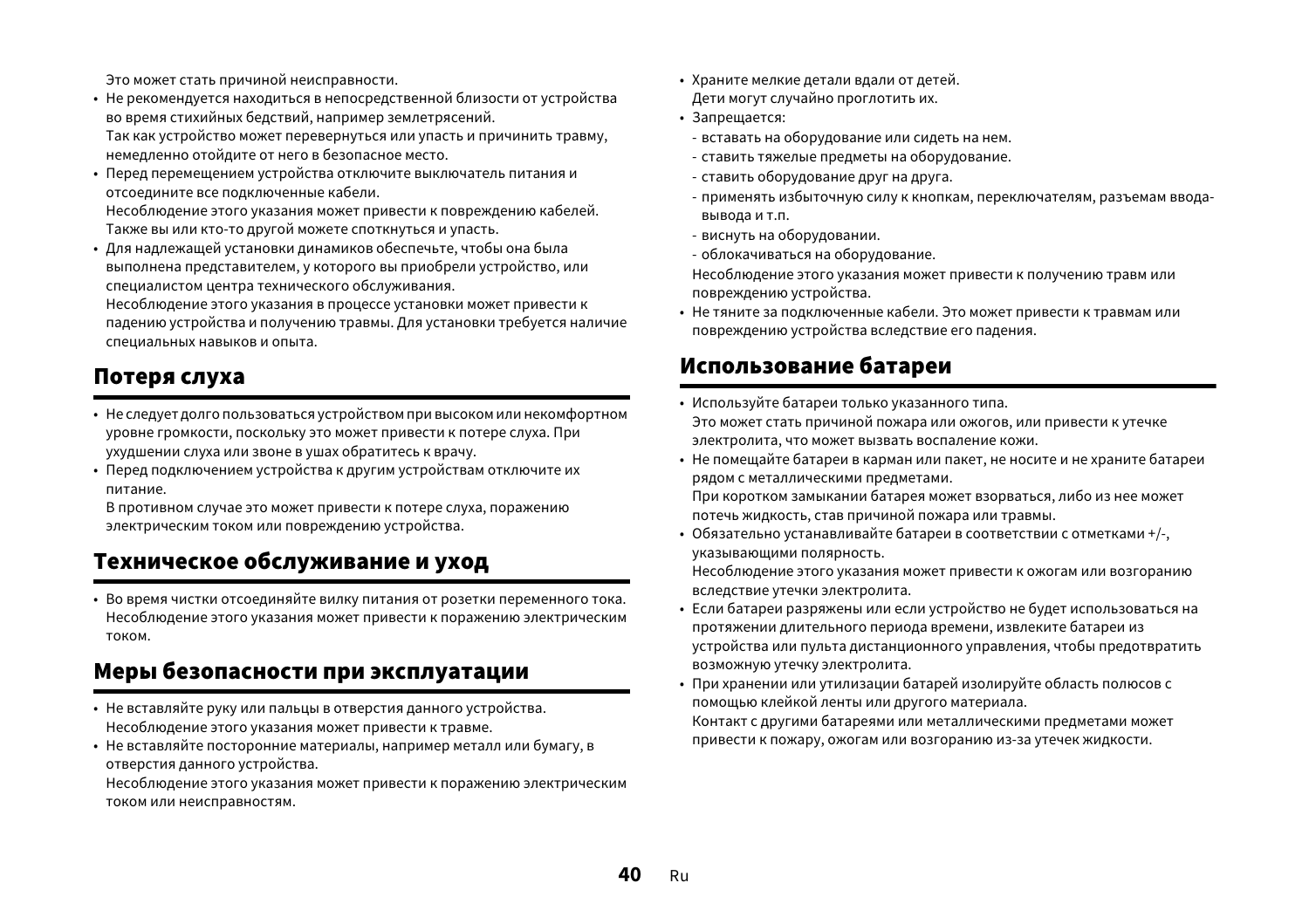# УВЕДОМЛЕНИЕ И ИНФОРМАЦИЯ

# **Уведомление**

Указания, которые необходимо соблюдать во избежание неисправности, повреждения или нарушения работы изделия, а также потери данных.

# Источник питания

• Если устройство не будет использоваться в течение длительного времени, обязательно отсоедините вилку питания от розетки электросети. Даже если данное устройство выключено с помощью  $\lceil \bigcup \rceil$ (Ожидание/Вкл), незначительный ток продолжает протекать.

# Установка

- Не используйте это устройство в месте, которое подвержено воздействию прямого солнечного света, которое может слишком сильно нагреться (например, рядом с обогревателем) или охладиться или которое подвержено слишком сильному воздействию пыли или вибрации. Несоблюдение этого указания может привести к деформации панели данного устройства, вызвать неисправности внутренних компонентов или стать причиной нестабильной работы.
- При использовании беспроводной сети избегайте установки данного устройства рядом с металлическими стенами или столами, микроволновыми печами или другими беспроводными сетевыми устройствами.

Препятствия могут сократить расстояние передачи.

### Подключения

• При подключении внешних устройств обязательно внимательно прочитайте руководство для каждого устройства и подключите их в соответствии с приведенными инструкциями. Неправильное подключение устройства, нарушающее инструкции, может привести к его неправильной работе.

# Обращение с устройством

- Не ставьте на это устройство виниловые, пластмассовые и резиновые предметы. Несоблюдение этого указания может стать причиной деформации или выцветания панели устройства.
- Если при резком изменении внешней температуры (например, при транспортировке устройства или при быстром нагреве либо охлаждении) есть вероятность образования конденсата в устройстве, перед использованием оставьте его на несколько часов, не включая питания, пока оно не высохнет полностью. Использование устройства при наличии в нем сконденсировавшейся влаги может привести к его повреждению.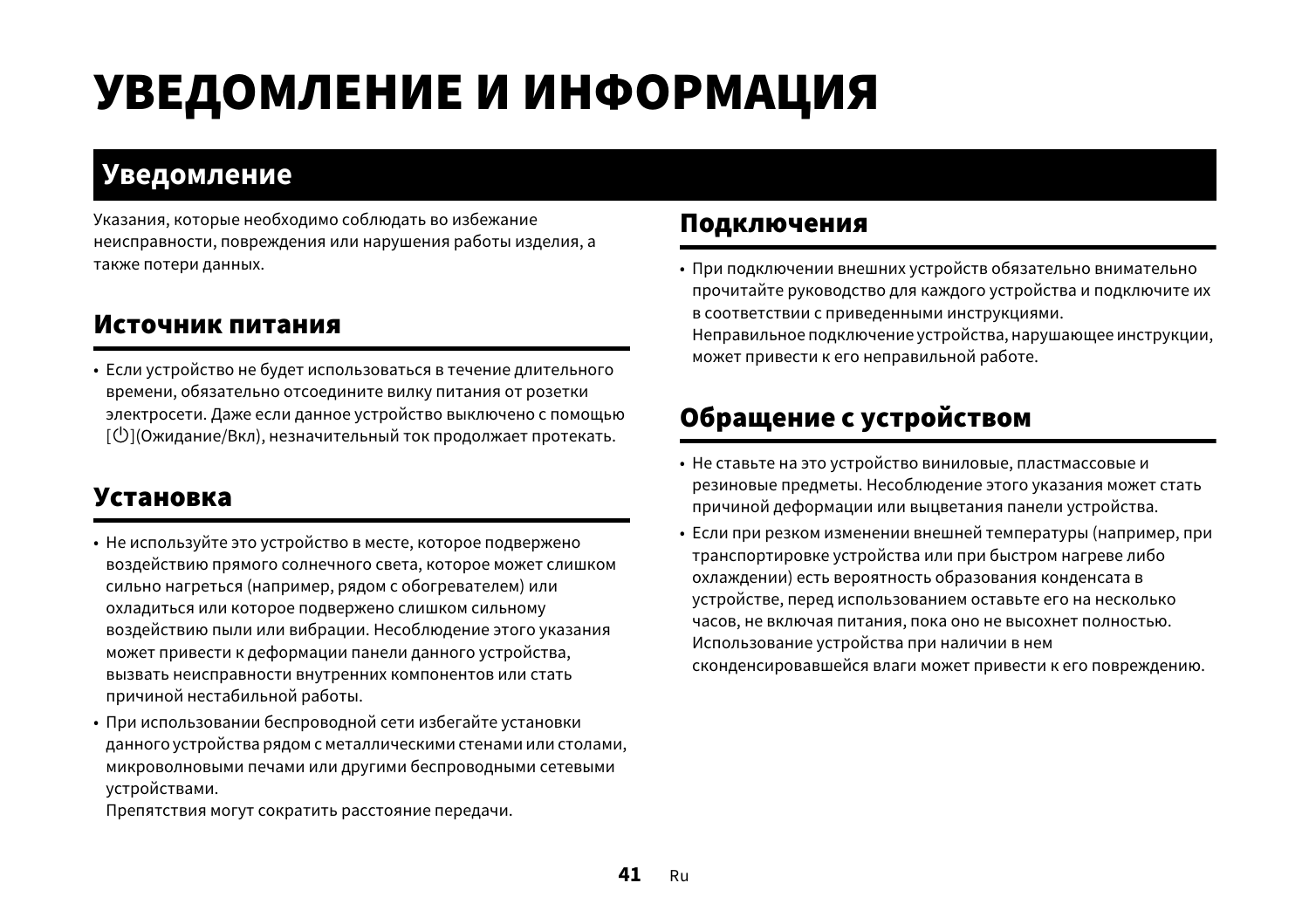# Техническое обслуживание и уход

• Для чистки устройства пользуйтесь мягкой сухой тканью. Использование химикатов, таких как бензин или разбавитель, моющих средств или тканей для химической чистки может привести к деформации или обесцвечиванию.

# Информация об утилизации

• Использованные батареи должны утилизироваться в соответствии с действующим местным законодательством.

# **Информация**

Содержит примечания к инструкциям, ограничениям функций и дополнительную информацию, которая может быть полезной.

# О паспортной табличке устройства

Номер модели, серийный номер, требования к источнику питания и пр. указаны на табличке с названием изделия в нижней части устройства или рядом с ней. Запишите серийный номер в расположенном ниже поле и сохраните данное руководство как подтверждение покупки; это поможет идентифицировать принадлежность устройства в случае кражи.

#### **НОМЕР МОДЕЛИ.**

 $C$ ерийный номер.

(bottom\_ru\_02)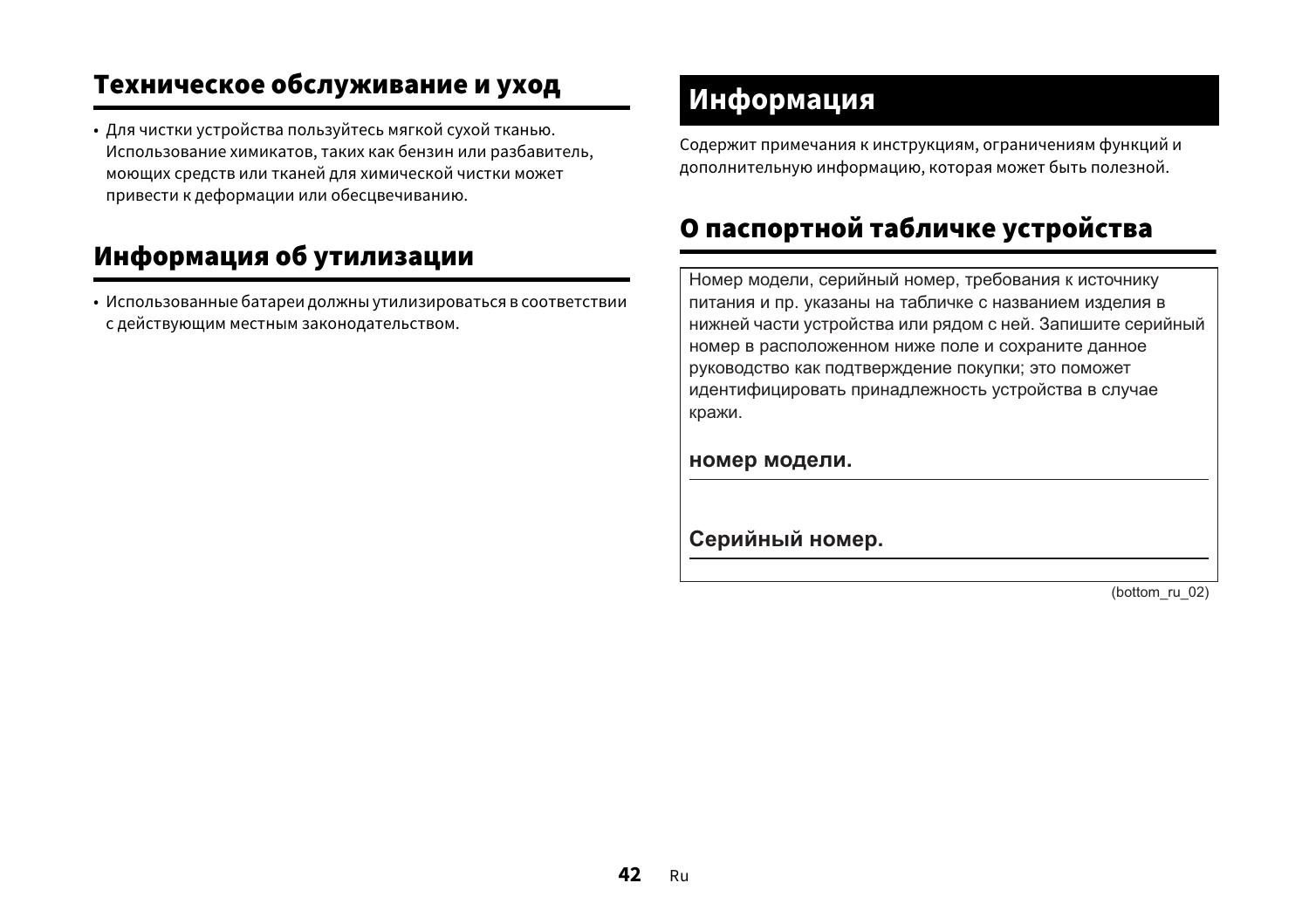#### EN**SIMPLIFIED EU DECLARATION OF CONFORMITY**

Hereby, Yamaha Music Europe GmbH declares that the radio equipment type [ESB-1090] is in compliance with Directive 2014/53/EU. The full text of the EU declaration of conformity is available at the following internet address:

https://europe.yamaha.com/en/support/compliance/doc.html

#### FR**DECLARATION UE DE CONFORMITE SIMPLIFIEE**

Le soussigné, Yamaha Music Europe GmbH, déclare que l'équipement radioélectrique du type [ESB-1090] est conforme à la directive 2014/53/UE. Le texte complet de la déclaration UE de conformité est disponible à l'adresse internet suivante:

https://europe.yamaha.com/en/support/compliance/doc.html

#### DE**VEREINFACHTE EU-KONFORMITÄTSERKLÄRUNG**

Hiermit erklärt Yamaha Music Europe GmbH, dass der Funkanlagentyp [ESB-1090] der Richtlinie 2014/53/EU entspricht. Der vollständige Text der EU-Konformitätserklärung ist unter der folgenden Internetadresse verfügbar: https://europe.yamaha.com/en/support/compliance/doc.html

#### SV**FÖRENKLAD EU-FÖRSÄKRAN OM ÖVERENSSTÄMMELSE**

Härmed försäkrar Yamaha Music Europe GmbH att denna typ av radioutrustning [ESB-1090] överensstämmer med direktiv 2014/53/EU. Den fullständiga texten till EU-försäkran om överensstämmelse finns på följande webbadress:

https://europe.yamaha.com/en/support/compliance/doc.html

#### IT**DICHIARAZIONE DI CONFORMITÀ UE SEMPLIFICATA**

Il fabbricante, Yamaha Music Europe GmbH, dichiara che il tipo di apparecchiatura radio [ESB-1090] è conforme alla direttiva 2014/53/UE. Il testo completo della dichiarazione di conformità UE è isponibile al seguente indirizzo Internet: https://europe.yamaha.com/en/support/compliance/doc.html

#### ES**DECLARACIÓN UE DE CONFORMIDAD SIMPLIFICADA**

Por la presente, Yamaha Music Europe GmbH declara que el tipo de equipo radioeléctrico [ESB-1090] es conforme con la Directiva 2014/53/UE. El texto completo de la declaración UE de onformidad está isponible en la dirección Internet siguiente: https://europe.yamaha.com/en/support/compliance/doc.html

#### PT**DECLARAÇÃO UE DE CONFORMIDADE SIMPLIFICADA**

O(a) abaixo assinado(a) Yamaha Music Europe GmbH declara que o presente tipo de equipamento de rádio [ESB-1090] está em conformidade com a Diretiva 2014/53/UE. O texto integral da declaração de conformidade está disponível no seguinte endereço de Internet: https://europe.yamaha.com/en/support/compliance/doc.html

#### NL**VEREENVOUDIGDE EU-CONFORMITEITSVERKLARING**

Hierbij verklaar ik, Yamaha Music Europe GmbH, dat het type radioapparatuur [ESB-1090] conform is met Richtlijn 2014/53/EU. De volledige tekst van de EU-conformiteitsverklaring kan worden geraadpleegd op het volgende internetadres:

https://europe.yamaha.com/en/support/compliance/doc.html

#### BG**ОПРОСТЕНА ЕС ДЕКЛАРАЦИЯ ЗА СЪОТВЕТСТВИЕ**

С настоящото Yamaha Music Europe GmbH декларира, че този тип радиосъоръжение [ESB-1090] е в съответствие с Директива 2014/53/ЕС. Цялостният текст на ЕС декларацията за съответствие може да се намери на следния интернет адрес:

https://europe.yamaha.com/en/support/compliance/doc.html

#### CS**ZJEDNODUŠENÉ EU PROHLÁŠENÍ O SHODĚ**

Tímto Yamaha Music Europe GmbH prohlašuje, že typ rádiového zařízení [ESB-1090] je v souladu se směrnicí 2014/53/EU. Úplné znění EU prohlášení o shodě je k dispozici na této internetové adrese: https://europe.yamaha.com/en/support/compliance/doc.html

#### **DA FORENKLET EU-OVERENSSTEMMELSESERKLÆRING**

Hermed erklærer Yamaha Music Europe GmbH, at radioudstyrstypen [ESB-1090] er i overensstemmelse med direktiv 2014/53/EU. EU-overensstemmelseserklæringens fulde tekst kan findes på følgende internetadresse: https://europe.yamaha.com/en/support/compliance/doc.html

#### ET**LIHTSUSTATUD ELI VASTAVUSDEKLARATSIOON**

Käesolevaga deklareerib Yamaha Music Europe GmbH, et käesolev raadioseadme tüüp [ESB-1090] vastab direktiivi 2014/53/EL nõuetele. ELi vastavusdeklaratsiooni täielik tekst on kättesaadav järgmisel internetiaadressil: https://europe.yamaha.com/en/support/compliance/doc.html

#### EL**ΑΠΛΟΥΣΤΕΥΜΕΝΗ ΔΗΛΩΣΗ ΣΥΜΜΟΡΦΩΣΗΣ ΕΕ**

Με την παρούσα ο/η Yamaha Music Europe GmbH, δηλώνει ότι ο ραδιοεξοπλισμός [ESB-1090] πληροί την οδηγία 2014/53/ΕΕ. Το πλήρες κείμενο της δήλωσης συμμόρφωσης ΕΕ διατίθεται στην ακόλουθη ιστοσελίδα στο διαδίκτυο: https://europe.yamaha.com/en/support/compliance/doc.html

#### HR**POJEDNOSTAVLJENA EU IZJAVA O SUKLADNOSTI**

Yamaha Music Europe GmbH ovime izjavljuje da je radijska oprema tipa [ESB-1090] u skladu s Direktivom 2014/53/EU. Cjeloviti tekst EU izjave o sukladnosti dostupan je na sljedećoj internetskoj adresi: https://europe.yamaha.com/en/support/compliance/doc.html

#### LV**VIENKĀRŠOTA ES ATBILSTĪBAS DEKLARĀCIJA**

Ar šo Yamaha Music Europe GmbH deklarē, ka radioiekārta [ESB-1090] atbilst Direktīvai 2014/53/ES. Pilns ES atbilstības deklarācijas teksts ir pieejams šādā interneta vietnē: https://europe.yamaha.com/en/support/compliance/doc.html

#### LT**SUPAPRASTINTA ES ATITIKTIES DEKLARACIJA**

Aš, Yamaha Music Europe GmbH, patvirtinu, kad radijo įrenginių tipas [ESB-1090] atitinka Direktyvą 2014/53/ES. Visas ES atitikties deklaracijos tekstas prieinamas šiuo interneto adresu: https://europe.yamaha.com/en/support/compliance/doc.html

#### HU**EGYSZERŰSÍTETT EU-MEGFELELŐSÉGI NYILATKOZAT**

Yamaha Music Europe GmbH igazolja, hogy a [ESB-1090] típusú rádióberendezés megfelel a 2014/53/EU irányelvnek. Az EU-megfelelőségi nyilatkozat teljes szövege elérhető a következő internetes címen: https://europe.yamaha.com/en/support/compliance/doc.html